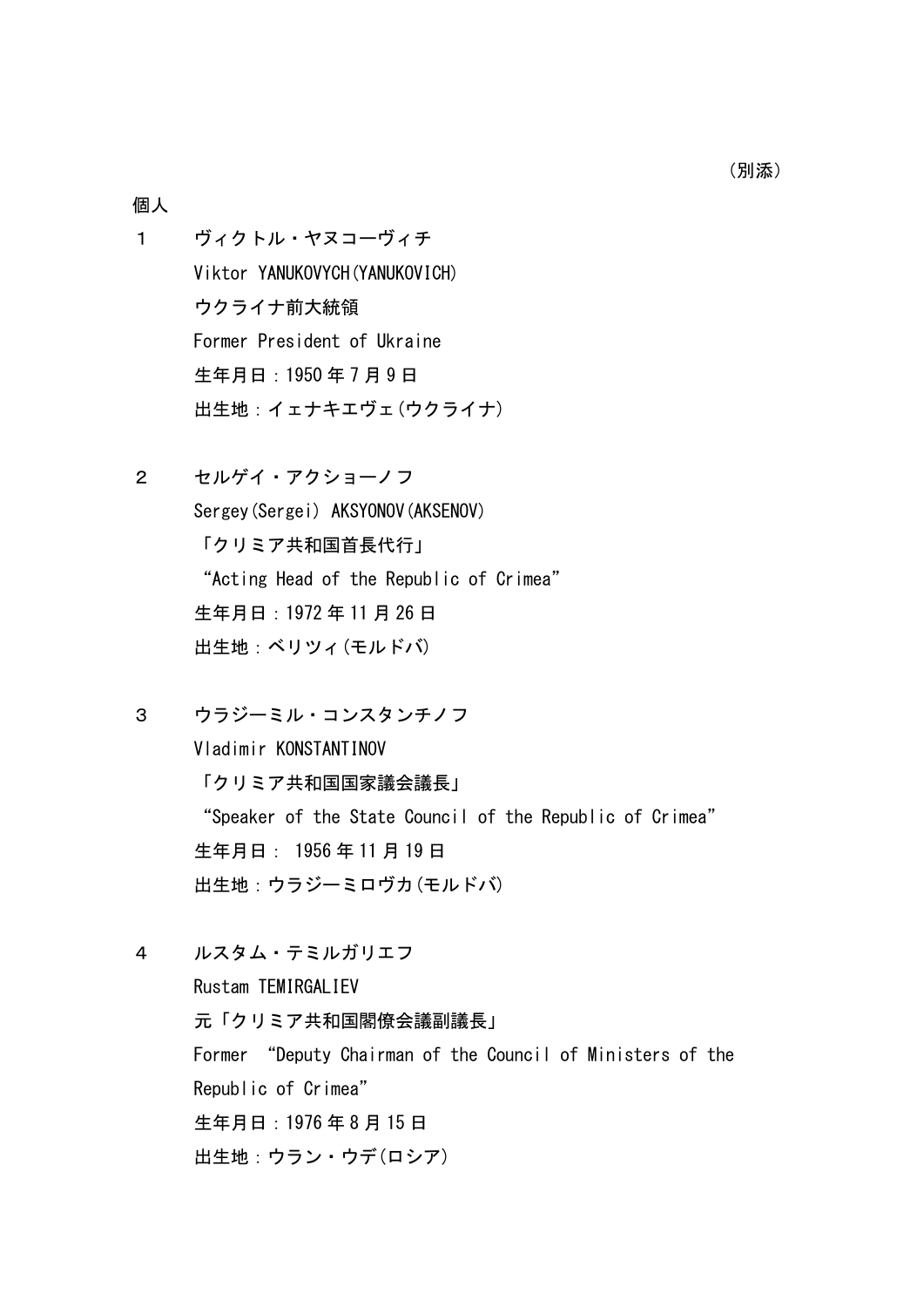- 5 デニス・ベレゾフスキー Denis (Denys) BEREZOVSKIY(BEREZOVSKY/BEREZOVSKII) 露黒海艦隊副司令官 Deputy Commander of the Black Sea Fleet of the Russian Navy 生年月日:1974 年 7 月 15 日 出生地:ハルキウ(ウクライナ)
- 6 アレクセイ・チャーリー Aleksei(Alexey) CHALIY(CHALYY) 元「セヴァストーポリ市長」 Former "Governor of the City of Sevastopol" 生年月日:1961 年 6 月 13 日
- 7 ピョートル・ジマ Petr(Pyotr) ZIMA クリミア自治共和国元保安局長 Former Head of the Security Service of the Autonomous Republic of Crimea 生年月日:1965 年 3 月 29 日
- 8 ユーリー・ジェレブツォフ Yuriy (Yurii) ZHEREBTSOV 「クリミア共和国国家議会議長顧問」 "Counsellor of the Speaker of the State Council of the Republic of Crimea" 生年月日:1969 年 11 月 19 日
- 9 セルゲイ・ツェコフ

Sergey(Sergei) TSEKOV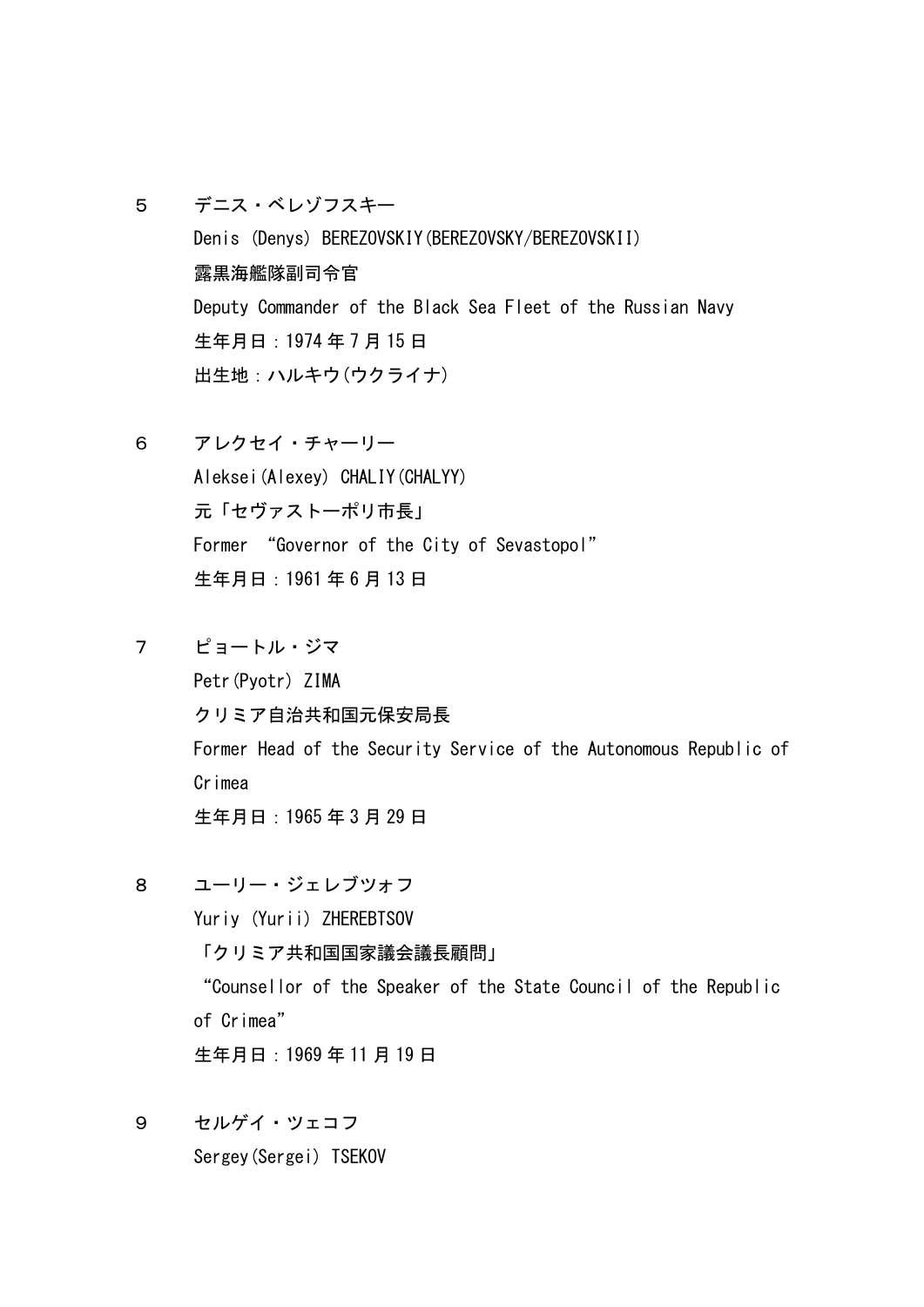ロシア連邦院議員(「クリミア共和国」選出) Member of the Federation Council of the Russian Federation (from "the Republic of Crimea") 生年月日:1953 年 9 月 28 日

10 ミハイル・マルィシェフ

Mikhail MALYSHEV 「クリミア共和国選挙管理委員会委員長」 "Chairman of the Electoral Commission of the Republic of Crimea" 生年月日:1955 年 10 月 10 日

- 11 ヴァレリー・メドヴェージェフ Valery(Valeriy/Valerii) MEDVEDEV 「セヴァストーポリ市選挙管理委員会委員長」 "Chairman of the Electoral Commission of the City of Sevastopol" 生年月日:1946 年 8 月 21 日
- 12 セルゲイ・メニャイロ Sergei(Sergey) MENYAILO 「セヴァストーポリ市長代行」 "Acting Governor of the City of Sevastopol" 生年月日:1960 年 8 月 22 日 出生地:アラギル(ロシア)
- 13 オリガ・コヴィティディ Olga(Ol'ga) KOVITIDI ロシア連邦院議員(「クリミア共和国」選出) Member of the Federation Council of the Russian Federation(from "the Republic of Crimea") 生年月日:1962 年 5 月 7 日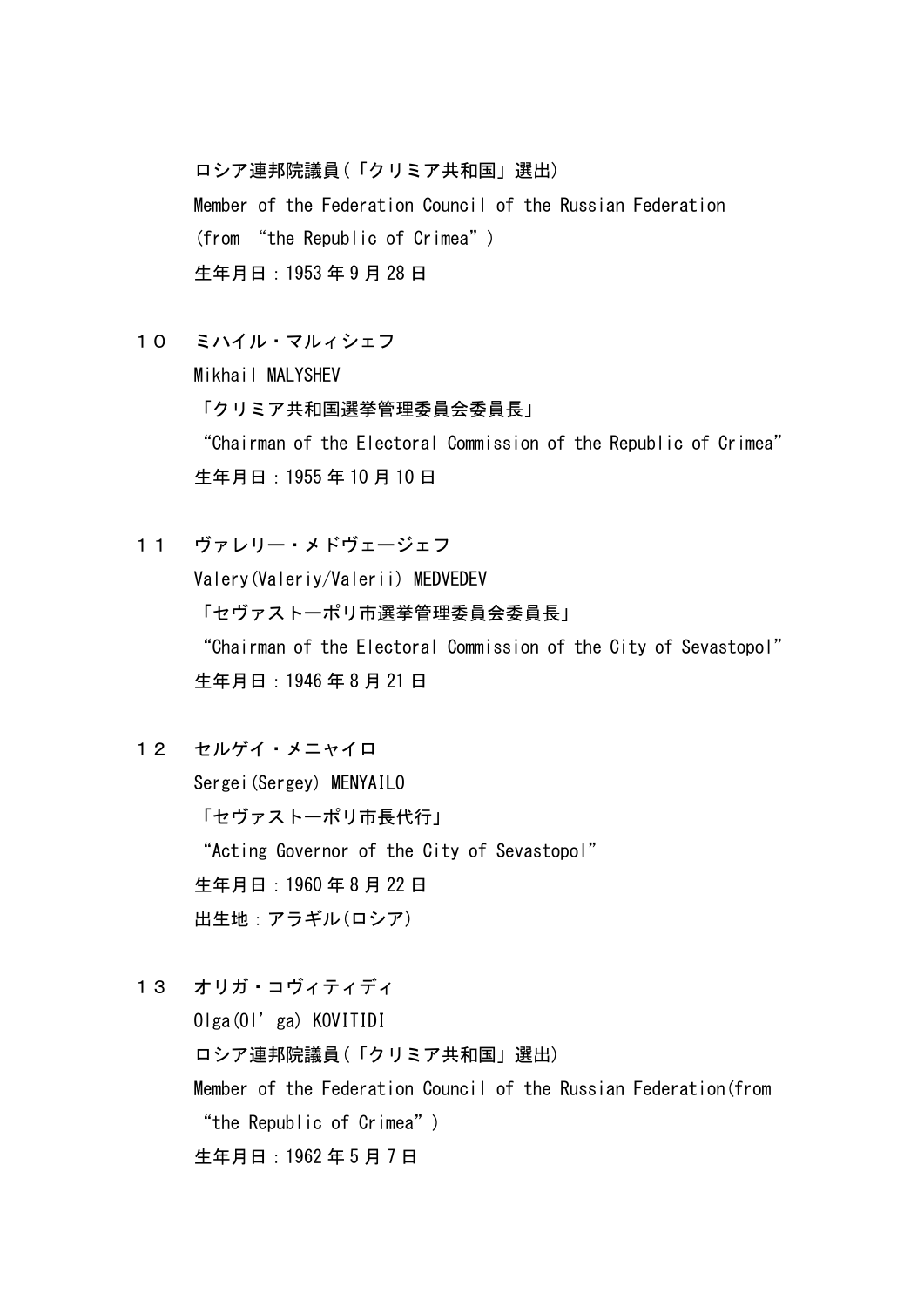- 14 ピョートル・ヤロシュ Petr(Pyotr) JAROSH(YAROSH) ロシア連邦移住庁「クリミア共和国支局長代行」 "Acting Head of the Federal Migration Service Office for the Republic of Crimea" of the Russian Federation 生年月日:1971 年 1 月 30 日
- 15 オレグ・コジュラ

Oleg KOZYURA(KOZHURA) ロシア連邦移住庁「セヴァストーポリ市支局長代行」 "Acting Head of the Federal Migration Service Office for the City of Sevastopol" of the Russian Federation 生年月日:1962 年 12 月 19 日

- 16 ナタリヤ・ポクロンスカヤ Natalia(Nataliya) POKLONSKAYA 「クリミア共和国検事長」 "Prosecutor of the Republic of Crimea" 生年月日:1980 年 3 月 18 日 出生地:ミハイロフカ(ウクライナ)
- 17 イーゴリ・シェフチェンコ Igor SHEVCHENKO 「セヴァストーポリ市検事長」 "Prosecutor of the City of Sevastopol"
- 18 イーゴリ・ギルキン(別名:イーゴリ・ストレルコフ) Igor GIRKIN (also known as Igor STRELKOV) 「ドネツク人民共和国軍最高司令官」(自称)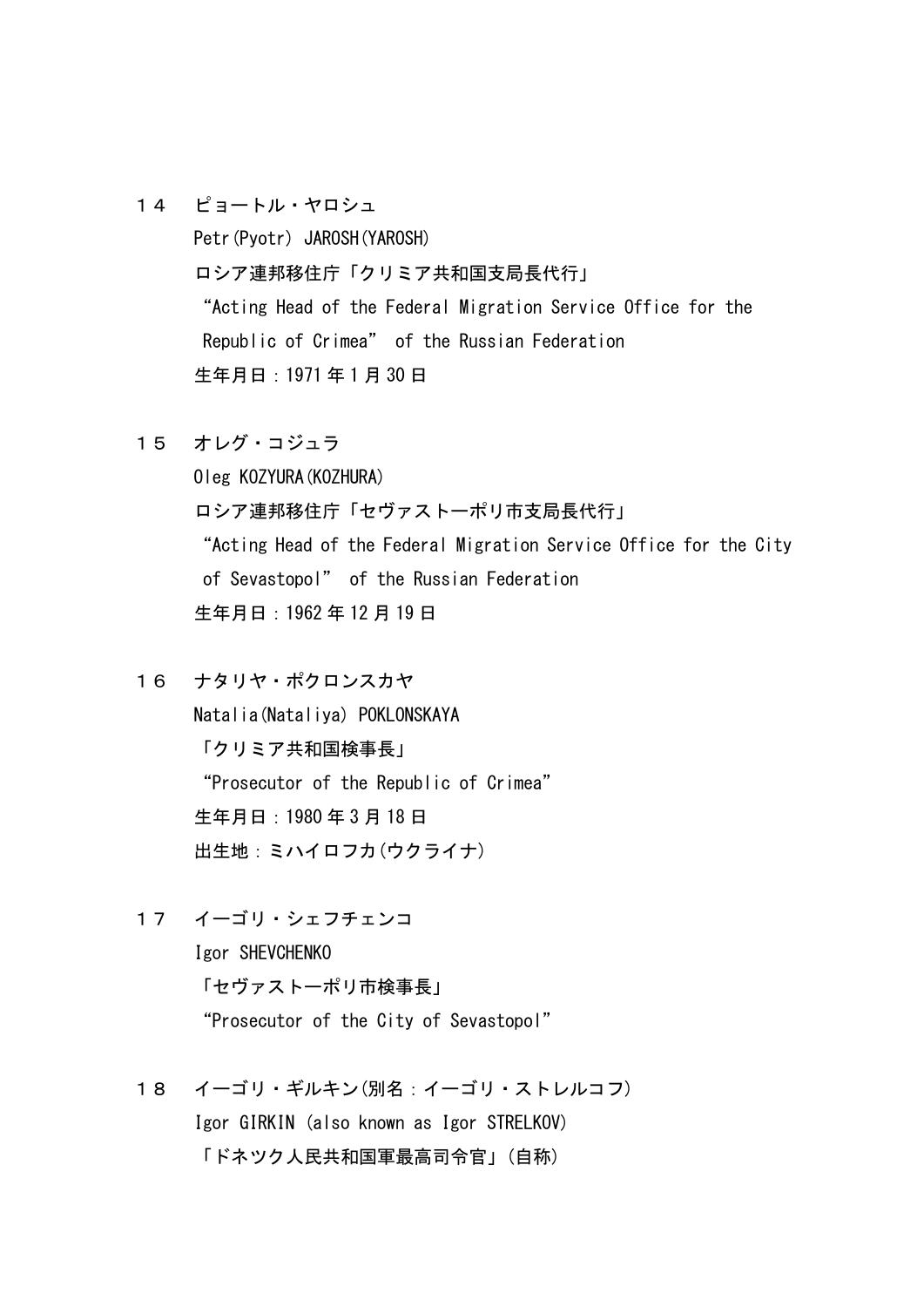Self-proclaimed "Commander-in-chief of the Donetsk People's Republic" 生年月日:1970 年 12 月 17 日 出生地:モスクワ(ロシア)

19 ゲルマン・プロコピフ German(Herman) PROKOPIV 「ルハンスク親衛隊司令官」(自称) Self-proclaimed "Commander of the Luhansk Guard"

20 ヴァレリー・ボロトフ Valeriy(Valery/Valerii) BOLOTOV 「ルハンスク人民共和国元首」(自称) Self-proclaimed "the Head of the Luhansk People's Republic" 生年月日:1970 年 2 月 13 日 出生地:スタハノフ(ウクライナ)

21 アンドリー(アンドレイ)・プルギン(プルヒン) Andriy(Andrei/Andrey) PURGIN(PURHIN) 「ドネツク人民共和国副首相」(自称) Self-proclaimed "Vice Prime Minister of the Donetsk People's Republic" 生年月日:1972 年 1 月 26 日 出生地:ドネツク(ウクライナ)

22 デニス・プシーリン

Denys(Denis) PUSHYLIN(PUSHILIN) 「ドネツク人民共和国」指導者(自称) One of the leaders of "the Donetsk People's Republic" (Self-proclaimed)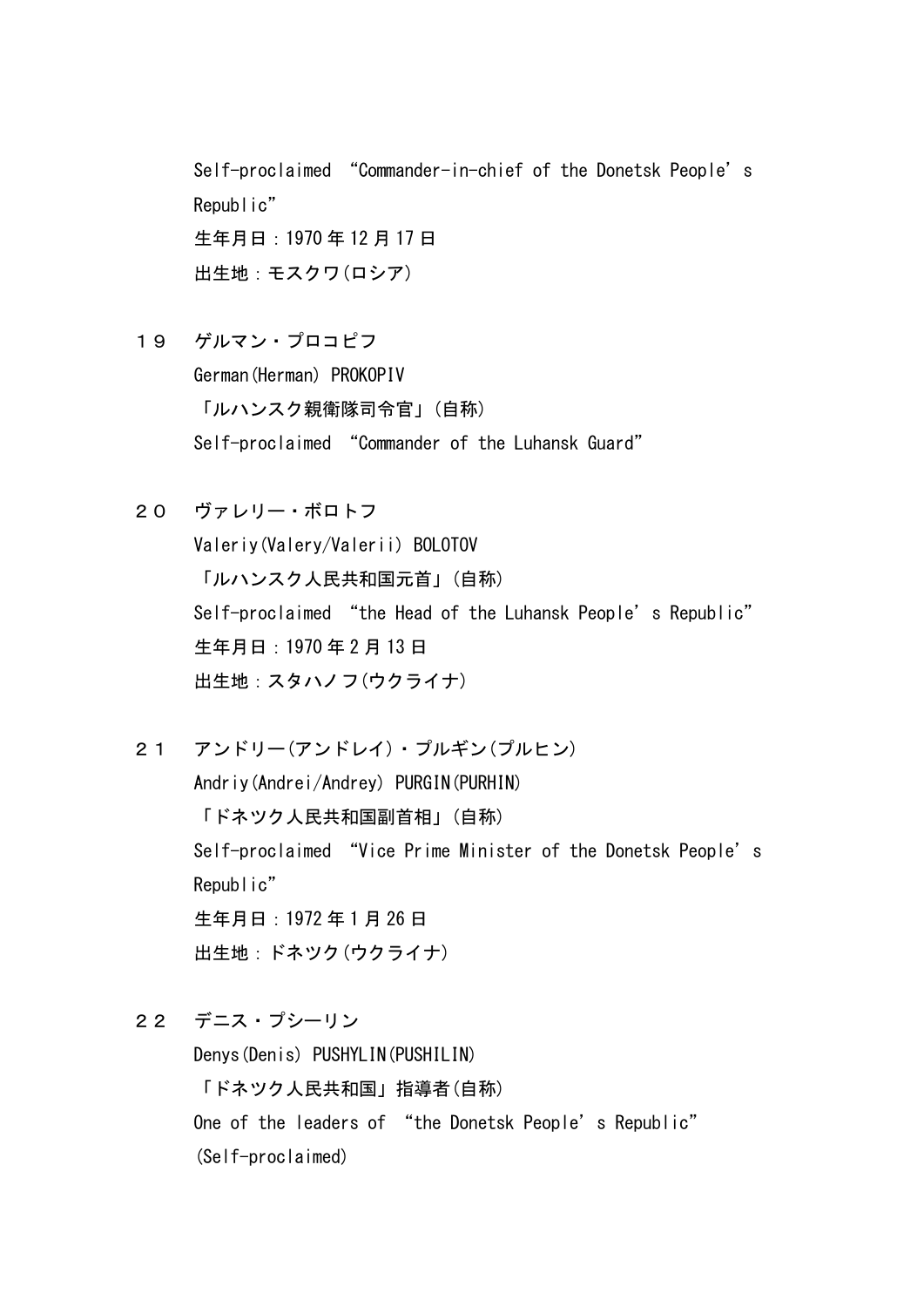生年月日:1981 年 5 月 9 日 出生地:マキイウカ(ウクライナ)

- 23 セルゲイ(セルヒー)・ツィプラコフ Sergey(Sergei/Serhiy) TSYPLAKOV 「ルハンスク人民共和国」指導者(自称) One of the leaders of "the Luhansk People's Republic" (Self-proclaimed) 生年月日:1983 年 5 月 1 日 出生地:ドネツク(ウクライナ)
- 24 ヴャチェスラフ(ヴヤチェスラウ)・ポノマリョフ Viacheslav(Vyacheslav/Vyacheclav) PONOMARIOV(PONOMAREV/PONOMAROV) 「スロヴヤンスク人民市長」(自称) Self-proclaimed "People's Mayor of Sloviansk" 生年月日:1965 年 5 月 2 日 出生地:スロヴヤンスク(ウクライナ)
- 25 イーゴリ・ベズレル

Igor BEZLER 「ホルリウカの民兵」指導者(自称) One of the leaders of "the Militia of Horlivka" (Self-proclaimed) 生年月日:1965 年 12 月 30 日

26 イーゴリ(イーホル)・カキジャノフ Igor(Ihor) KAKIDZYANOV(KAKIZYANOV/KAKIDZHANOV) 「ドネツク人民共和国軍」指導者(自称) One of the leaders of "the Armed forces of the Donetsk People's Republic" (Self-proclaimed)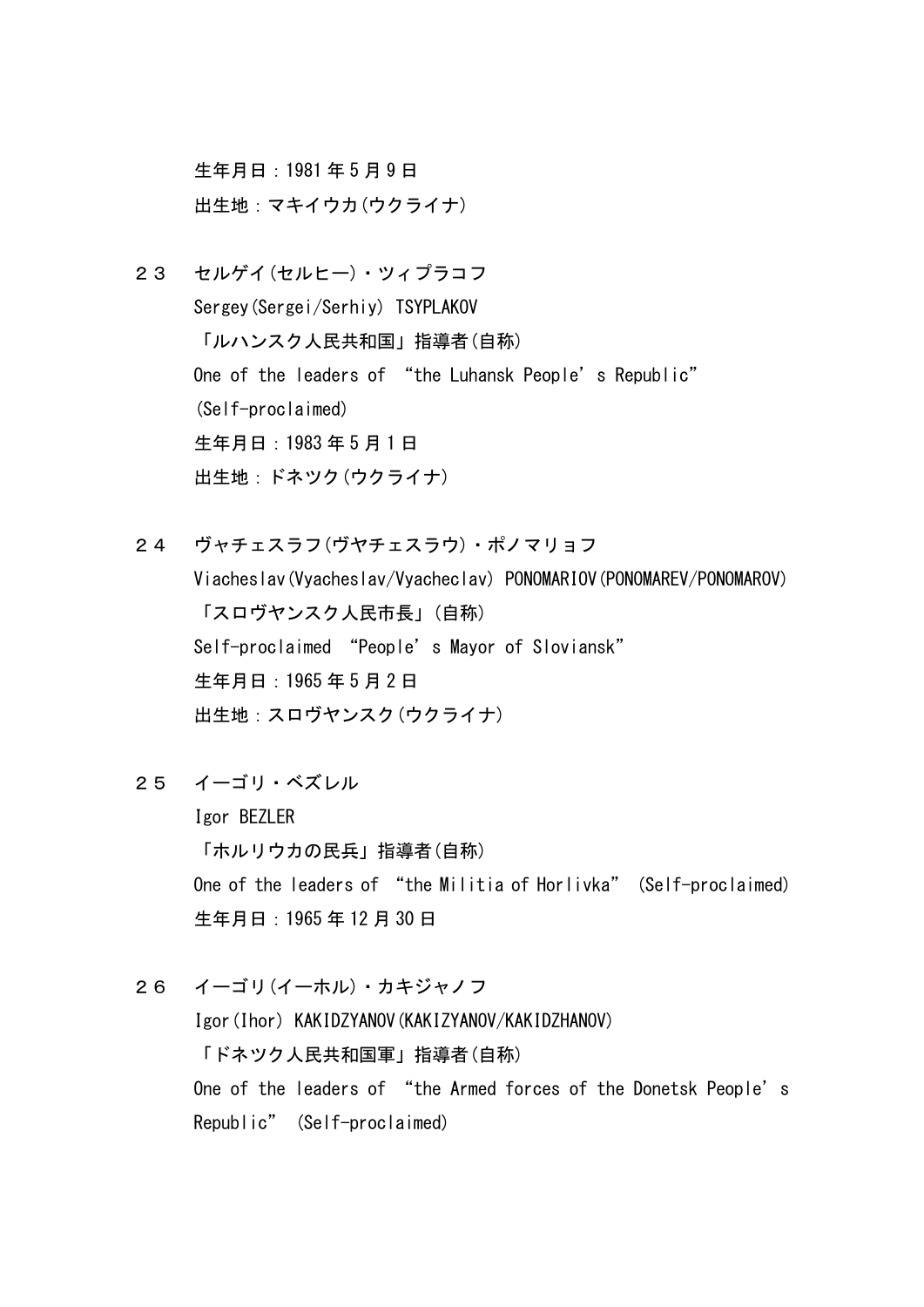- 27 オレグ(オレフ)・ツァリョフ(ツァリョーフ) Oleg(Oleh) TSARIOV(TSAROV/TSARYOV/TSAREV) ウクライナ最高会議議員 Member of Verkhovna Rada (Parliament) of Ukraine 生年月日:1970 年 6 月 2 日 出生地:ドニプロペトロウスク(ウクライナ)
- 28 ロマン・リャギン(リャーヒン) Roman LYAGIN(LIAHIN/LYAHIN) 「ドネツク人民共和国中央選挙管理委員会委員長」(自称) Self-proclaimed "Chairman of the Central Electoral Commission of the Donetsk People's Republic" 生年月日:1980 年 5 月 30 日
- 29 アレクサンドル(オレクサンドル)・マリヒン Aleksandr(Oleksandr) MALIKHIN(MALYKHIN) 「ルハンスク人民共和国中央選挙管理委員会委員長」(自称) Self-proclaimed "Chairman of the Central Electoral Commission of the Luhansk People's Republic" 生年月日:1981 年 1 月 12 日
- 30 アレクサンドル・ボロダイ Aleksandr BORODAI(BORODAY) 「ドネツク人民共和国首相」(自称) Self-proclaimed "Prime Minister of the Donetsk People's Republic" 生年月日:1972 年 7 月 25 日 出生地:モスクワ(ロシア)
- 31 アレクサンドル(オレクサンドル)・ホダコフスキー(ホダコウスキー) Aleksandr(Oleksandr) KHODAKOVSKY(KHODAKOVSKYY/KHODAKOVSKII)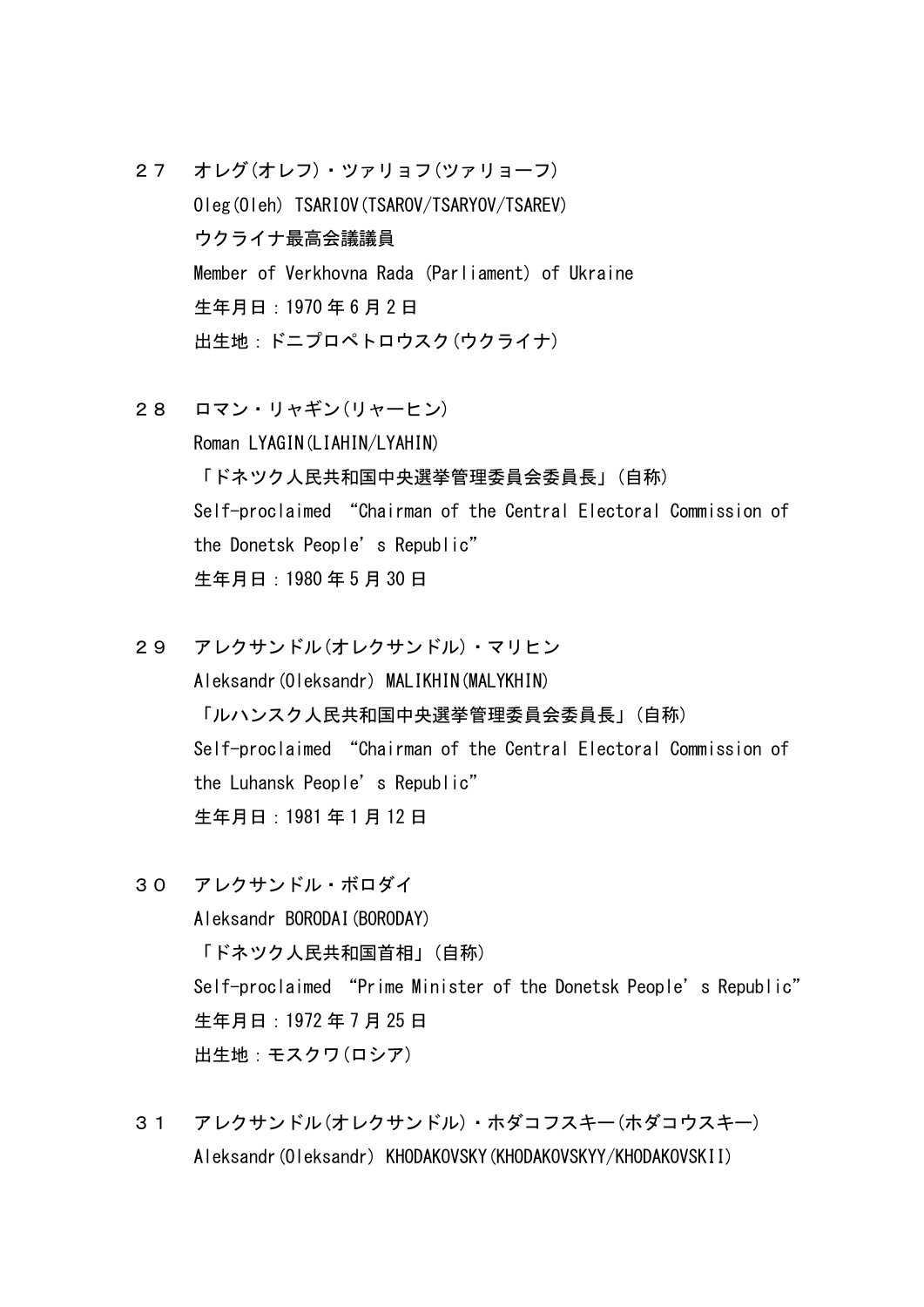「ドネツク人民共和国安全保障相」(自称) Self-proclaimed "Minister of Security of the Donetsk People's Republic"

32 アレクサンドル(オレクサンドル)・カリュスキー Aleksandr(Oleksandr) KALYUSSKY(KALIUSKY/KALYUSKII/KALIUSKYY/KALYUSKYY) 「ドネツク人民共和国社会問題担当副首相」(自称) Self-proclaimed "Vice Prime Minister for Social Affairs of the Donetsk People's Republic" 生年月日:1975 年 10 月 9 日

33 アレクサンドル(オレクサンドル)・フリャコフ Aleksandr(Oleksandr) KHRYAKOV(KHRIAKOV) 「ドネツク人民共和国情報マスコミ相」(自称) Self-proclaimed "Minister of Information and Mass Communications of the Donetsk People's Republic" 生年月日:1958 年 11 月 6 日 出生地:ドネツク(ウクライナ)

34 マラト・バシロフ

Marat BASHIROV 「ルハンスク人民共和国首相」(自称) Self-proclaimed "Prime Minister of the Luhansk People's Republic" 生年月日:1964 年 1 月 20 日 出生地:イジェフスク(ロシア)

35 ヴァシル(ヴァシリー/ヴァシーリー)・ニキチン Vasyl(Vasily/Vasiliy/Vasili/Vasilii) NIKITIN 「ルハンスク人民共和国副首相」(自称)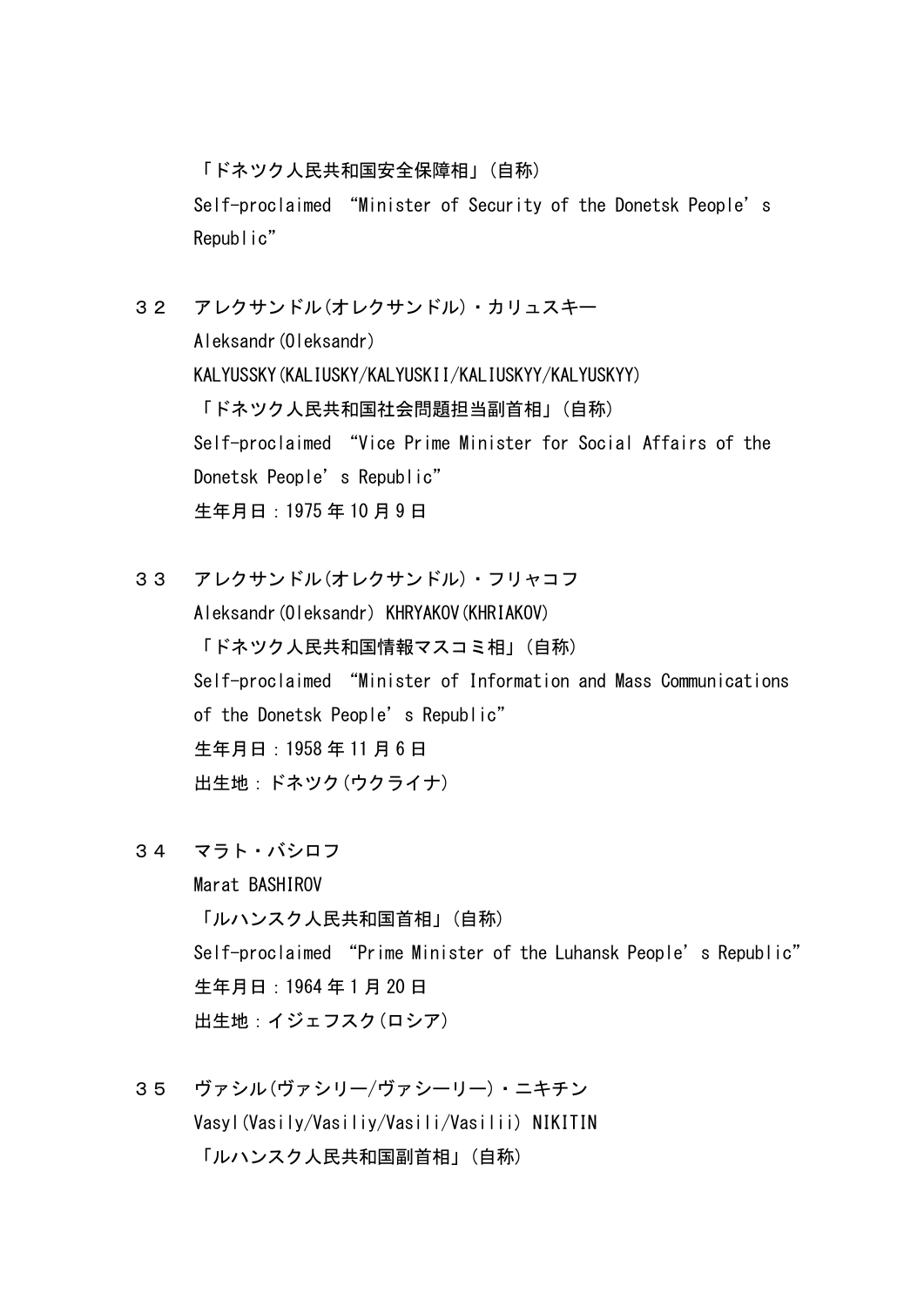Self-proclaimed "Vice Prime Minister of the Luhansk People's Republic" 生年月日:1971 年 11 月 25 日

36 アレクセイ(オレクシー)・カリャキン Aleksey(Aleksei/Oleksiy) KARYAKIN(KARIAKIN) 「ルハンスク人民共和国最高会議議長」(自称) Self-proclaimed "Chairman of the Supreme Council of the Luhansk People's Republic" 生年月日:1980 年 4 月 7 日

37 ユーリー・イヴァキン Yuriy(Yurii) IVAKIN 「ルハンスク人民共和国内相」(自称) Self-proclaimed "Minister of Internal Affairs of the Luhansk People's Republic" 生年月日:1954 年 8 月 13 日 出生地:ペレヴァリスク(ウクライナ)

- 38 イーゴリ(イーホル)・プロトニツキー Igor(Ihor) PLOTNITSKY(PLOTNYTSKY/PLOTNYTSKYY/PLOTNITSKII) 「ルハンスク人民共和国国防相」(自称) Self-proclaimed "Minister of Defense of the Luhansk People's Republic" 生年月日:1964 年 6 月 25 日 出生地:ルハンスク(ウクライナ)
- 39 ニコライ(ミコーラ)・コジツィン Nikolay(Nikolai/Mykola) KOZITSYN 「コザック軍司令官」(自称)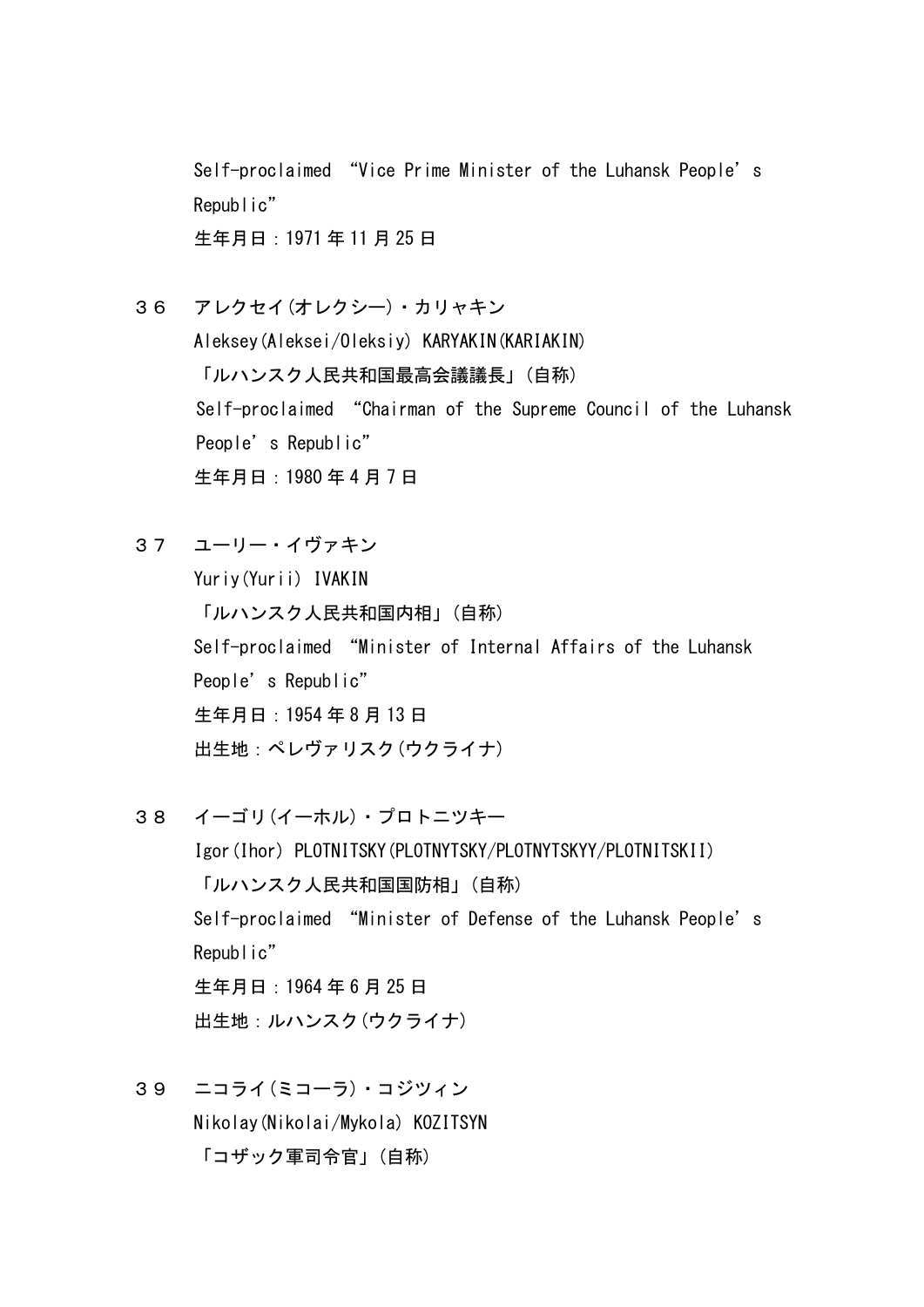Self-proclaimed "Commander of Cossack Forces" 生年月日:1956 年 6 月 20 日 出生地:ドネツク(ウクライナ)

40 アレクセイ(オレクシー)・モズゴヴォイ(モズゴヴィ) Aleksei(Oleksiy) MOZGOVOY(MOZGOVOI/MOZGOVY/MOZHOVY/MOZHOVYY) 東ウクライナの武装勢力の指導者の一人 One of the leaders of armed groups in Eastern Ukraine 生年月日:1975 年 4 月 3 日 出生地:ニージュナヤ・ドゥヴァンカ(ウクライナ)

41 ヴァレリ・カウロフ Valery(Valeriy/Valerii) KAUROV 「ノヴォロシア共和国大統領」(自称) Self-proclaimed "President of the Republic of Novorussia" 生年月日:1956 年 4 月 2 日

出生地:オデッサ州(ウクライナ)

Place of birth: Odessa(Odesa) Region(Ukraine)

42 フョードル・ベレジン

Fedor(Fedir) BEREZIN 「ドネツク人民共和国元国防次官」(自称) Self-proclaimed "Former Deputy Minister of Defense of the Donetsk People's Republic" 生年月日:1960 年 2 月 7 日 出生地:ドネツク州(ウクライナ) Place of birth: Donetsk Region(Ukraine)

43 セルゲイ・ズドリリューク Sergey(Sergei/Serhiy/Serhii)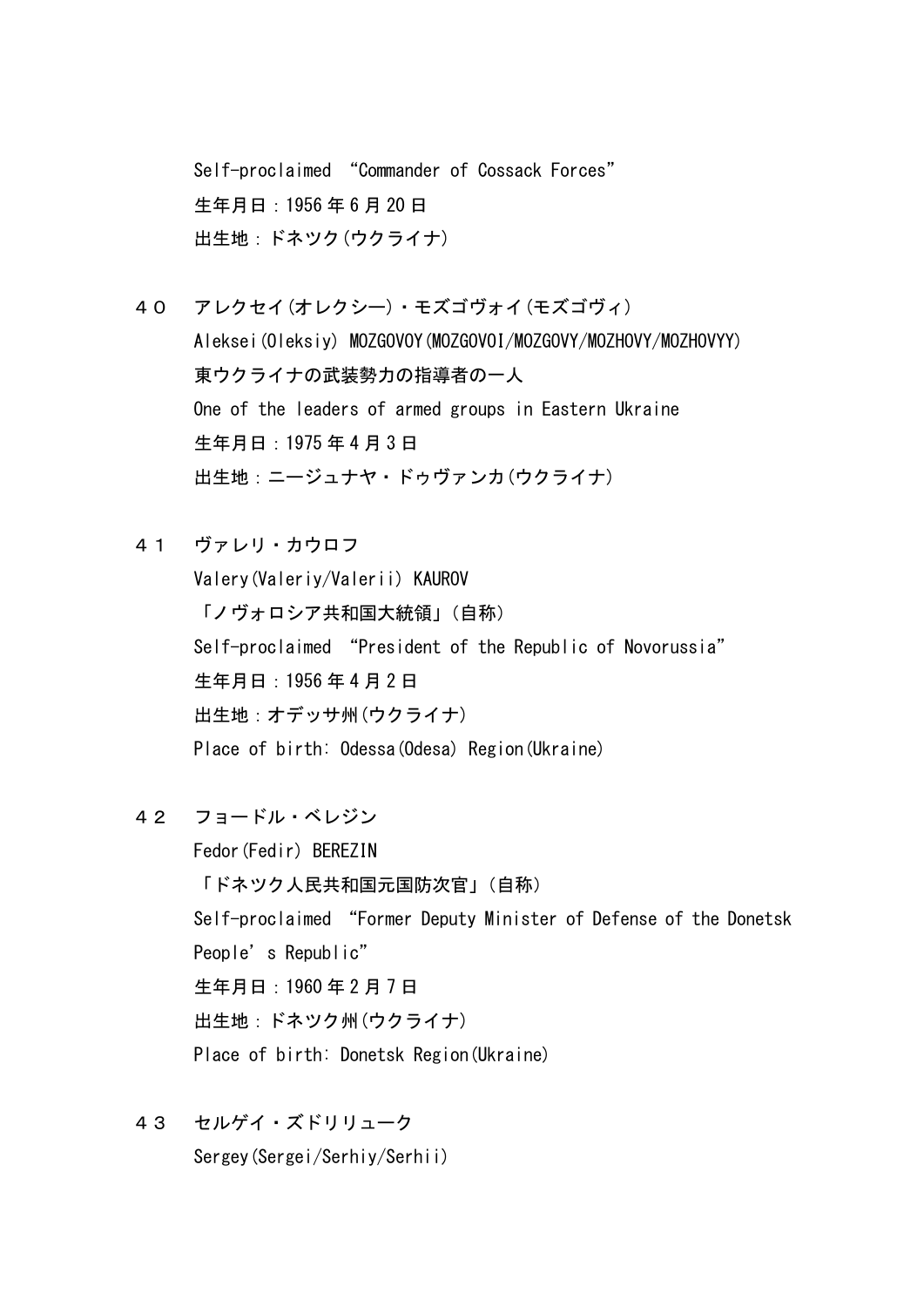ZDRILIUK(ZDRILYUK/ZDRYLIUK/ZDRYLYUK) 東ウクライナの武装勢力の指導者の一人(自称) One of the Leaders of armed groups in Eastern Ukraine (Self-proclaimed) 生年月日:1972 年 6 月 23 日 出生地:ヴィンニツァ州(ウクライナ) Place of birth: Vinnytsia Region(Ukraine)

44 ウラジーミル・アンチュフェエフ

Vladimir(Volodymyr) ANTYUFEYEV(ANTYUFEEV) 「ドネツク人民共和国第一副首相」(自称) Self-proclaimed "First Deputy Prime Minister of the Donetsk People's Republic" 生年月日:1951 年 2 月 19 日 出生地:ノヴォシビルスク州(ロシア) Place of birth: Novosibirsk Region(Russian Federation)

45 パヴェル・グバレフ

Pavel(Pavlo) GUBAREV (HUBARIEV/HUBAREV) 「ドンバス民兵長官」(自称)、「ノヴォロシア」指導者の一人(自称) Self-proclaimed "Head of Donbass People's Militia", One of the Leaders of "Novorussia" (Self-proclaimed) 生年月日:1983 年 2(3)月 10 日 出生地:ルハンスク州(ウクライナ) Place of birth: Luhansk(Lugansk) Region(Ukraine)

46 エカテリーナ(カテリーナ)・グバレヴァ Ekaterina (Kateryna) GUBAREVA (HUBARIEVA/HUBAREVA) 「ドネツク人民共和国外相」(自称) Self-proclaimed "Minister of Foreign Affairs of the Donetsk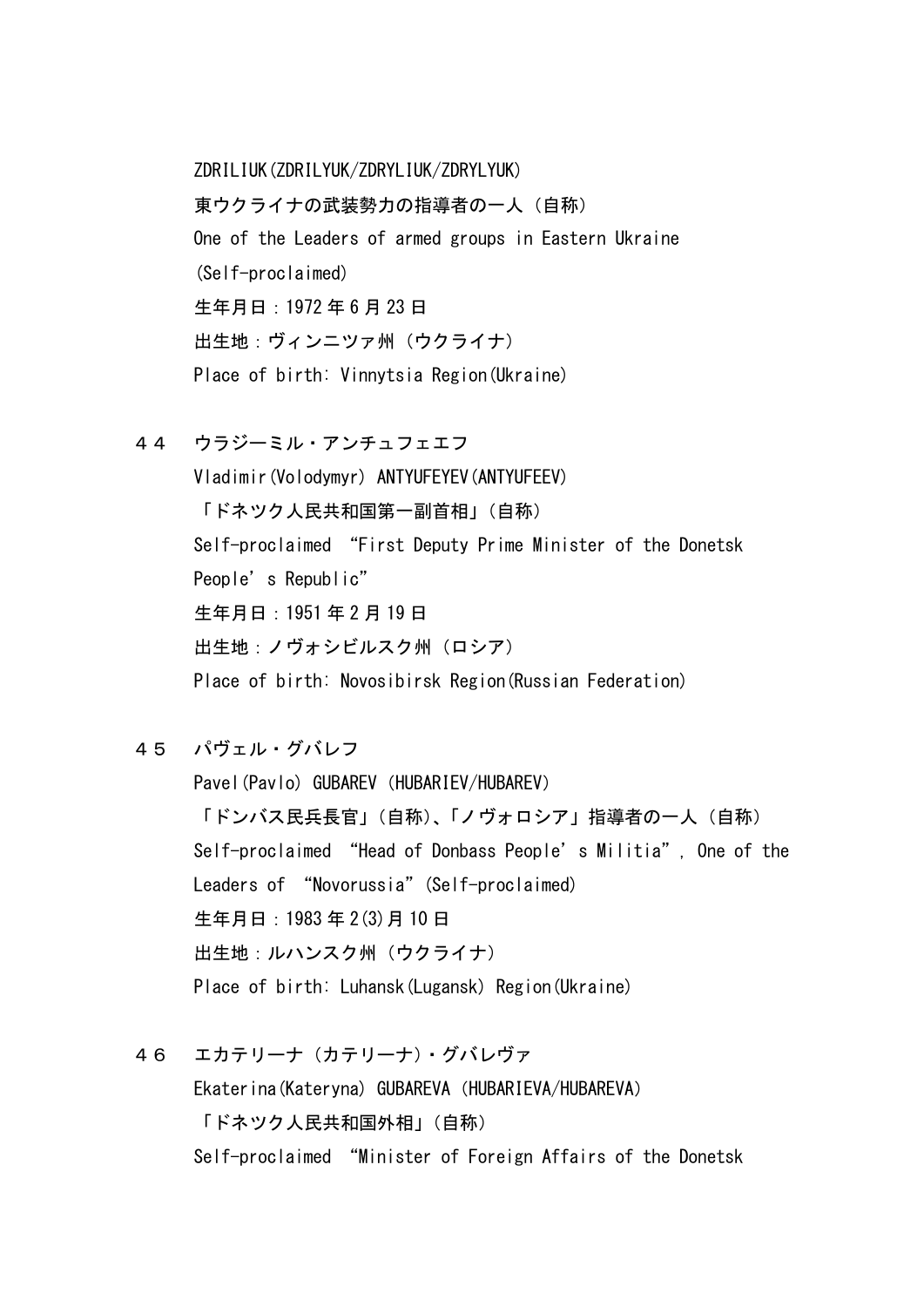People's Republic" 生年月日:1983 年 7 月 5 日 出生地:ヘルソン州(ウクライナ) Place of birth: Kherson Region(Ukraine)

47 オクサーナ・チグリナ

Oksana CHIGRINA(CHYHRYNA) 「ルハンスク人民共和国政府報道官」 (自称) Self-proclaimed "Spokesperson of the Luhansk (Lugansk) People's Republic" 生年月日:1981 年 7 月 23 日

- 48 ボリス・リトヴィノフ Boris(Borys) LITVINOV(LYTVYNOV) 「ドネツク人民共和国最高会議議長」(自称) Self-proclaimed "Chairman of the Supreme Council of the Donetsk People's Republic" 生年月日:1954 年 1 月 13 日 出生地:ドネツク州(ウクライナ) Place of birth: Donetsk Region(Ukraine)
- 49 アレクサンドル・ザハルチェンコ Aleksandr(Alexander/Oleksandr) ZAKHARCHENKO 「ドネツク人民共和国首長」(自称) Self-proclaimed "Head of the Donetsk People's Republic" 生年月日:1976 年 6 月 26 日 出生地:ドネツク州(ウクライナ) Place of birth: Donetsk Region(Ukraine)

50 ウラジーミル・コノノフ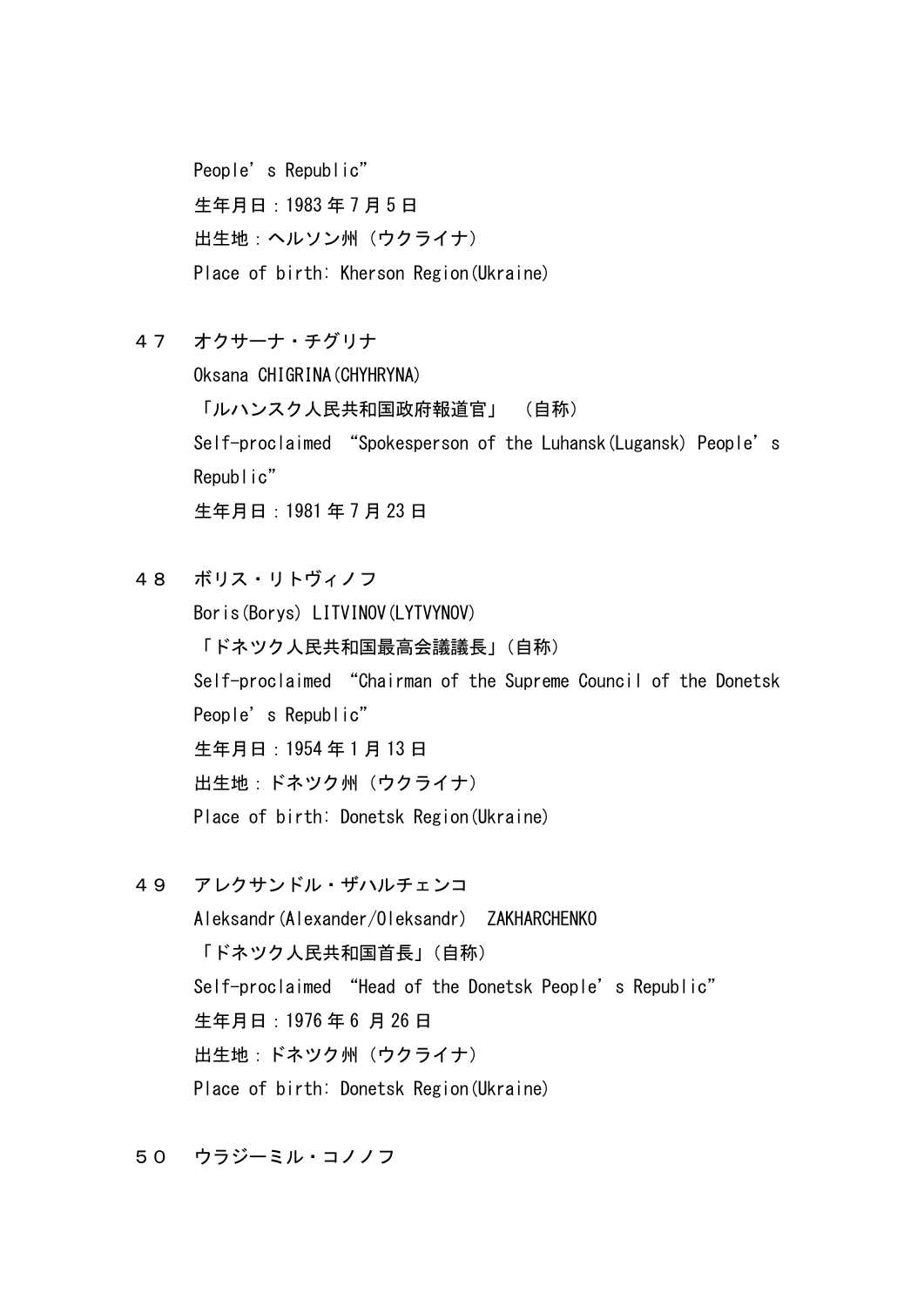Vladimir(Volodymyr) KONONOV 「ドネツク人民共和国国防相」(自称) Self-proclaimed "Minister of Defense of the Donetsk People's Republic" 生年月日:1974 年 10 月 14 日 出生地:ルハンスク州(ウクライナ) Place of birth: Luhansk(Lugansk) Region(Ukraine)

51 ミロスラフ・ルデンコ

Miroslav(Myroslav) RUDENKO 「ドンバス人民軍司令官」(自称) Self-proclaimed "Commander of Donbass(Donbas) People's Militia" 生年月日:1983 年 1 月 21 日 出生地:ドネツク州 (ウクライナ) Place of birth: Donetsk Region(Ukraine)

52 ゲンナディ・ツィプカロフ

Gennadiy(Hennadii/Hennadiy) TSYPKALOV 「ルハンスク人民共和国首相」(自称) Self-proclaimed "Prime Minister of the Luhansk (Lugansk) People's Republic" 生年月日:1973 年 6 月 21 日 出生地:ロストフ州(ロシア) Place of birth: Rostov Region(Russian Federation)

53 アレクサンドル・カラマン

Aleksandr(Alexander/Oleksandr) KARAMAN 「ドネツク人民共和国副首相(社会問題担当)」(自称) Self-proclaimed "Deputy Prime Minister (for Social Issues) of Donetsk People's Republic"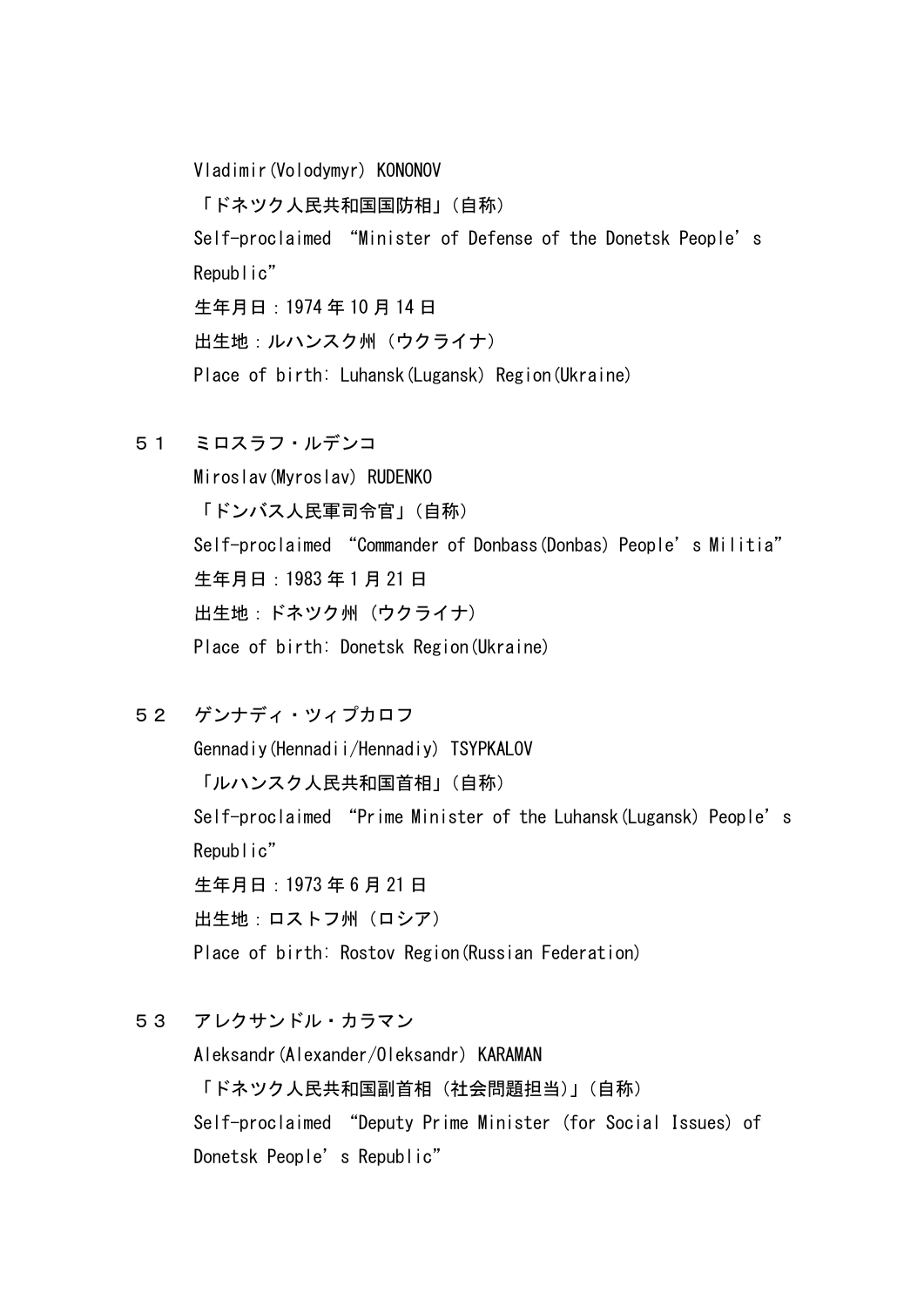生年月日:1956 年 7 月 26 日

出生地:モルドヴィア共和国(ロシア) Place of birth: Republic of Mordovia(Russian Federation)

54 セルゲイ・コジヤコフ

Sergey(Sergei/Serhiy/Serhii) KOZYAKOV(KOZ'YAKOV) 「元ルハンスク人民共和国中央選挙管理委員会委員長」(自称) Self-proclaimed "Former Chairman of the Central Electoral Commission of the Luhansk (Lugansk) People's Republic" 生年月日:1982 年 9 月 29 日

55 オレグ・アキモフ

Oleg(Oleh) AKIMOV 「ルハンスク人民共和国議員」 (自称) Self-proclaimed "Member of National Council of Luhansk(Lugansk) People's Republic" 生年月日:1981 年 9 月 15 日

- 56 ラリサ・アイラペチャン Larisa(Larysa) AYRAPETYAN(AIRAPETYAN) 「ルハンスク人民共和国保健相」(自称) Self-proclaimed "Minister of Health of the Luhansk(Lugansk) People's Republic" 生年月日:1970 年 2 月 21 日
- 57 ユーリー・シヴォコネンコ

Yuriy(Yurii) SIVOKONENKO

「ドネツク人民共和国議会議員」(自称)

Self-proclaimed "Member of National Council of Donetsk People's Republic"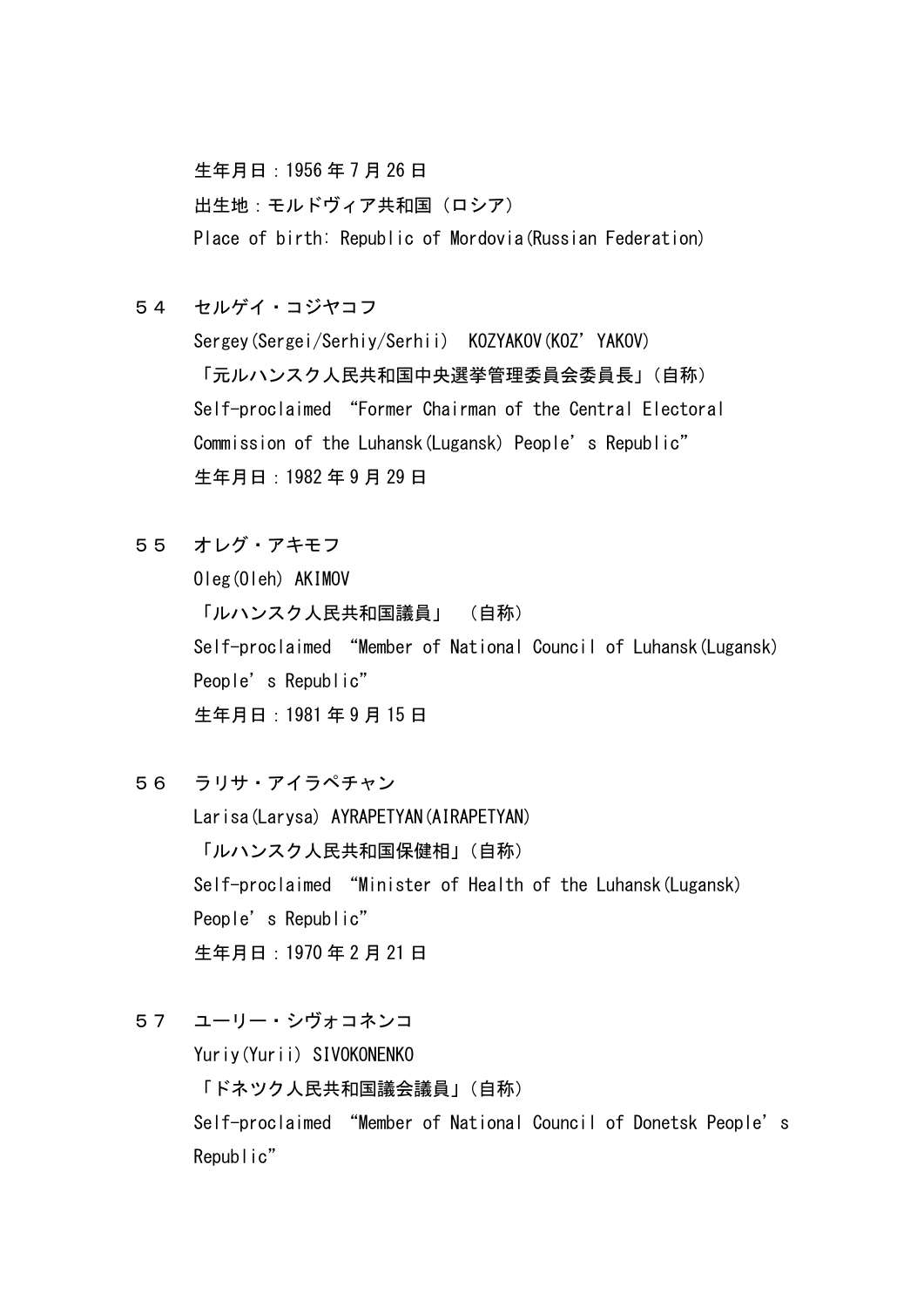生年月日:1957 年 8 月 7 日 出生地:ドネツク州(ウクライナ) Place of birth: Donetsk Region(Ukraine)

- 58 アレクサンドル・コフマン Aleksandr(Alexander/Oleksandr) KOFMAN 「ドネツク人民共和国議会議員」(自称) Self-proclaimed "Member of National Council of Donetsk People's Republic" 生年月日:1977 年 8 月 30 日 出生地:ドネツク州(ウクライナ) Place of birth: Donetsk Region(Ukraine)
- 59 ラヴィル・ハリコフ

Ravil KHALIKOV 「ドネツク人民共和国第一副首相」(自称) Self-proclaimed "First Deputy Prime Minister of the Donetsk People's Republic" 生年月日:1969 年 2 月 23 日 出生地:モルドヴィア共和国(ロシア) Place of birth: Republic of Mordovia(Russian Federation)

60 ドミトリー・セミョノフ

Dmitry(Dmitriy/Dmytro) SEMYONOV 「ルハンスク人民共和国副首相」(自称) Self-proclaimed "Deputy Prime Minister of the Luhansk(Lugansk) People's Republic" 生年月日:1963 年 2 月 3 日 出生地:モスクワ市(ロシア) Place of birth: Moscow City(Russian Federation)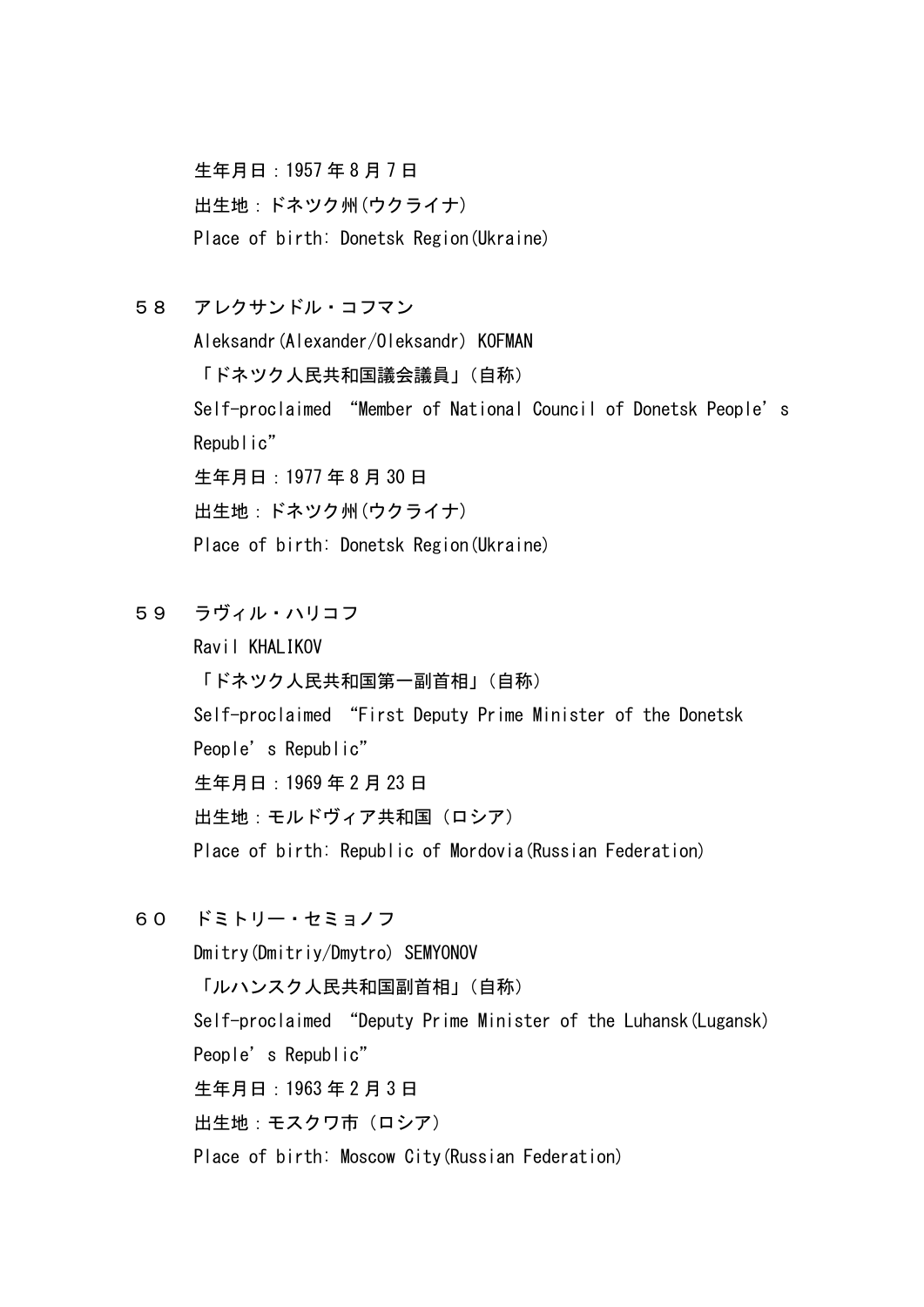61 オレグ・ブグロフ

Oleg(Oleh) BUGROV 「ルハンスク人民共和国国防相」(自称) Self-proclaimed "Minister of Defense of the Luhansk(Lugansk) People's Republic"

62 レシャ・ラプテヴァ

Lesya LAPTEVA

「ルハンスク人民共和国教育科学文化宗教相」(自称) Self-proclaimed "Minister of Education, Science, Culture and Religion of the Luhansk (Lugansk) People's Republic"

63 エヴゲーニ・ミハイロフ

Yevgeniy(Yevhen/ Evgeny) MIKHAYLOV(MYKHAYLOV) 「ドネツク人民共和国官房長官」(自称) Self-proclaimed "Head of the Administration for Government Affairs of the Donetsk People's Republic" 生年月日:1963 年 3 月 17 日 出生地:アルハンゲルスク州(ロシア) Place of birth: Arkhangelsk Region(Russian Federation)

64 イーゴリ・コステノク

Igor(Ihor) KOSTENOK 「ドネツク人民共和国教育相」(自称) Self-proclaimed "Minister of Education of the Donetsk People's Republic" 生年月日:1961 年 3 月 15 日 出生地:ドネツク州(ウクライナ) Place of birth: Donetsk Region(Ukraine)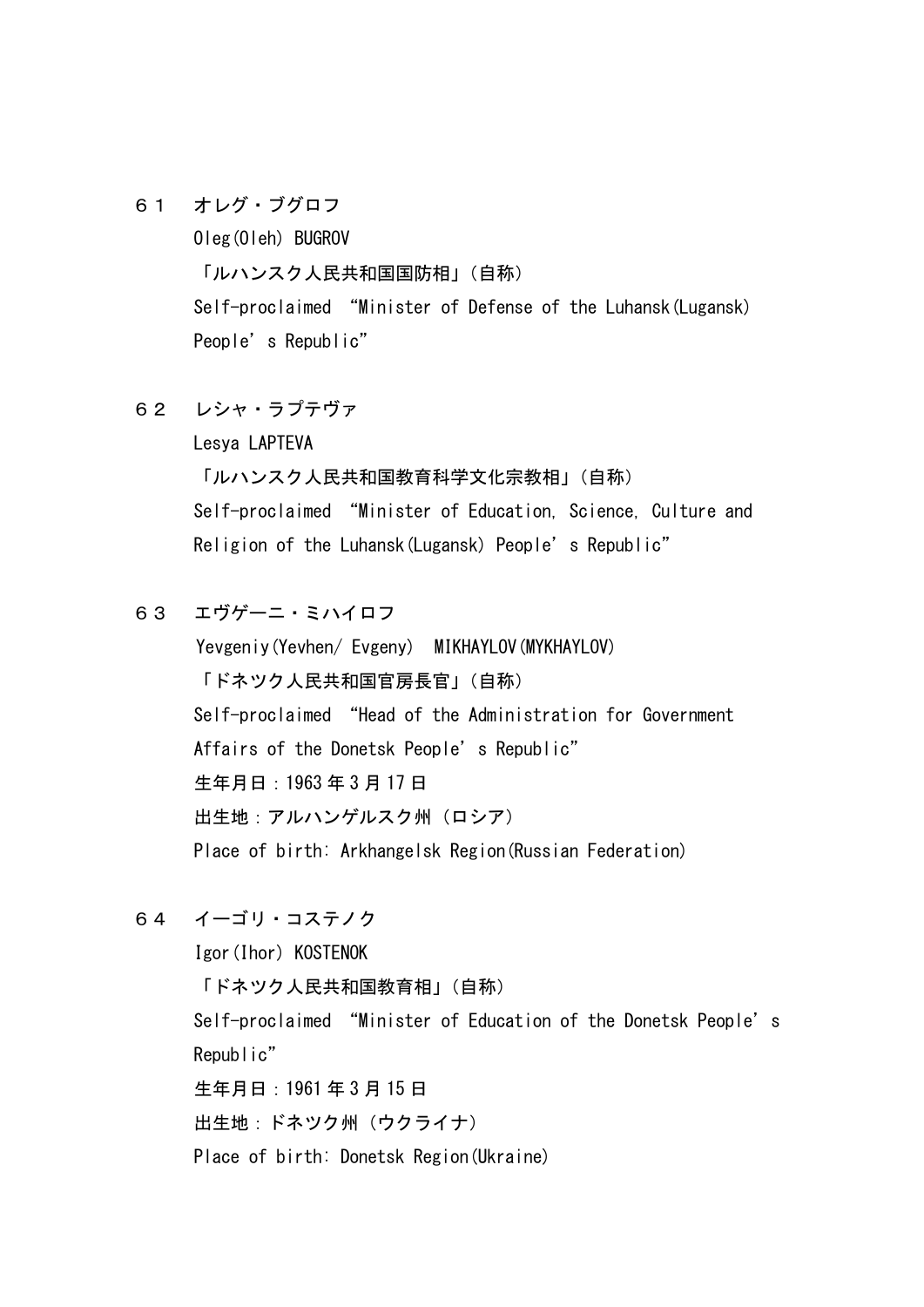- 65 エヴゲーニ・オルロフ Yevgeniy(Yevhen/Evgeny) ORLOV 「ドネツク人民共和国議会議員」(自称) Self-proclaimed "Member of National Council of Donetsk People's Republic"
- 66 ヴラジスラフ・デイネゴ Vladislav(Vladyslav) DEYNEGO 「ルハンスク人民共和国議会副議長」(自称) Self-proclaimed "Deputy Chairman of National Council of Luhansk (Lugansk) People's Republic" 生年月日:1964 年 3 月 12 日 出生地:スーミ州(ウクライナ) Place of birth: Sumy Region(Ukraine)
- 67 ウラジーミル・ビデョフカ Vladimir BIDYOVKA 「ドネツク人民共和国人民議会議長」(自称) Self-proclaimed "Chairman of the People's Council of the Donetsk People's Republic" 生年月日:1981 年 3 月 7 日 出生地:ドネツク州(ウクライナ) Place of birth: Donetsk Region (Ukraine)
- 68 オリガ・マケエヴァ Olga (Ol'ga) MAKEEVA 「ドネツク人民共和国人民議会副議長」(自称) Self-proclaimed "Deputy Chairman of the People's Council of the Donetsk People's Republic"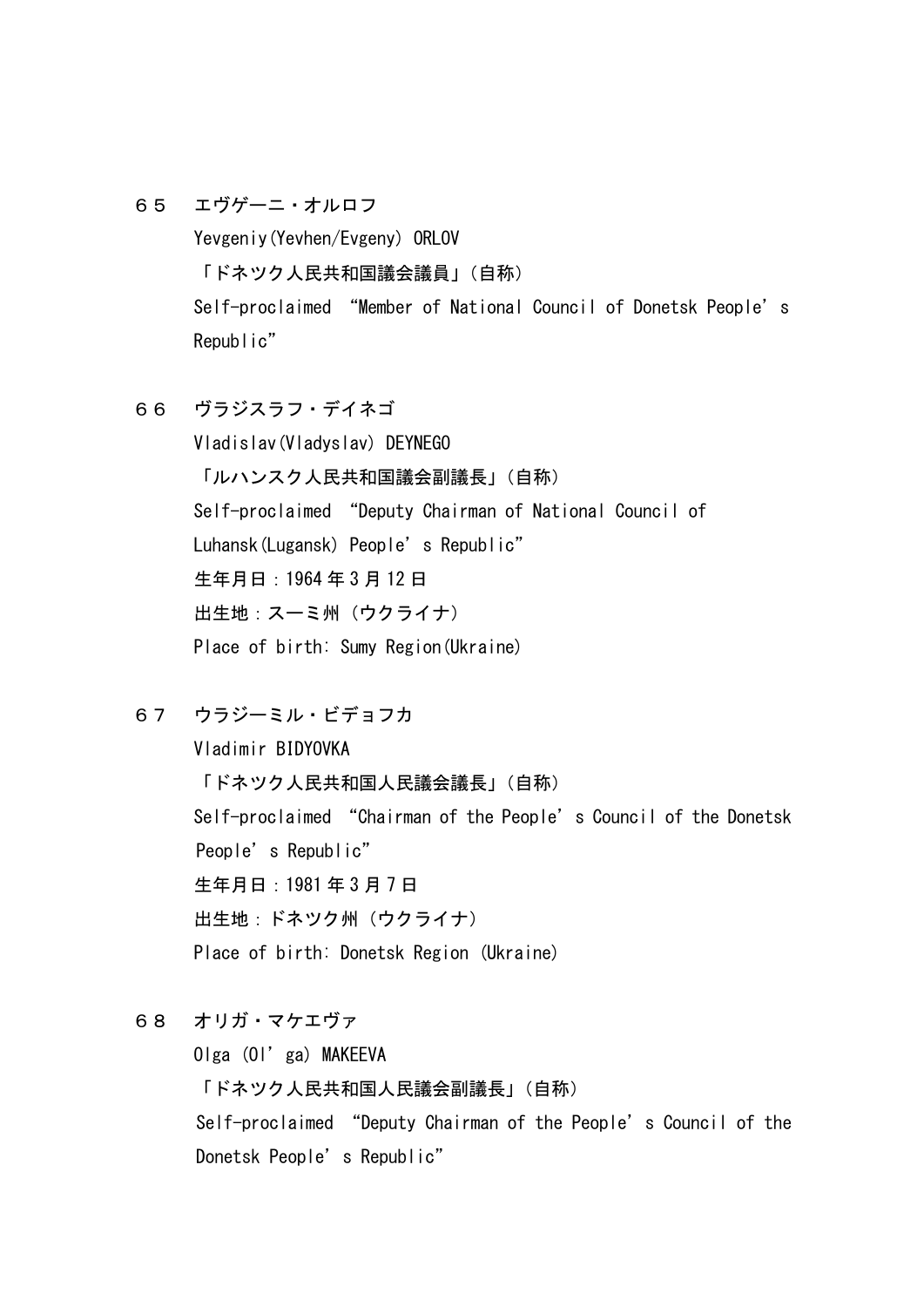生年月日:1974 年

- 69 アレクサンドル・アナンチェンコ Alexandr ANANCHENKO 「ドネツク人民共和国首相」(自称) Self-proclaimed "Prime Minister of the Donetsk People's Republic" 生年月日:1967 年
- 70 ウラジーミル・アントノフ Vladimir ANTONOV 「ドネツク人民共和国副首相」(自称) Self-proclaimed "Deputy Prime Minister of the Donetsk People's Republic" 生年月日:1979 年 12 月 24 日
	-
- 71 タチヤナ・ペレヴェルゼヴァ

Tatiana (Tatyana) PEREVERZEVA 「ドネツク人民共和国副首相」(自称) Self-proclaimed "Deputy Prime Minister of the Donetsk People's Republic" 生年月日:1964 年 6 月 20 日 出生地:ドネツク州(ウクライナ) Place of birth: Donetsk Region (Ukraine)

72 アレクセイ・ディーキー

Aleksei (Alexey) DIKIY 「ドネツク人民共和国内相」(自称) Self-proclaimed "Minister of the Interior of the Donetsk People's Republic" 生年月日:1974 年 7 月 5 日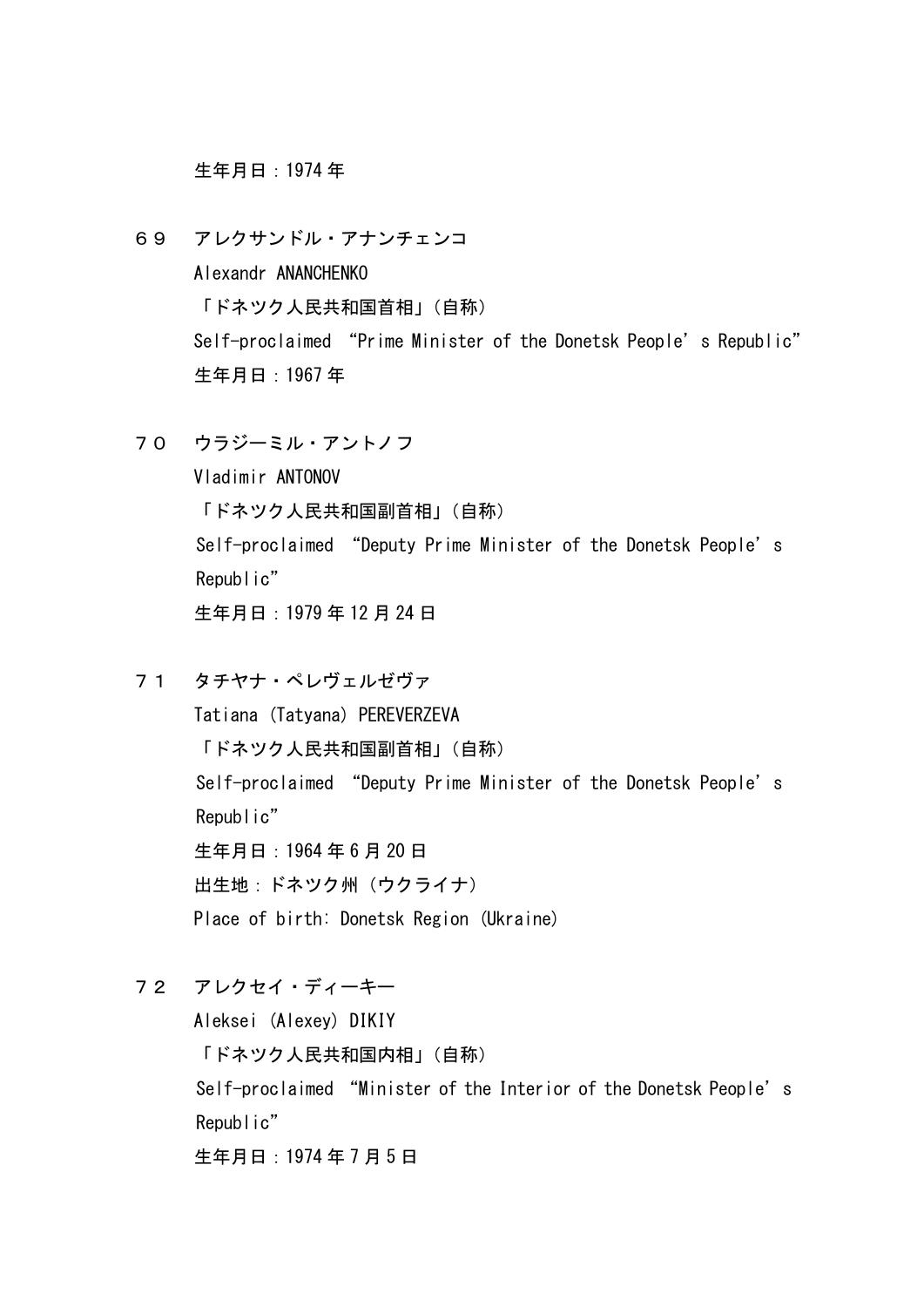73 ウラジーミル・パヴレンコ

Vladimir PAVLENKO 「ドネツク人民共和国国家安全保障相」(自称) Self-proclaimed "Minister of State Security of the Donetsk People's Republic" 生年月日:1962 年 4 月 14 日

74 ナタリヤ・ニコノロヴァ

Nataliya NIKONOROVA 「ドネツク人民共和国外相」(自称) Self-proclaimed "Minister of Foreign Affairs of the Donetsk People's Republic" 生年月日:1984 年 9 月 28 日

75 イーゴリ・アンチポフ

Igor ANTIPOV 「ドネツク人民共和国情報相」(自称) Self-proclaimed "Minister of Information of the Donetsk People's Republic" 生年月日:1961 年 5 月 26 日

76 アレクセイ・コストルビツキー

Aleksei (Alexey) KOSTRUBITSKY 「ドネツク人民共和国民間防衛・非常事態・災害復旧相」(自称) Self-proclaimed "Minister of Civil Defence, Emergencies and Disaster Relief of the Donetsk People's Republic" 生年月日:1978 年 8 月 24 日

77 ユーリー・シロヴァトコ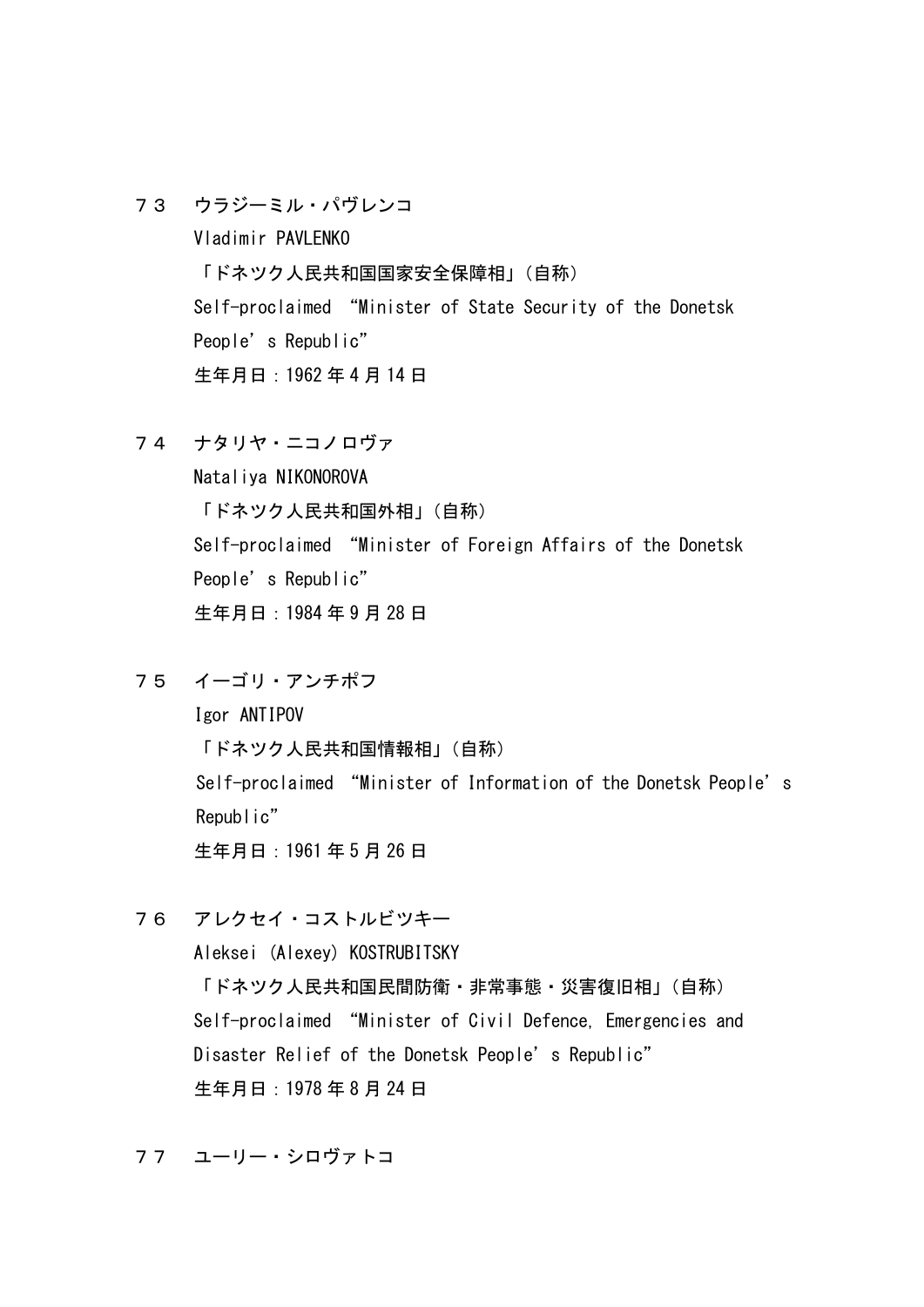Yuriy (Yurii) SIROVATKO 「ドネツク人民共和国法相」(自称) Self-proclaimed "Minister of Justice of the Donetsk People's Republic" 生年月日:1978 年

78 レオニード・パセチュニク

 Leonid PASECHNIK 「ルハンスク人民共和国首長」(自称) Self-proclaimed "Head of the Luhansk (Lugansk) People's Republic" 生年月日:1970 年 3 月 15 日 出生地:ルハンスク州(ウクライナ) Place of birth: Luhansk Region (Ukraine)

- 79 デニス・ミロシュニチェンコ Denis (Denys) MIROSHNICHENKO 「ルハンスク人民共和国人民議会議長」(自称) Self-proclaimed "Chairman of the People's Council of the Luhansk (Lugansk) People's Republic" 生年月日:1987 年 12 月 8 日 出生地:ルハンスク州(ウクライナ) Place of birth: Luhansk Region (Ukraine)
- 80 ドミトリー・ホロシロフ

 Dmitrii (Dmitry) KHOROSHILOV 「ルハンスク人民共和国人民議会第一副議長」(自称) Self-proclaimed "First Deputy Chairman of the People's Council of the Luhansk (Lugansk) People's Republic" 生年月日:1982 年 12 月 20 日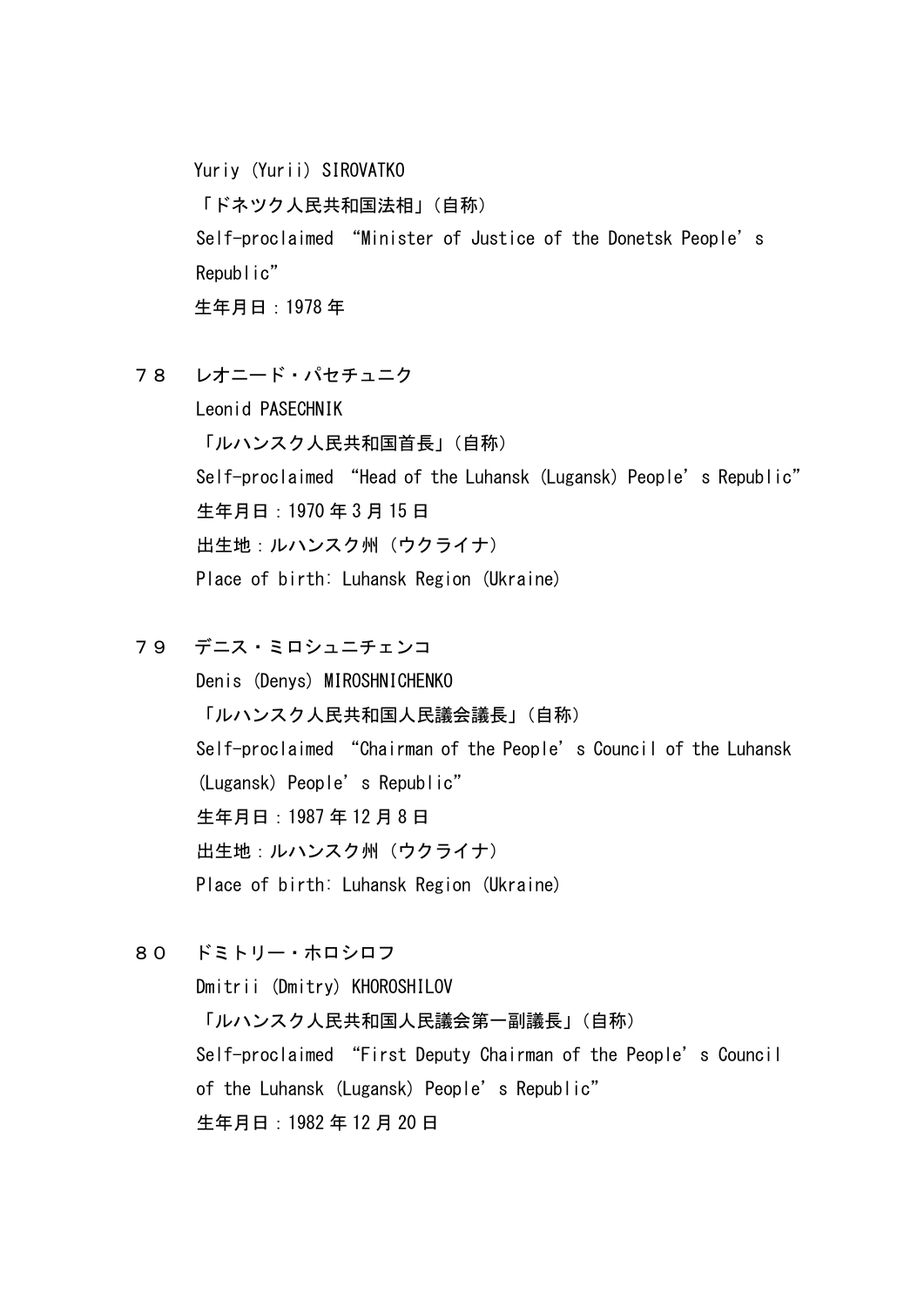81 アンドレイ・ソペリニク

 Andrei (Andrey) SOPELNIK 「ルハンスク人民共和国人民議会副議長」(自称) Self-proclaimed "Deputy Chairman of the People's Council of the Luhansk (Lugansk) People's Republic" 生年月日:1975 年 3 月 16 日

82 オレグ・コヴァリ

Oleg KOVAL

 「ルハンスク人民共和国人民議会副議長」(自称) Self-proclaimed "Deputy Chairman of the People's Council of the Luhansk (Lugansk) People's Republic" 生年月日:1974 年 9 月 29 日

83 セルゲイ・コズロフ

 Sergei (Sergey) KOZLOV 「ルハンスク人民共和国首相」(自称) Self-proclaimed "Prime Minister of the Luhansk (Lugansk) People's Republic" 生年月日:1963 年 11 月 7 日

- 84 ユーリー・ゴヴトヴィン Yurii (Yuriy) GOVTVIN 「ルハンスク人民共和国第一副首相」(自称) Self-proclaimed "First Deputy Prime Minister of the Luhansk (Lugansk) People's Republic"
- 85 エレーナ・コステンコ Elena KOSTENKO 「ルハンスク人民共和国副首相」(自称)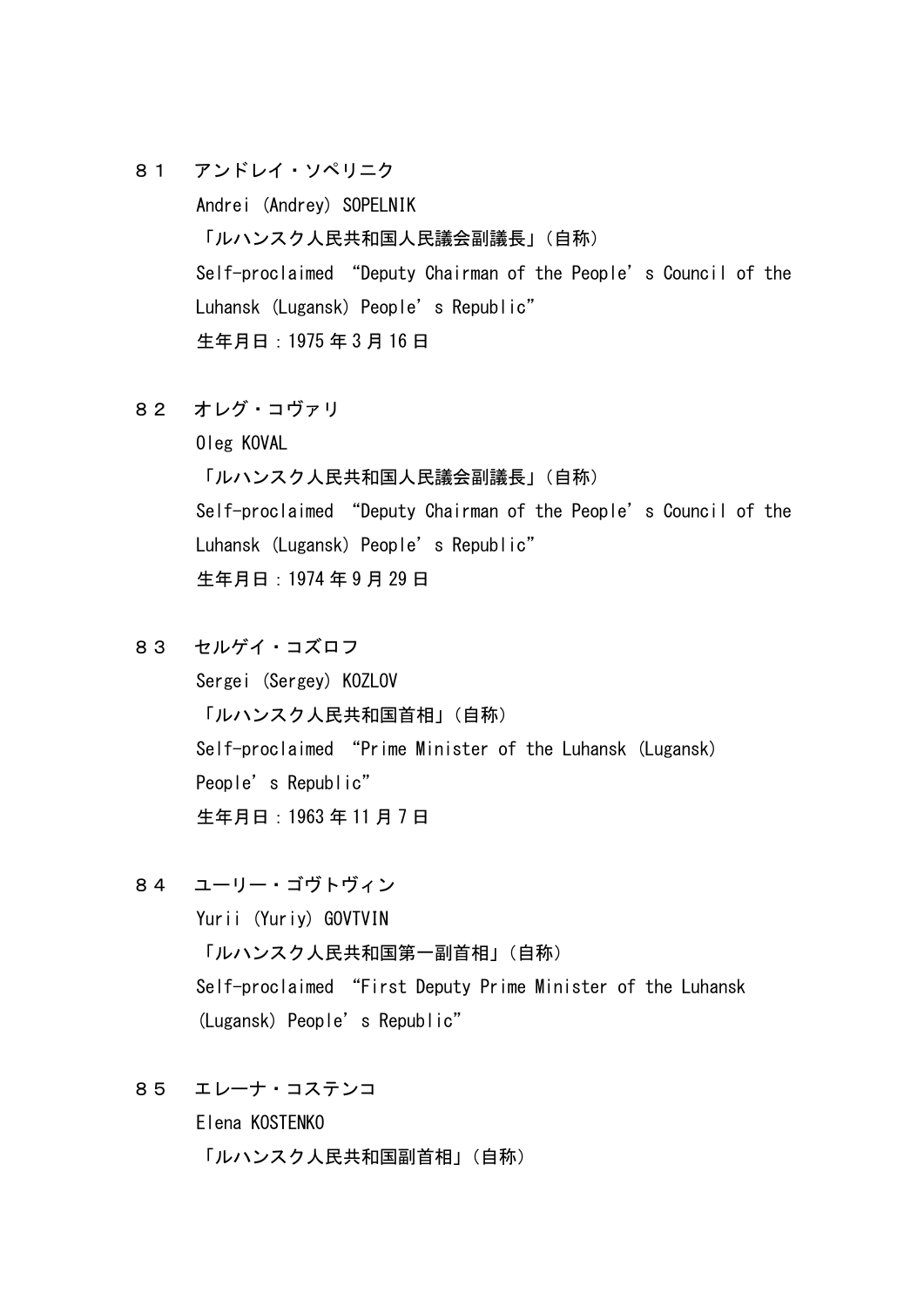Self-proclaimed "Deputy Prime Minister of the Luhansk (Lugansk) People's Republic" 生年月日:1968 年 11 月 13 日

86 アンナ・トドロヴァ

Anna TODOROVA

「ルハンスク人民共和国副首相」(自称)

 Self-proclaimed "Deputy Prime Minister of the Luhansk (Lugansk) People's Republic"

87 イーゴリ・コルネト

Igor KORNET

「ルハンスク人民共和国内相」(自称)

 Self-proclaimed "Minister of the Interior of the Luhansk (Lugansk) People's Republic" 生年月日:1973 年 4 月 29 日

88 エヴゲーニー・カツァヴァロフ

Evgenii KATCAVALOV

 「ルハンスク人民共和国非常事態・災害復旧相」(自称) Self-proclaimed "Minister of Emergencies and Disaster Relief of the Luhansk (Lugansk) People's Republic"

89 ザウル・イスマイロフ

Zaur ISMAILOV

 「ルハンスク人民共和国法相」(自称) Self-proclaimed "Minister of Justice of the Luhansk (Lugansk) People's Republic" 出生地:ルハンスク州(ウクライナ) Place of birth: Luhansk Region (Ukraine)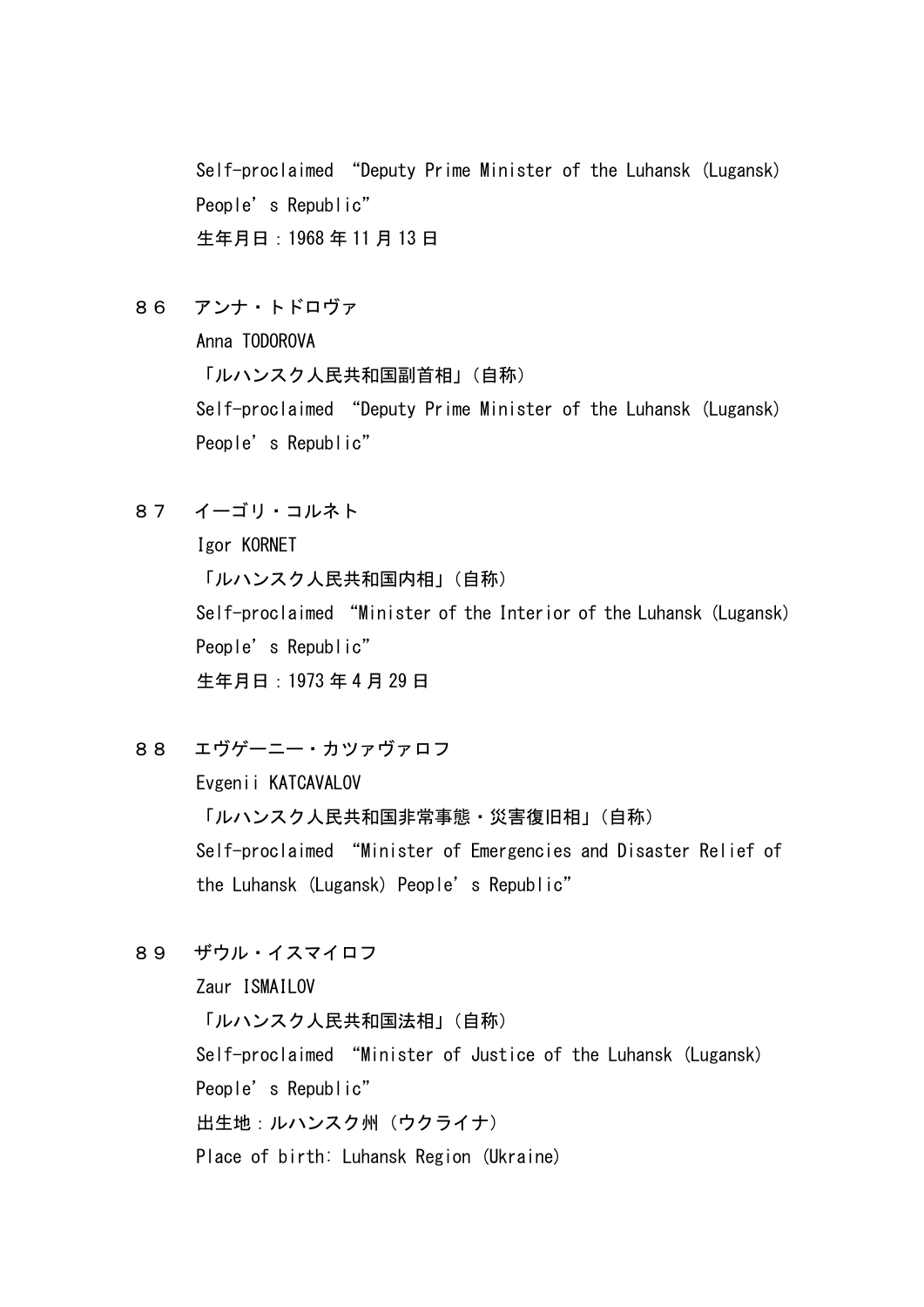90 アナトーリー・アントノフ

 Anatolii ANTONOV 「ルハンスク人民共和国国家安全保障相」(自称) Self-proclaimed "Minister of State Security of the Luhansk (Lugansk) People's Republic" 生年月日:1955 年 5 月 15 日 出生地:オムスク州(ロシア) Place of birth: Omsk Region (Russia)

91 アルチョム・クラマレンコ

Artyom KRAMARENKO

「ドネツク人民共和国農産業政策・食料相」(自称) Self-proclaimed "Minister of Agricultural Policy and Food of the Donetsk People's Republic" 生年月日:1980 年 1 月 13 日

92 エヴゲーニー・ラヴレノフ

Evgenii LAVRENOV 「ドネツク人民共和国所得・徴収相」(自称) Self-proclaimed "Minister of Revenue and Tax Collection of the Donetsk People's Republic" 生年月日:1979 年

93 アレクサンドル・オプリシェンコ

Alexandr OPRISHCHENKO 「ドネツク人民共和国保健相代行」(自称) Self-proclaimed "Acting Minister of Health of the Donetsk People's Republic" 生年月日:1976 年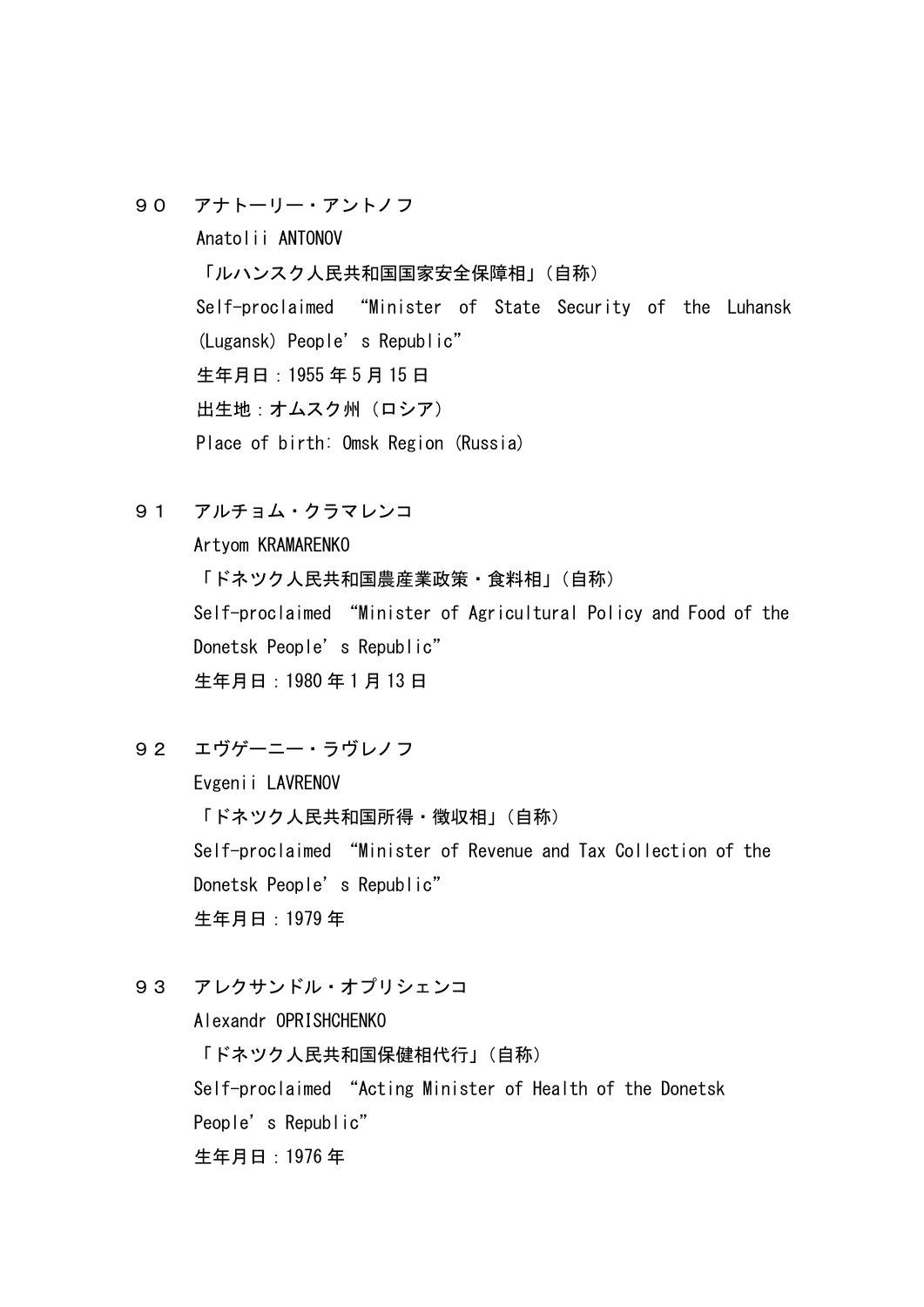- 94 ミハイル・ジェルチャコフ Mikhail ZHELTIAKOV 「ドネツク人民共和国文化相」(自称) Self-proclaimed "Minister of Culture of the Donetsk People's Republic" 生年月日:1961 年
- 95 アレクサンドル・グロマコフ

Alexandr GROMAKOV 「ドネツク人民共和国青年・スポーツ・観光相」(自称) Self-proclaimed "Minister of Youth, Sports and Tourism of the Donetsk People's Republic" 生年月日:1958 年 9 月 4 日

96 ミハイル・クシャコフ

Mikhail KUSHAKOV 「ドネツク人民共和国教育・科学相」(自称) Self-proclaimed "Minister of Education and Science of the Donetsk People's Republic" 生年月日:1958 年 11 月 23 日

97 ウラジーミル・ルシャク

Vladimir RUSHCHAK 「ドネツク人民共和国産業商務相」(自称) Self-proclaimed "Minister of Industry and Trade of the Donetsk People's Republic"

98 イーゴリ・ハレパ Igor KHALEPA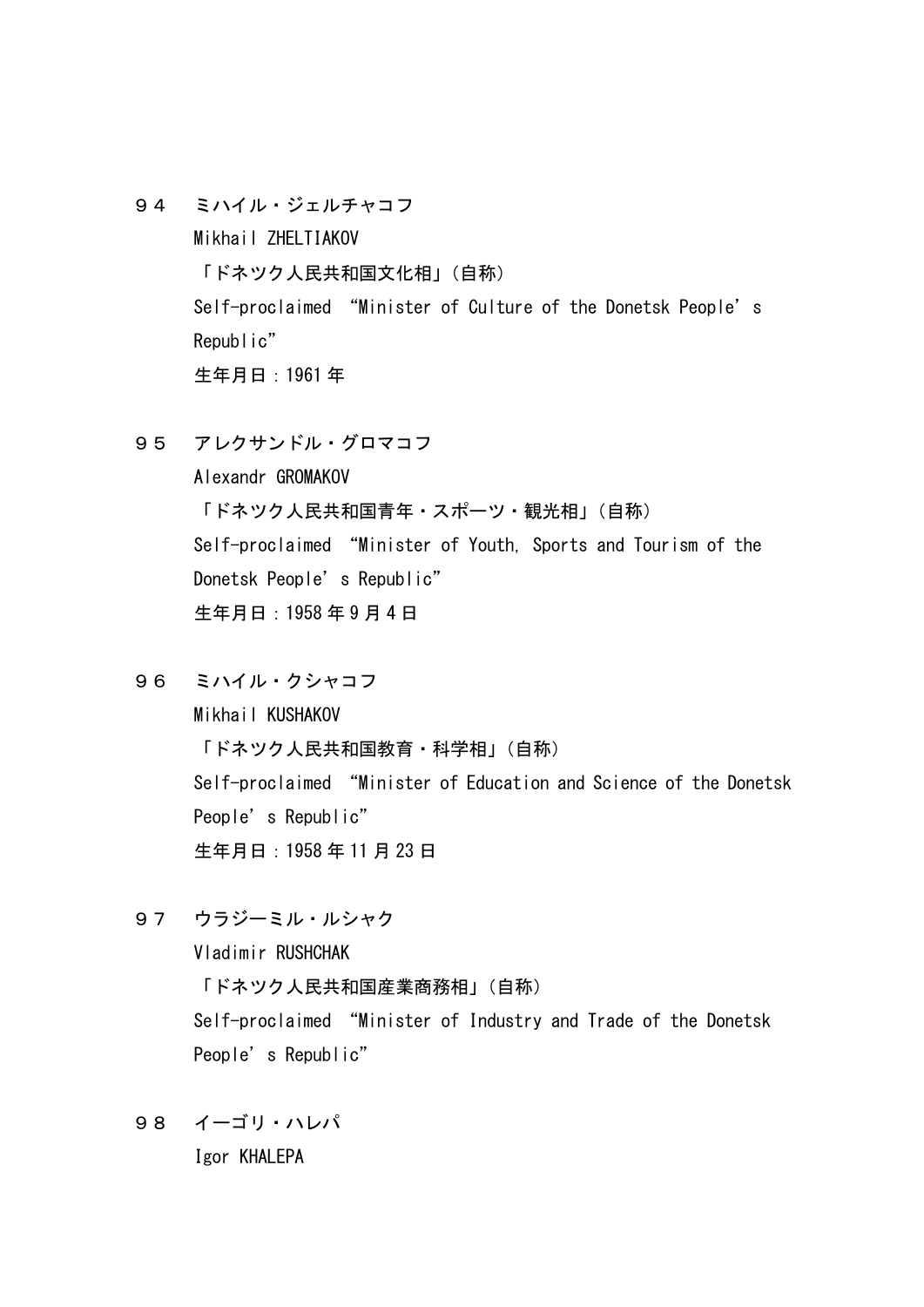「ドネツク人民共和国通信相」(自称) Self-proclaimed "Minister of Communications of the Donetsk People's Republic" 生年月日:1969 年 5 月 19 日

99 セルゲイ・ナウメツ

Sergei (Sergey) NAUMETS

「ドネツク人民共和国建設・住宅公営事業相」(自称) Self-proclaimed "Minister of Construction and Housing and Communal Services of the Donetsk People's Republic" 生年月日:1976 年 7 月 13 日

100 ドミトリー・ポドリパノフ

Dmitry PODLIPANOV 「ドネツク人民共和国運輸相」(自称) Self-proclaimed "Minister of Transport of the Donetsk People's Republic" 生年月日:1966 年

101 ラリサ・トルスティキナ

Larisa TOLSTYKINA 「ドネツク人民共和国労働・社会政策相」(自称) Self-proclaimed "Minister of Labour and Social Policy of the Donetsk People's Republic" 生年月日:1967 年

102 アナトリー・ネステレンコ

Anatolii NESTERENKO

「ドネツク人民共和国石炭・エネルギー相代行」(自称)

Self-proclaimed "Acting Minister of Coal and Energy of the Donetsk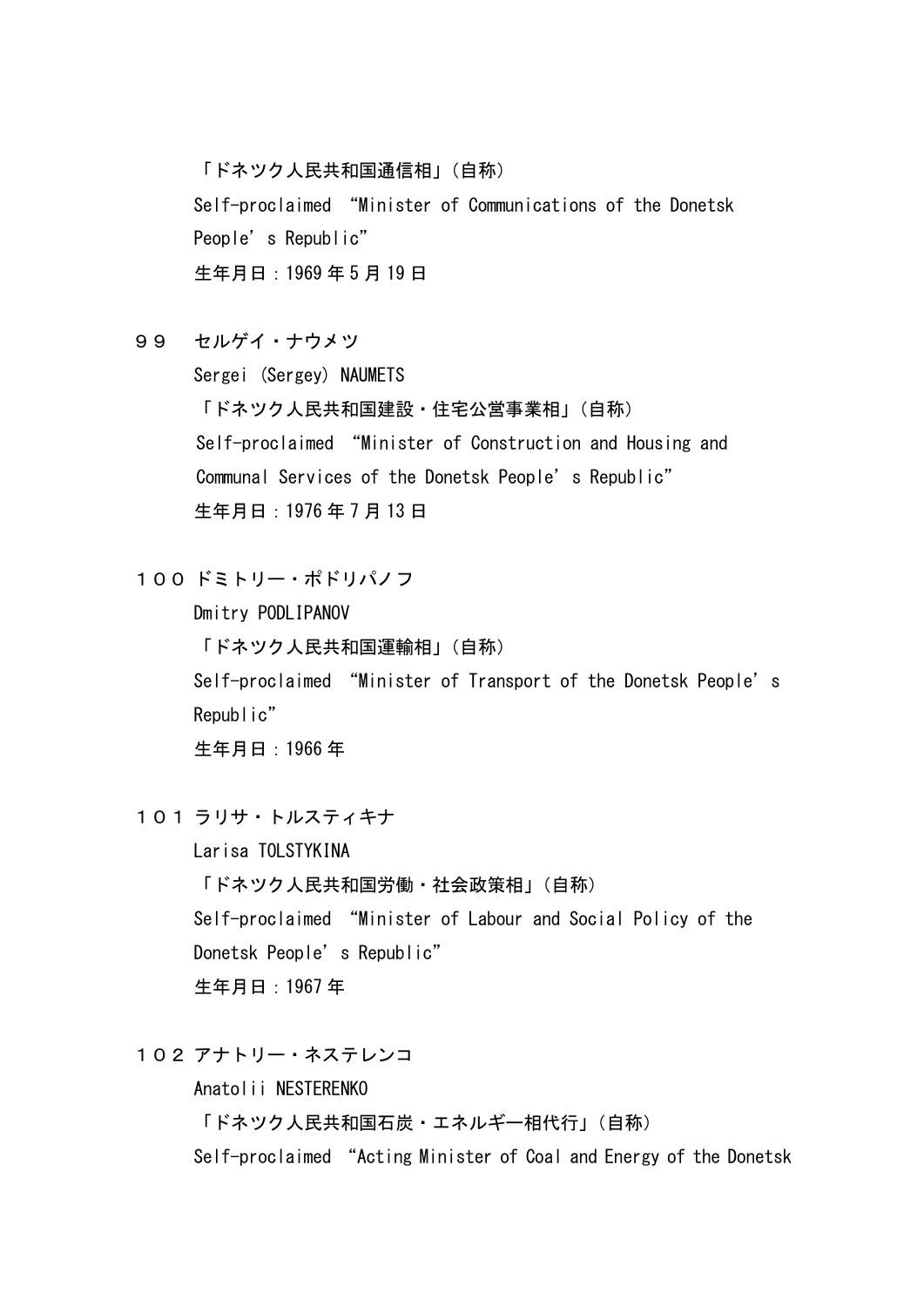People's Republic"

103 ヤナ・チャウソヴァ

Yana CHAUSOVA 「ドネツク人民共和国財務相」(自称) Self-proclaimed "Minister of Finance of the People's Donetsk People's Republic" 生年月日:1980 年

104 アレクセイ・ポロヴャン

Aleksei (Alexey) POLOVYAN 「ドネツク人民共和国経済発展相」(自称) Self-proclaimed "Minister of Economic Development of the Donetsk People's Republic" 生年月日:1979 年

105 ナタリヤ・パシェンコ

Nataliya(Natalia) PASHCHENKO

「ルハンスク人民共和国保健相」(自称)

Self-proclaimed "Minister of Health of the Luhansk (Lugansk) People's Republic"

106 アンドレイ・ルステンコ

Andrei (Andrey) LUSTENKO

「ルハンスク人民共和国教育・科学相」(自称)

Self-proclaimed "Minister of Education and Science of the Luhansk (Lugansk) People's Republic"

107 スヴェトラーナ・マラホヴァ

Svetlana MALAKHOVA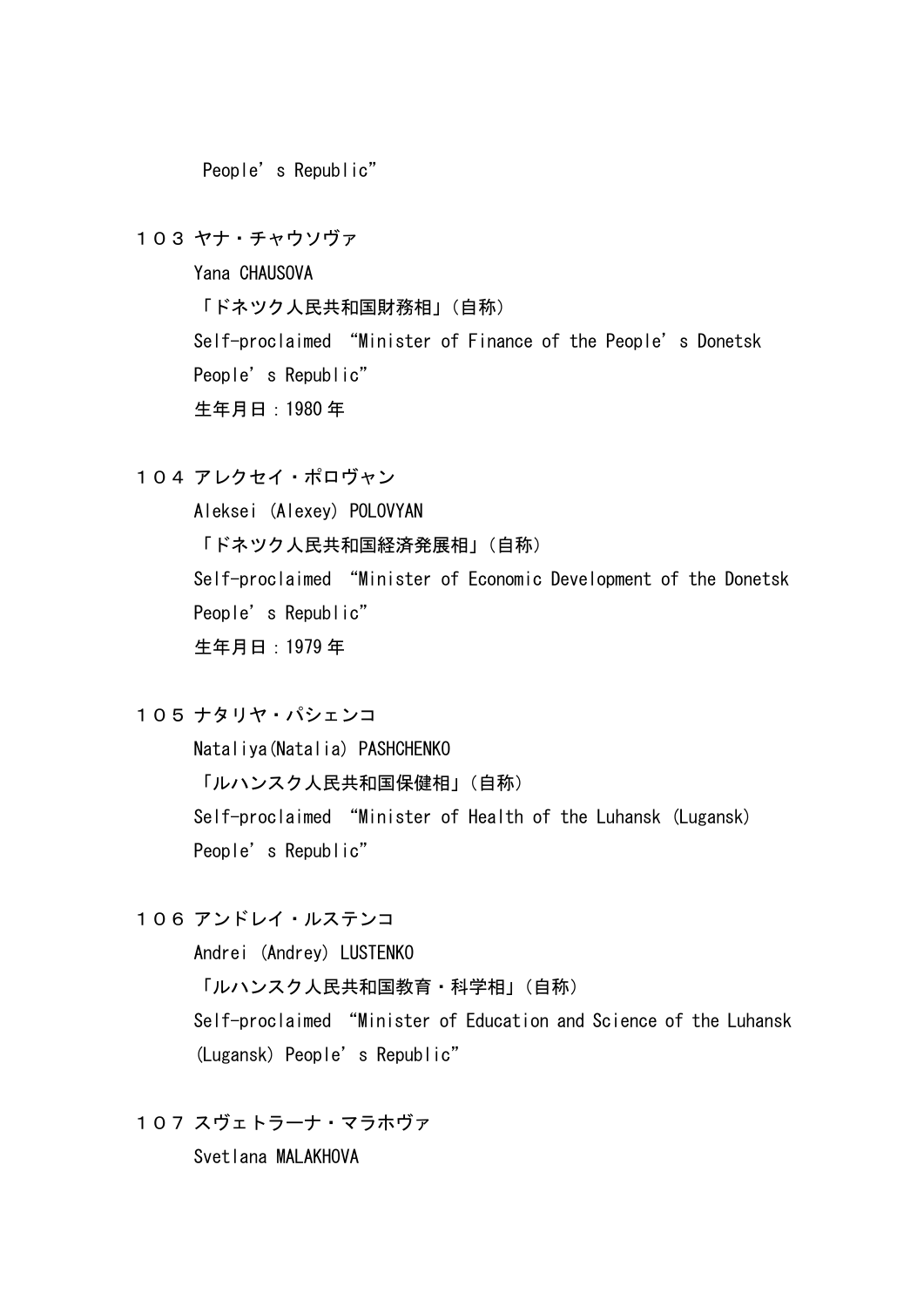「ルハンスク人民共和国労働・社会政策相」(自称) Self-proclaimed "Minister of Labour and Social Policy of the Luhansk (Lugansk) People's Republic" 生年月日:1964 年 8 月 27 日

## 108 ドミトリー・シドロフ

Dmitrii (Dmitry) SIDOROV

「ルハンスク人民共和国文化・スポーツ・青年相」(自称) Self-proclaimed "Minister of Culture, Sports and Youth of the Luhansk (Lugansk) People's Republic"

# 109 セルゲイ・ボロディン

Sergei (Sergey) BORODIN

「ルハンスク人民共和国国家税・徴税委員会委員長」(自称) Self-proclaimed "Chairman of the State Committee for Taxes and Duties of the Luhansk (Lugansk) People's Republic"

## 110 ユーリー・プロニコ

Yurii (Yuriy) PRONKO

「ルハンスク人民共和国農業・食料相」(自称)

Self-proclaimed "Minister of Agriculture and Food of the Luhansk (Lugansk) People's Republic"

## 111 エヴゲーニー・マヌイロフ

Evgenii MANUILOV 「ルハンスク人民共和国財務相」(自称) Self-proclaimed "Minister of Finance of the Luhansk (Lugansk) People's Republic" 生年月日:1967 年 1 月 5 日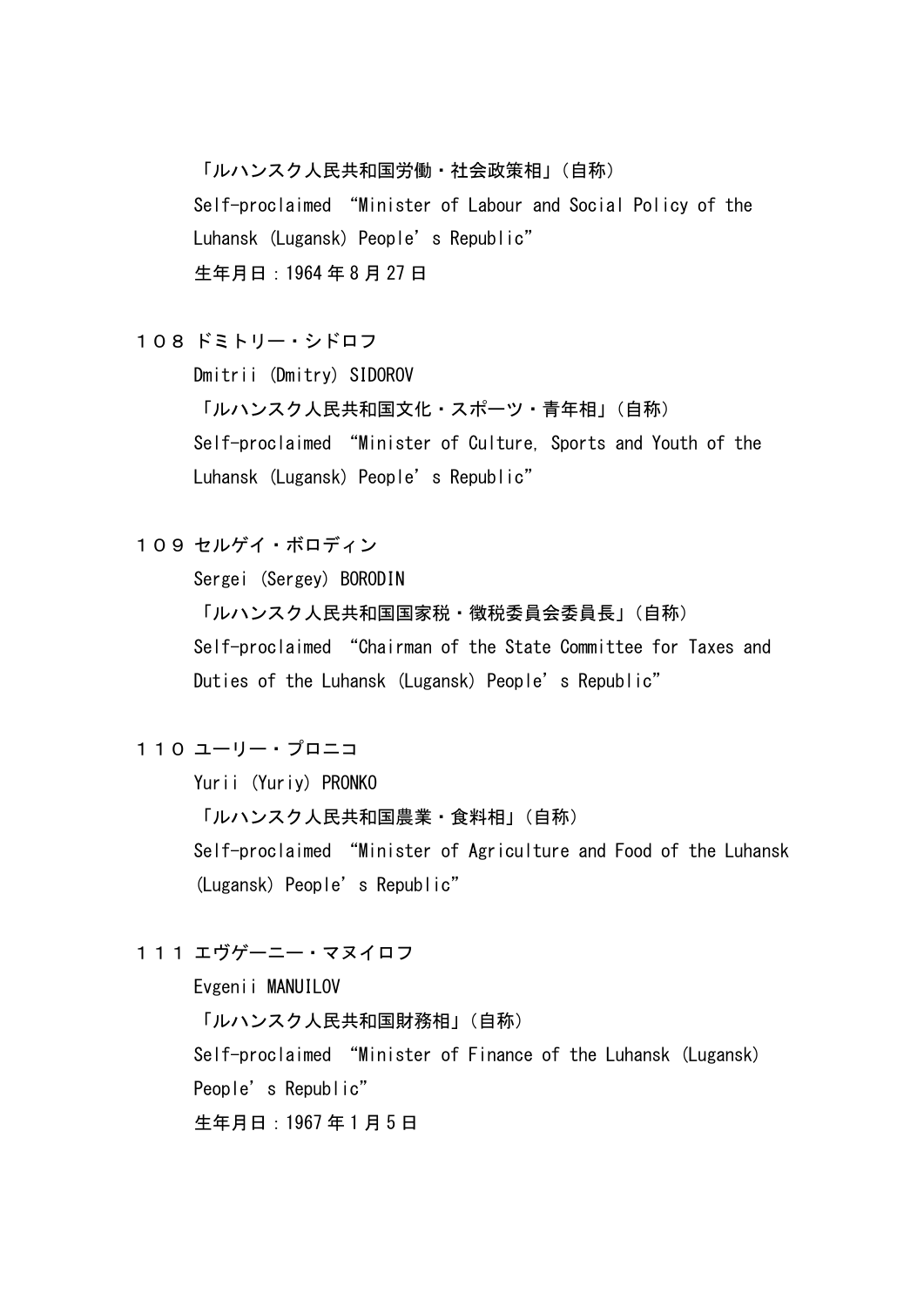112 スヴェトラーナ・ポドリパエヴァ

Svetlana PODLIPAEVA

「ルハンスク人民共和国経済発展相」(自称)

Self-proclaimed "Minister of Economic Development of the Luhansk (Lugansk) People's Republic"

113 マクシム・プロタソフ

Maksim PROTASOV

「ルハンスク人民共和国建設・住宅公営事業相」(自称)

Self-proclaimed "Minister of Construction and Housing and Communal Services of the Luhansk (Lugansk) People's Republic"

114 オレグ・フェチソフ

Oleg FETISOV

「ルハンスク人民共和国通信・マスコミ相」(自称)

Self-proclaimed "Minister of Communications and Mass Media of the Luhansk (Lugansk) People's Republic"

115 ユーリー・デグチャリョフ

Yurii(Yuriy) DEGTYAREV

「ルハンスク人民共和国天然資源・環境保全相」(自称) Self-proclaimed "Minister of Natural Resources and Environmental Security of the Luhansk (Lugansk) People's Republic"

116 セルゲイ・ネヴェロフ

Sergei(Sergey) NEVEROV

「ルハンスク人民共和国産業商務相」(自称) Self-proclaimed "Minister of Industry and Trade of the Luhansk (Lugansk) People's Republic"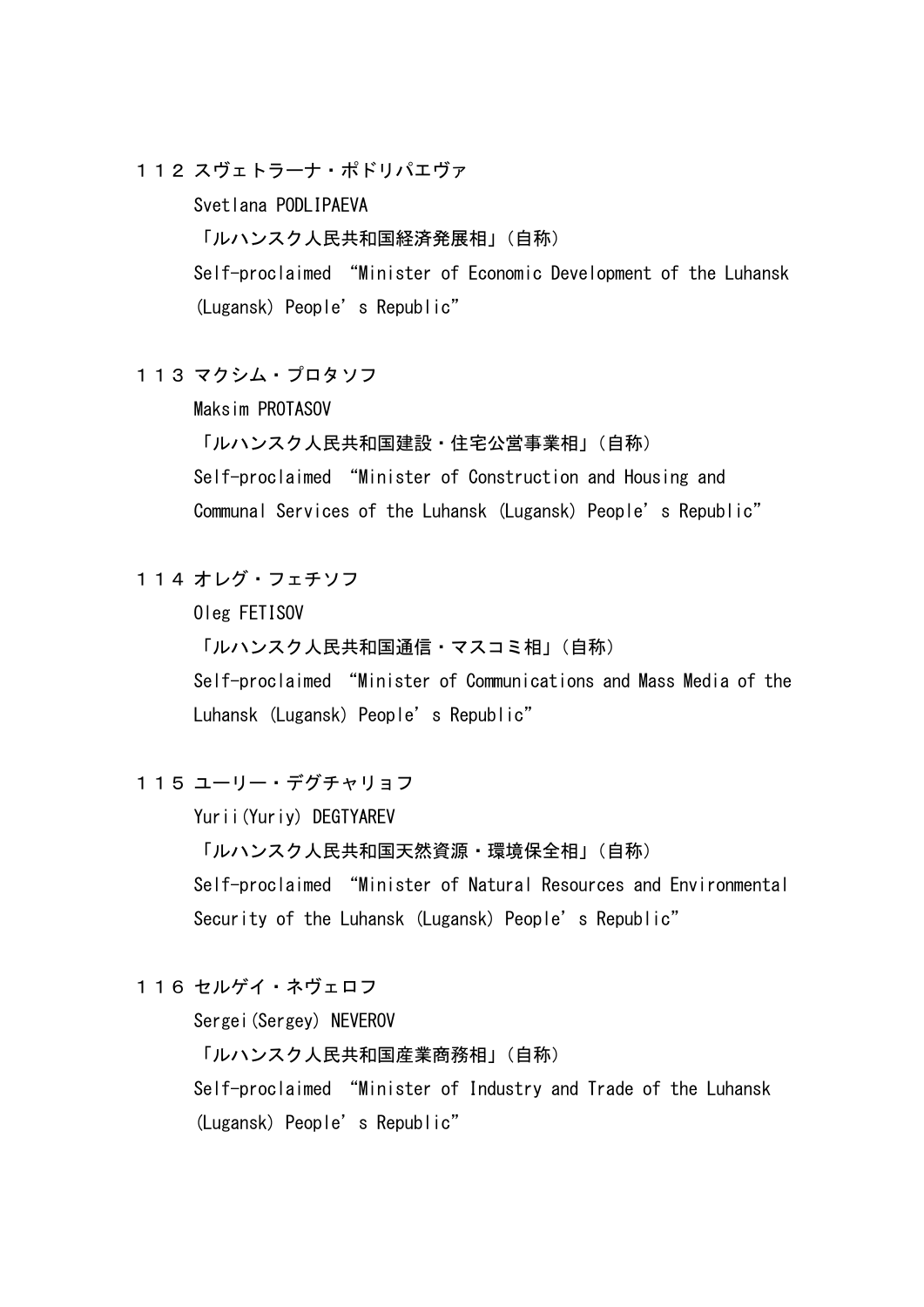117 ユーリー・アファナシエフスキー

Yurii(Yuriy) AFANASEVSKII

「ルハンスク人民共和国国家関税委員会委員長」(自称)

Self-proclaimed "Chairman of the State Customs Committee of the Luhansk (Lugansk) People's Republic"

118 エレーナ・クラフチェンコ

Elena KRAVCHENKO

「ルハンスク人民共和国中央選挙管理委員会委員長」(自称) Self-proclaimed "Chairman of the Central Electoral Commission of the Luhansk (Lugansk) People's Republic" 生年月日:1983 年 2 月 22 日

119 マクシム・スヴィドチェンコ

Maksim SVIDCHENKO

「ルハンスク人民共和国中央選挙管理委員会副委員長」(自称) Self-proclaimed "Deputy Chairman of the Central Electoral Commission of the Luhansk (Lugansk) People's Republic" 生年月日:1978 年 4 月 6 日

120 エカテリーナ・テレシェンコ

Ekaterina TERESHCHENKO

「ルハンスク人民共和国中央選挙管理委員会書記」(自称)

Self-proclaimed "Secretary of the Central Electoral Commission of the Luhansk (Lugansk) People's Republic"

生年月日:1986 年 5 月 31 日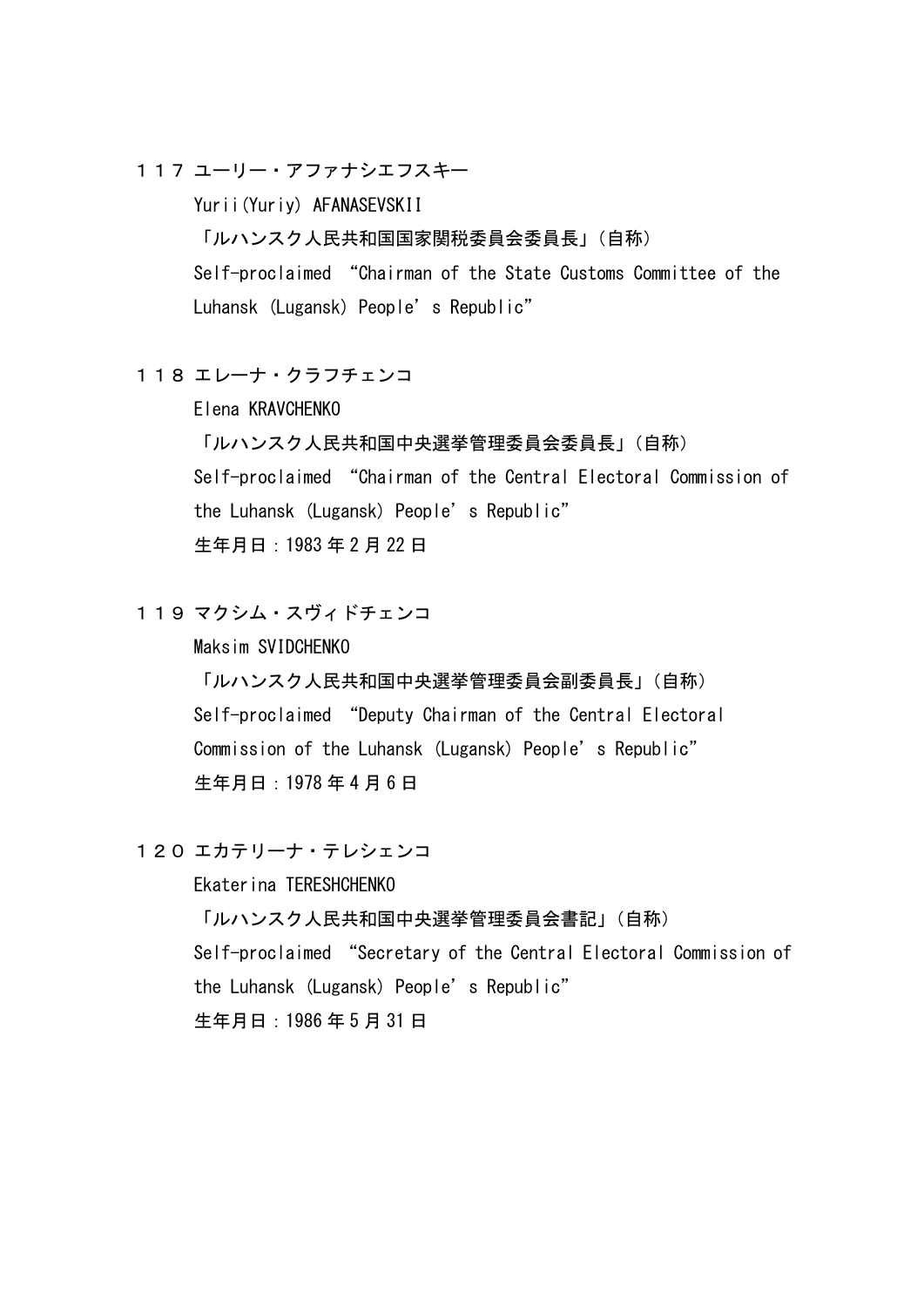121 ルスラン・ドゥボフスキー

Ruslan DUBOVSKII (DUBOVSKIY)

「ドネツク人民共和国石炭・エネルギー相」(自称)

Self-proclaimed"Minister of Coal and Energy of the Donetsk

People's Republic"

生年月日:1974 年2月 20 日

122 ヴィターリー・クラヴェツ

Vitalii (Vitaly) KRAVETS 「ドネツク人民共和国人民議会議員」(自称) Self-proclaimed "Member of the People's Council of the Donetsk People's Republic" 生年月日:1975 年4月7日

123 ヤロスラフ・アニカ

Yaroslav ANIKA

「ドネツク人民共和国人民議会議員」(自称)

Self-proclaimed "Member of the People's Council of the Donetsk People's Republic"

生年月日:1990 年6月 26 日

124 エヴゲーニー・グリツェンコ

Evgenii (Yevgeny) GRITSENKO

「ドネツク人民共和国人民議会議員」(自称)

Self-proclaimed "Member of the People's Council of the Donetsk People's Republic"

生年月日:1977 年7月 26 日

125 アンドレイ・ヴォロシロフ

Andrei (Andrey) VOROSHILOV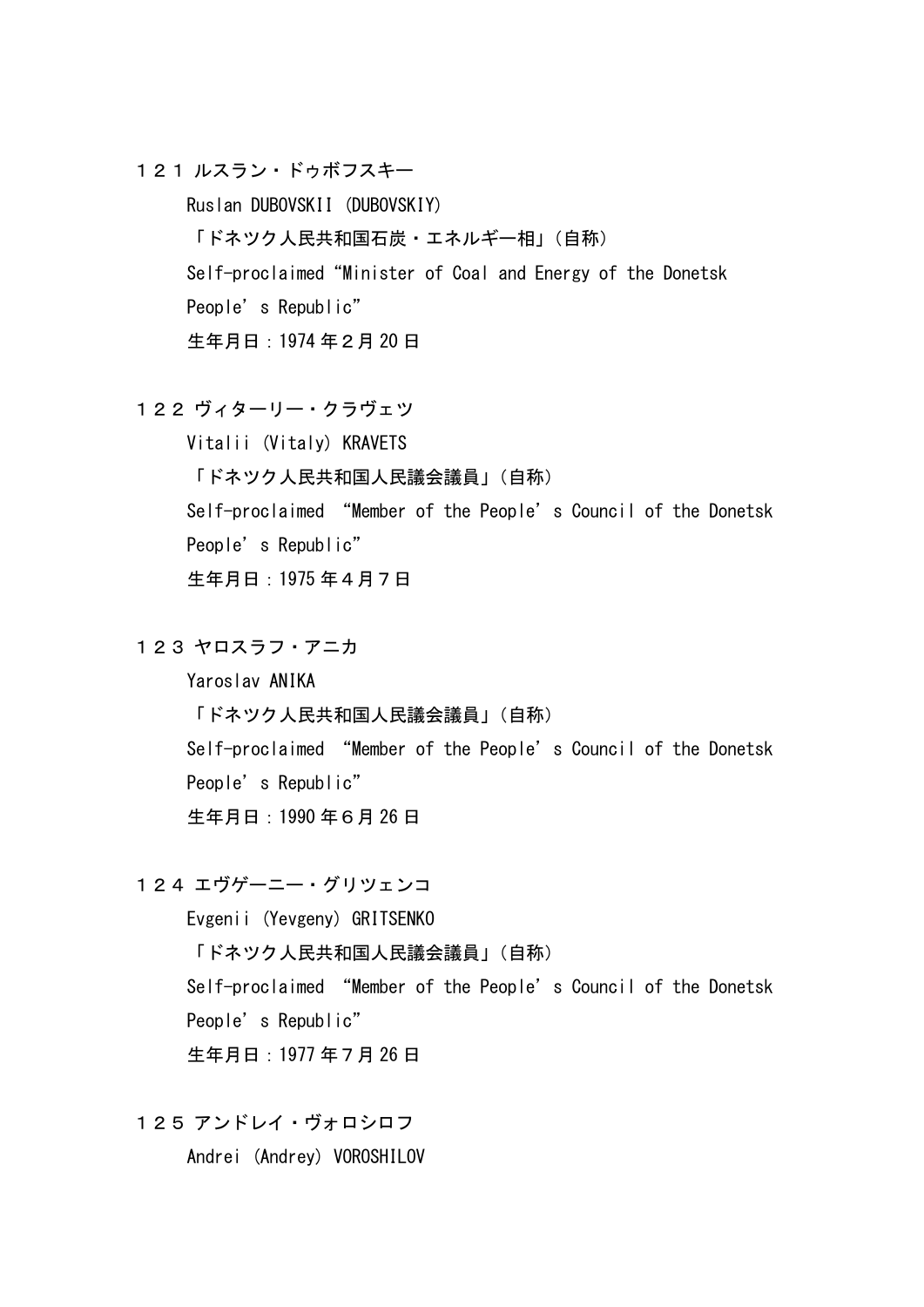「ドネツク人民共和国人民議会議員」(自称)

Self-proclaimed "Member of the People's Council of the Donetsk People's Republic"

生年月日:1978 年4月2日

126 アレクサンドル・クレンコフ

Aleksandr (Alexander) KURENKOV 「ドネツク人民共和国人民議会議員」(自称) Self-proclaimed "Member of the People's Council of the Donetsk People's Republic" 生年月日:1962 年6月1日

127 ウラジスラフ・ベルディチェフスキー

Vladislav BERDICHEVSKII (BERDICHEVSKY) 「ドネツク人民共和国人民議会議員」(自称) Self-proclaimed "Member of the People's Council of the Donetsk People's Republic" 生年月日:1967 年9月 10 日

128 イリーナ・ポポヴァ

Irina POPOVA

「ドネツク人民共和国人民議会議員」(自称)

Self-proclaimed "Member of the People's Council of the Donetsk

People's Republic"

生年月日:1966 年8月7日

129 マリヤ・ピロゴヴァ

Mariya (Maria) PIROGOVA

「ドネツク人民共和国人民議会議員」(自称)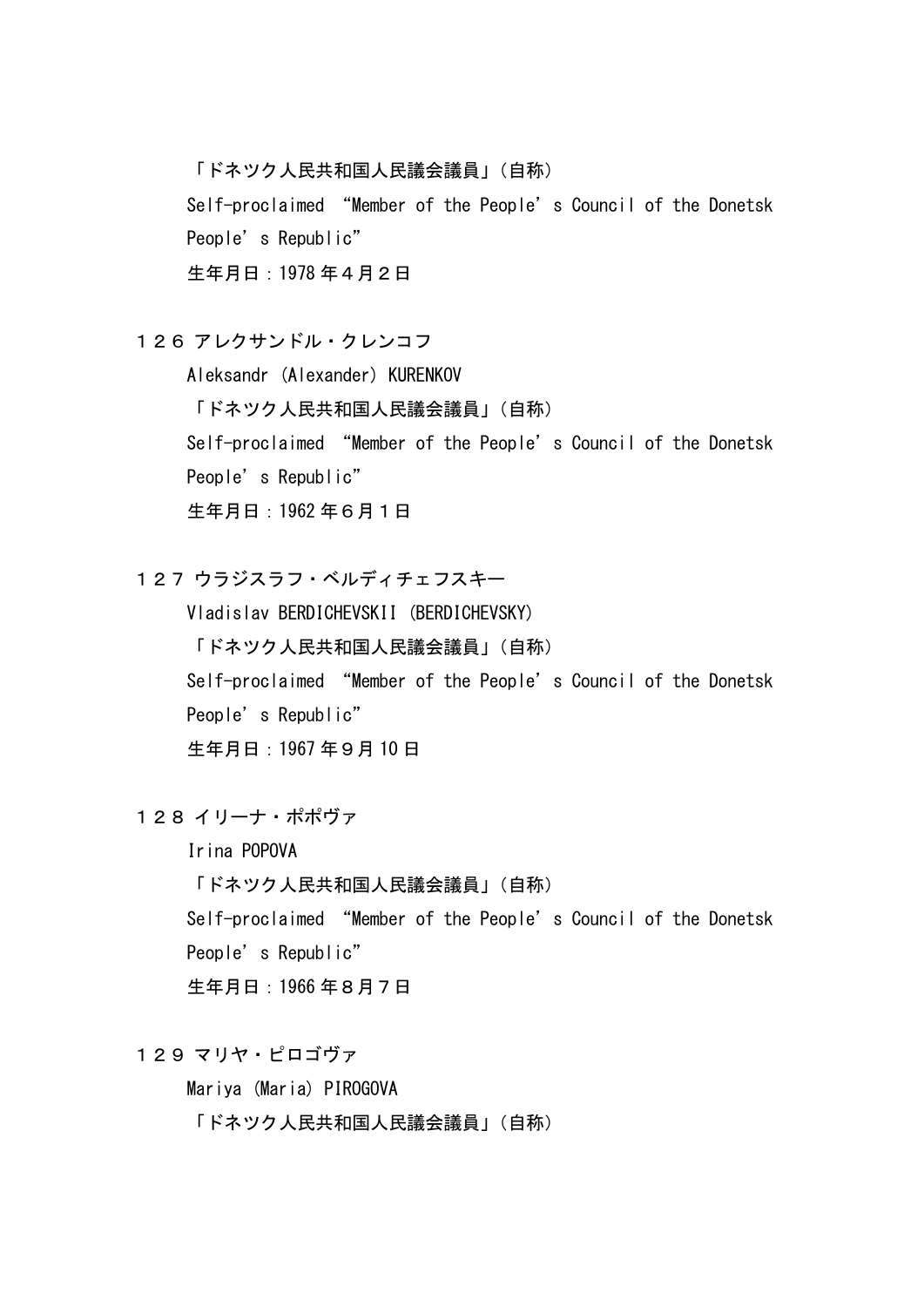Self-proclaimed "Member of the People's Council of the Donetsk People's Republic" 生年月日:1993 年5月 13 日

130 セルゲイ・プロコペンコ

Sergei (Sergey) PROKOPENKO

「ドネツク人民共和国人民議会議員」(自称)

Self-proclaimed "Member of the People's Council of the Donetsk People's Republic"

生年月日:1986 年 10 月 20 日

131 スヴェトラーナ・クマノヴァ

Svetlana KUMANOVA 「ドネツク人民共和国人民議会議員」(自称) Self-proclaimed "Member of the People's Council of the Donetsk People's Republic" 生年月日:1966 年 11 月1日

132 マリーナ・マグダリナ

Marina MAGDALINA

「ドネツク人民共和国人民議会議員」(自称)

Self-proclaimed "Member of the People's Council of the Donetsk People's Republic"

生年月日:1984 年1月4日

133 キリル・マカロフ

Kirill MAKAROV

「ドネツク人民共和国人民議会議員」(自称)

Self-proclaimed "Member of the People's Council of the Donetsk People's Republic"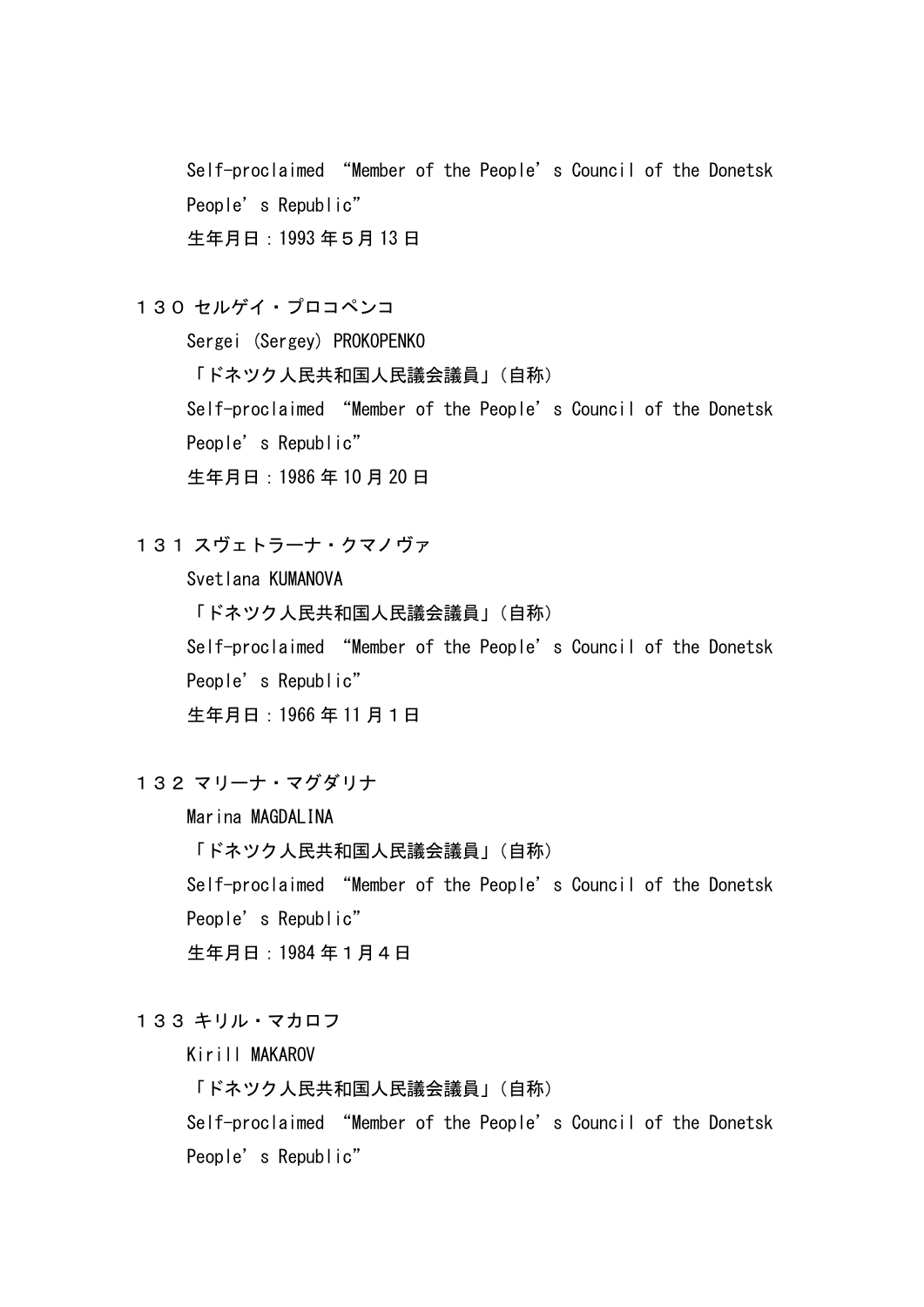### 生年月日:1995 年 11 月6日

134 アレクサンドル・マルコフ

Aleksandr (Alexander) MALKOV

「ドネツク人民共和国人民議会議員」(自称)

Self-proclaimed "Member of the People's Council of the Donetsk People's Republic"

生年月日:1953 年7月 18 日

135 イーゴリ・マルティノフ

Igorj MARTINOV (MARTYNOV)

「ドネツク人民共和国人民議会議員」(自称)

Self-proclaimed "Member of the People's Council of the Donetsk People's Republic"

生年月日:1969 年6月 22 日

### 136 イーゴリ・マトルス

Igorj (Igor) MATRUS

「ドネツク人民共和国人民議会議員」(自称)

Self-proclaimed "Member of the People's Council of the Donetsk People's Republic"

生年月日:1981 年7月 27 日

## 137 ウラジーミル・メドヴェージェフ

Vladimir MEDVEDEV

「ドネツク人民共和国人民議会議員」(自称)

Self-proclaimed "Member of the People's Council of the Donetsk

People's Republic"

生年月日:1980 年 10 月 27 日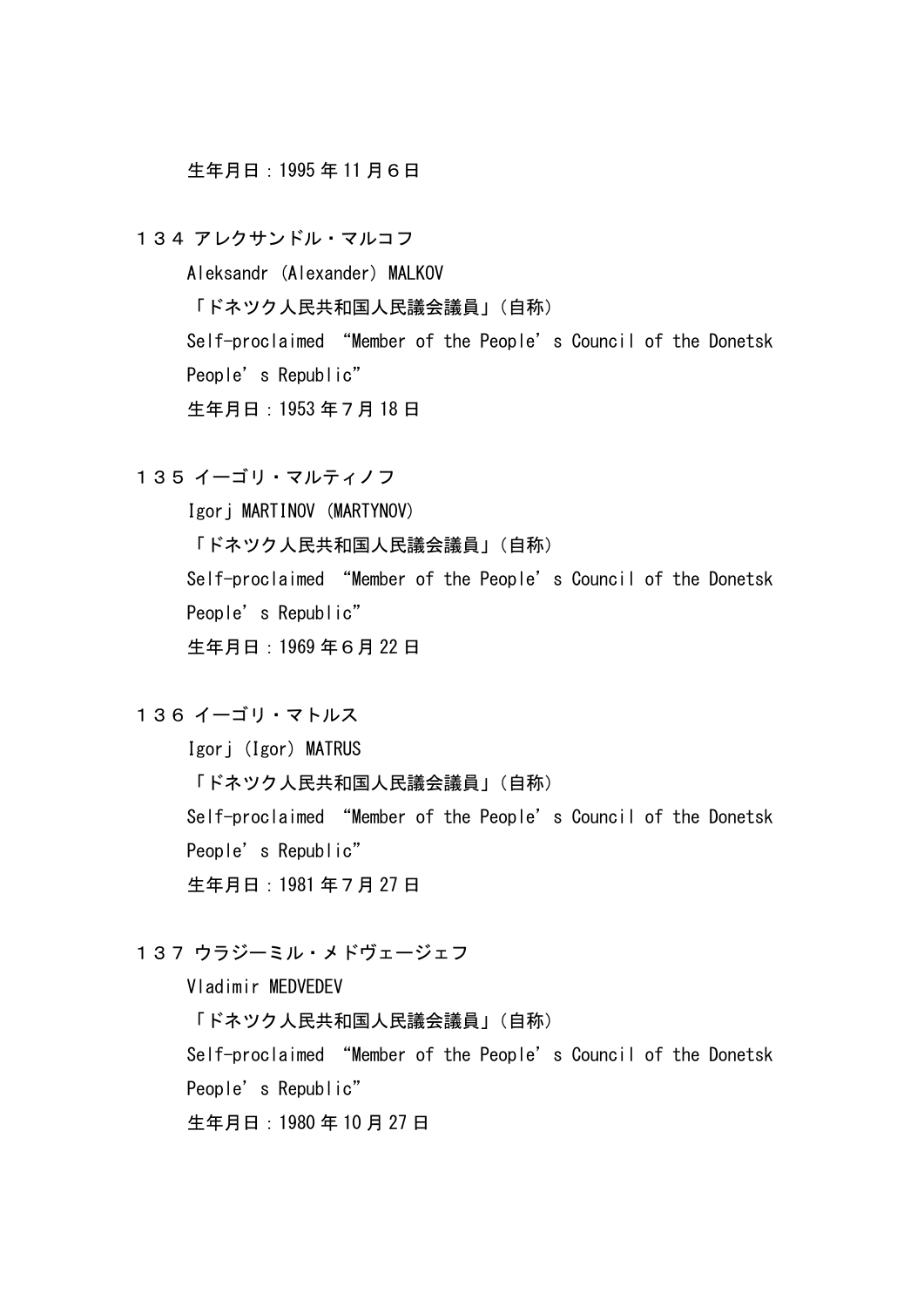138 ユリヤ・ミハイロヴァ

Yuljya (Yulia) MIKHAILOVA

「ドネツク人民共和国人民議会議員」(自称)

Self-proclaimed "Member of the People's Council of the Donetsk People's Republic"

生年月日:1991 年7月 14 日又は6月 14 日

139 ウラジーミル・モシュキン

Vladimir MOSHKIN

「ドネツク人民共和国人民議会議員」(自称)

Self-proclaimed "Member of the People's Council of the Donetsk

People's Republic"

生年月日:1980 年6月 25 日

140 アーラ・オボレンスカヤ

Alla OBOLENSKAYA

「ドネツク人民共和国人民議会議員」(自称)

Self-proclaimed "Member of the People's Council of the Donetsk People's Republic"

生年月日:1964 年7月 26 日

141 ドミートリー・オギレツ

Dmitrii (Dmitry) OGILETS

「ドネツク人民共和国人民議会議員」(自称)

Self-proclaimed "Member of the People's Council of the Donetsk People's Republic"

生年月日:1968 年9月2日

142 オレグ・オノプコ

Oleg ONOPKO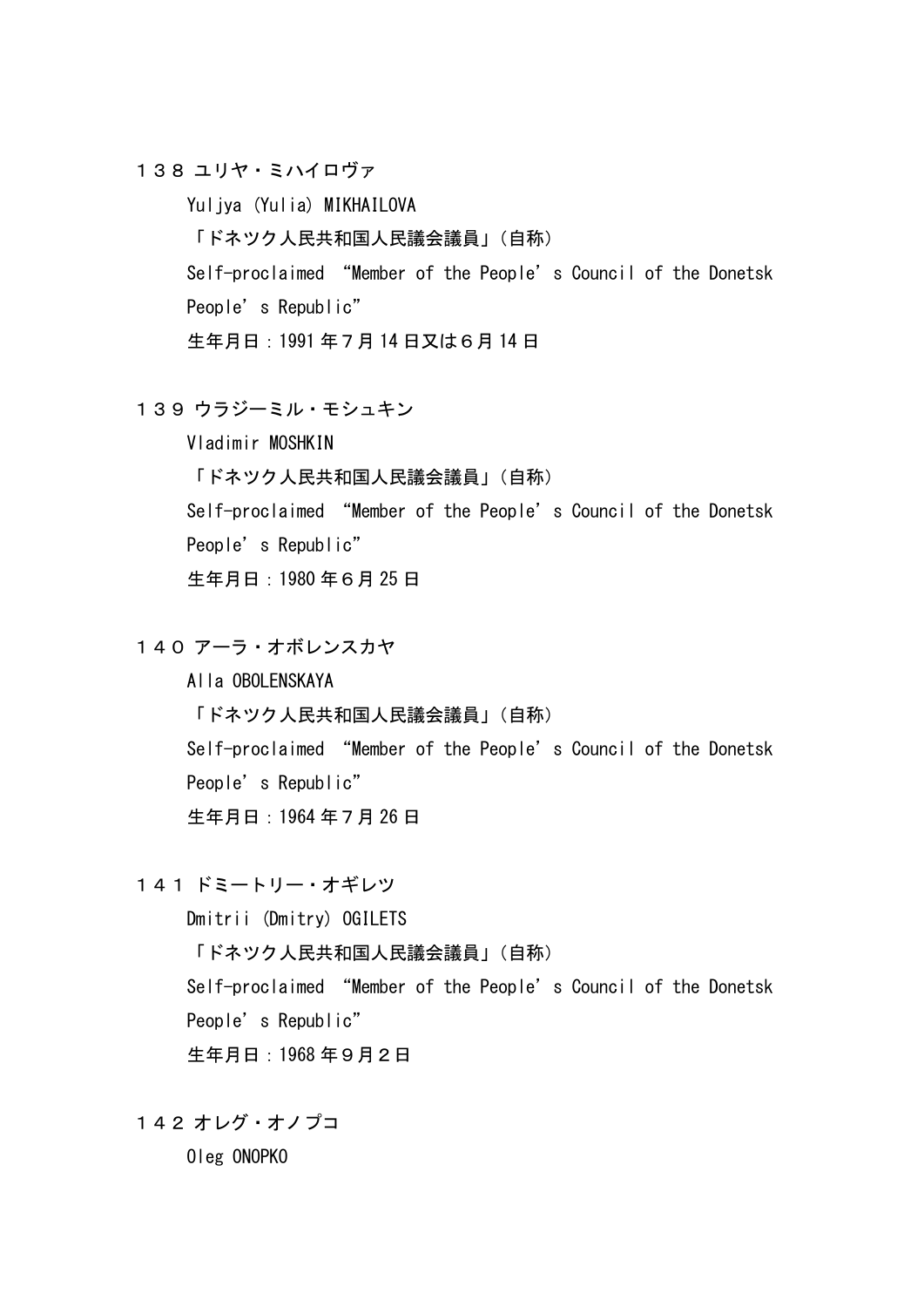「ドネツク人民共和国人民議会議員」(自称)

Self-proclaimed "Member of the People's Council of the Donetsk People's Republic"

生年月日:10 月 10 日(year unknown)

143 ウラジーミル・パクレエフ

Vladimir PAKREEV

「ドネツク人民共和国人民議会議員」(自称)

Self-proclaimed "Member of the People's Council of the Donetsk

People's Republic"

生年月日:1977 年7月 21 日

144 マクシム・パルシン

Maksim (Maxim) PARSHIN 「ドネツク人民共和国人民議会議員」(自称) Self-proclaimed "Member of the People's Council of the Donetsk People's Republic" 生年月日:1976 年8月3日

145 イーゴリ・パシュコフ

Igorj (Igor) PASHKOV 「ドネツク人民共和国人民議会議員」(自称) Self-proclaimed "Member of the People's Council of the Donetsk People's Republic" 生年月日:1961 年2月4日

146 ヴァシーリー・ペルツェフ

Vasily PERTSEV

「ドネツク人民共和国人民議会議員」(自称)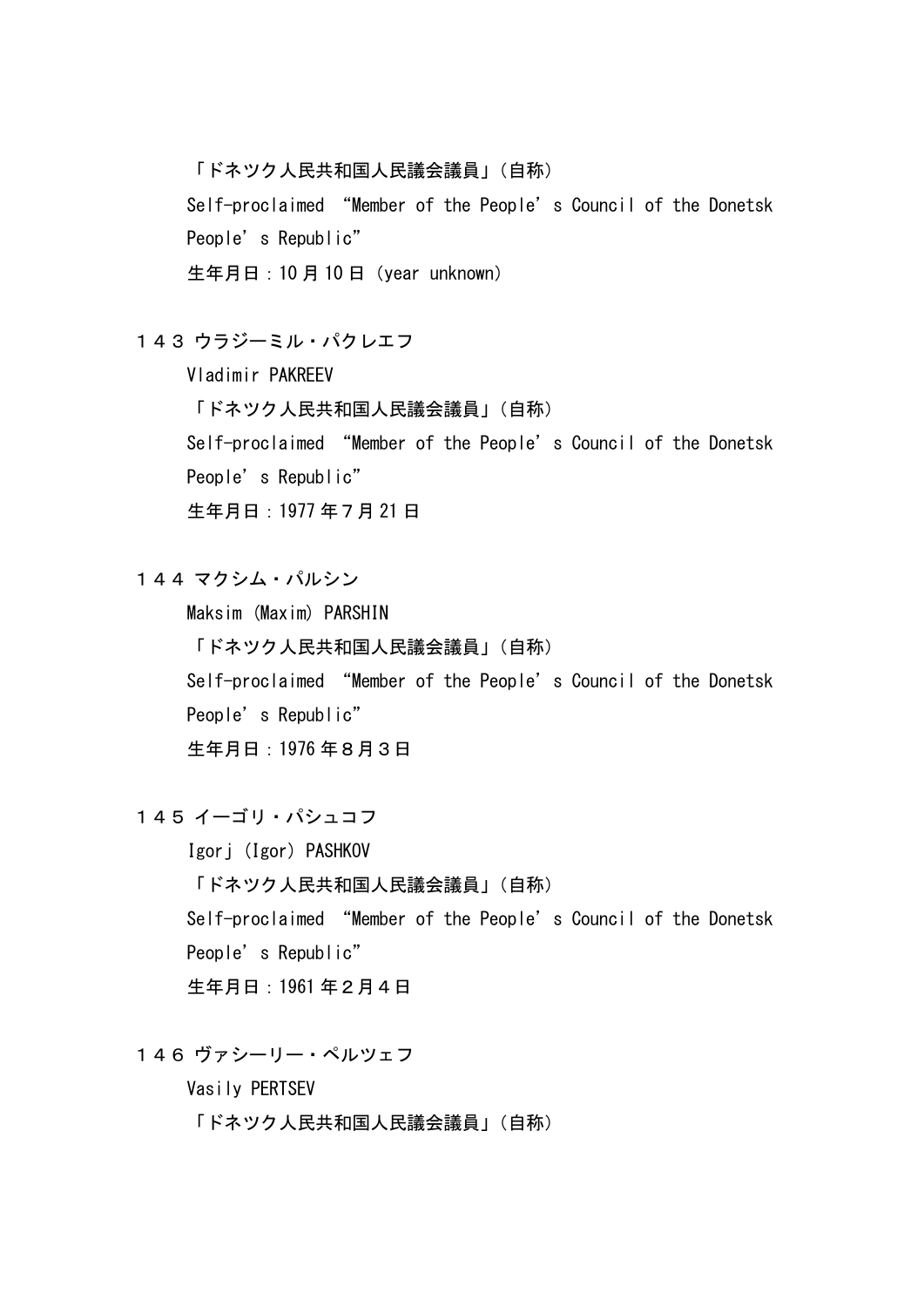Self-proclaimed "Member of the People's Council of the Donetsk People's Republic" 生年月日:1981 年8月9日

147 ユーリー・ポキンテリツァ

Yurii (Yuri) POKINTELITSA

「ドネツク人民共和国人民議会議員」(自称)

Self-proclaimed "Member of the People's Council of the Donetsk People's Republic"

生年月日:1966 年5月 21 日

148 ナターリヤ・ポリャンスカヤ

Nataljya (Natalya) POLYANSKAYA 「ドネツク人民共和国人民議会議員」(自称) Self-proclaimed "Member of the People's Council of the Donetsk People's Republic" 生年月日:1971 年 11 月6日

149 レオニード・プリセンコ

Leonid PRISENKO

「ドネツク人民共和国人民議会議員」(自称)

Self-proclaimed "Member of the People's Council of the Donetsk People's Republic"

生年月日:1961 年7月6日

150 ナターリヤ・プシェニチナヤ

Nataljya (Natalya) PSHENICHNAYA

「ドネツク人民共和国人民議会議員」(自称)

Self-proclaimed "Member of the People's Council of the Donetsk People's Republic"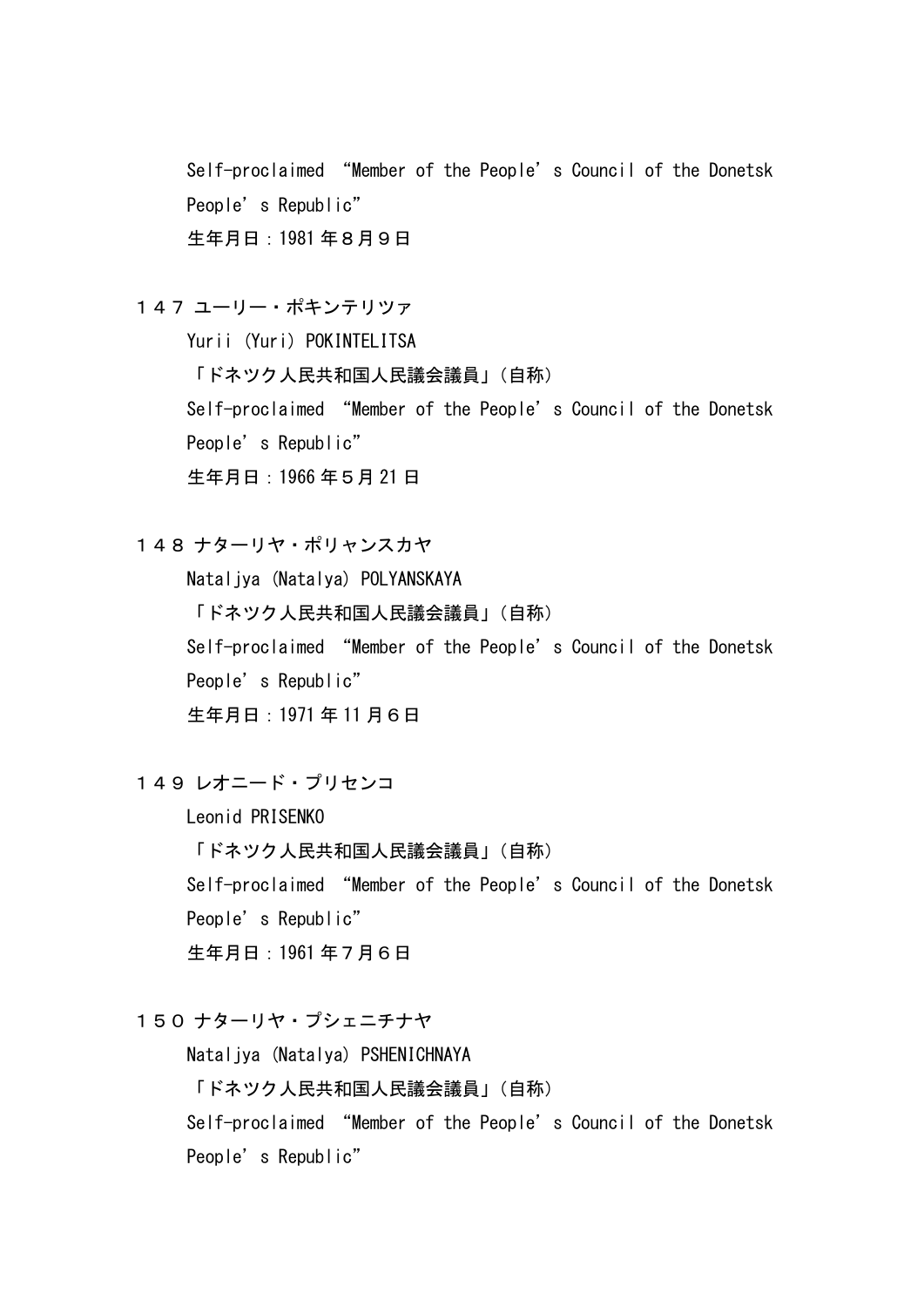生年月日:1981 年6月 30 日

151 リュボミル・プーシキン

Lyubomir PUSHKIN

「ドネツク人民共和国人民議会議員」(自称)

Self-proclaimed "Member of the People's Council of the Donetsk People's Republic"

生年月日:1977 年5月 27 日

152 ウラジスラフ・ルサノフ

Vladislav RUSANOV 「ドネツク人民共和国人民議会議員」(自称) Self-proclaimed "Member of the People's Council of the Donetsk People's Republic" 生年月日:1966 年6月 12 日

153 ウラジーミル・サヴェロフ

Vladimir SAVELOV 「ドネツク人民共和国人民議会議員」(自称) Self-proclaimed "Member of the People's Council of the Donetsk People's Republic" 生年月日:1965 年2月 24 日

154 アナスタシア・セリヴァノヴァ

Anastasia SELIVANOVA

「ドネツク人民共和国人民議会議員」(自称)

Self-proclaimed "Member of the People's Council of the Donetsk

People's Republic"

生年月日:1983 年8月5日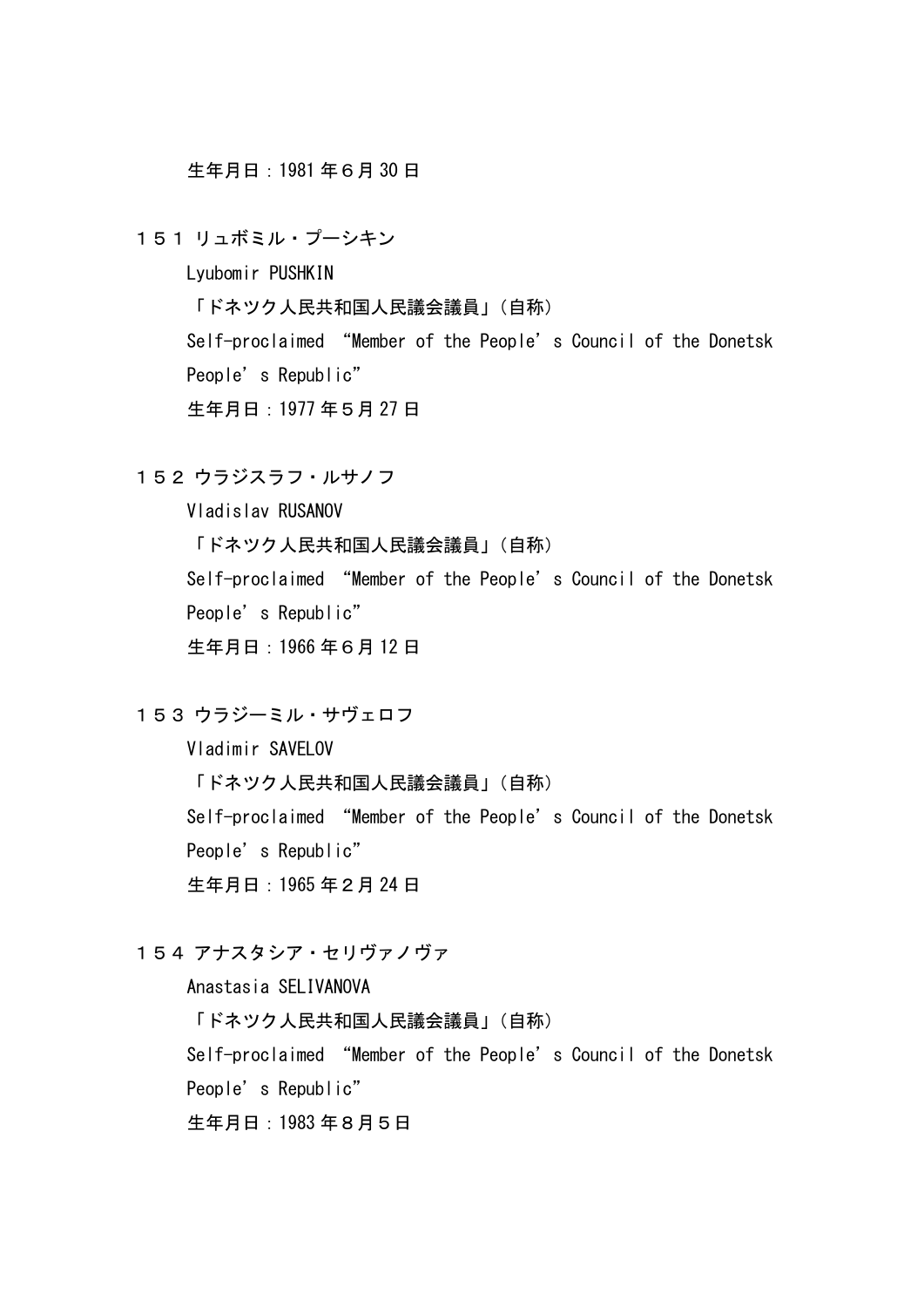155 アレクサンドル・セリョジェンコ

Aleksandr (Alexander) SERYOZHENKO 「ドネツク人民共和国人民議会議員」(自称) Self-proclaimed "Member of the People's Council of the Donetsk People's Republic" 生年月日:1965 年3月 17 日

156 エレーナ・シシュキナ

Elena SHISHKINA 「ドネツク人民共和国人民議会議員」(自称) Self-proclaimed "Member of the People's Council of the Donetsk People's Republic" 生年月日:1978 年4月 19 日

157 アレクサンドル・コロトキー

Aleksandr (Alexander) KOROTKII (KOROTKIY) 「ドネツク人民共和国人民議会議員」(自称) Self-proclaimed "Member of the People's Council of the Donetsk People's Republic" 生年月日:1925 年3月 13 日

158 オクサーナ・シギディナ

Oksana SIGIDINA

「ドネツク人民共和国人民議会議員」(自称)

Self-proclaimed "Member of the People's Council of the Donetsk People's Republic"

生年月日:1976 年8月 17 日

159 ヴァレーリー・スコロホドフ

Valerii (Valery) SKOROKHODOV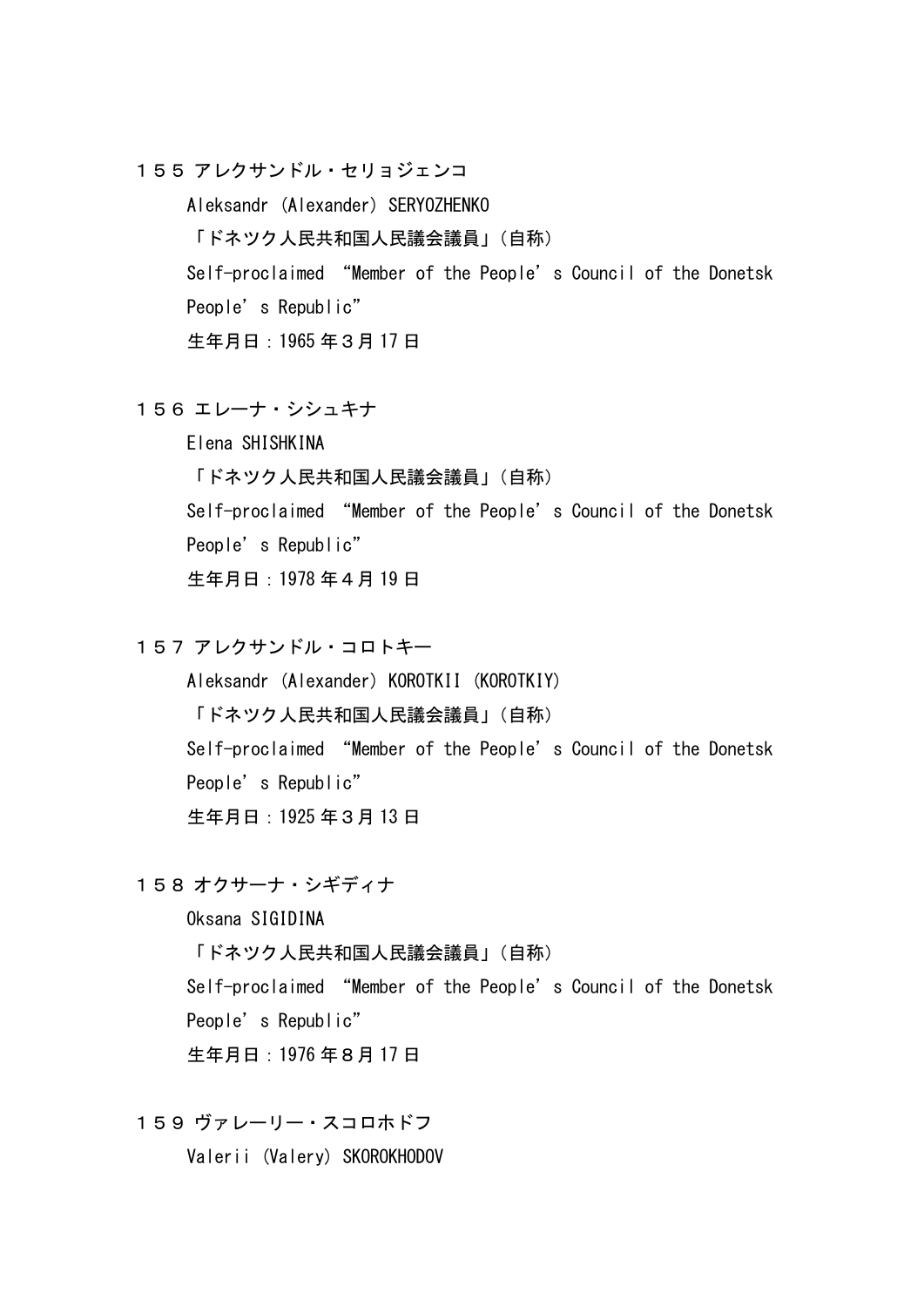「ドネツク人民共和国人民議会議員」(自称)

Self-proclaimed "Member of the People's Council of the Donetsk People's Republic"

生年月日:1976 年5月 22 日

160 ナターリヤ・ストレリチュク

Nataljya (Natalya) STRELJCHUK (STRELCHUK) 「ドネツク人民共和国人民議会議員」(自称) Self-proclaimed "Member of the People's Council of the Donetsk People's Republic" 生年月日:1974 年9月 10 日

161 パーヴェル・シェポチコ

Pavel SHEPOTJKO (SHEPOTKO) 「ドネツク人民共和国人民議会議員」(自称) Self-proclaimed "Member of the People's Council of the Donetsk People's Republic" 生年月日:1986 年4月 15 日

162 セルゲイ・テリヌィフ

Sergei (Sergey) TELJNYKH (TELNYKH) 「ドネツク人民共和国人民議会議員」(自称) Self-proclaimed "Member of the People's Council of the Donetsk People's Republic" 生年月日:1972 年4月 29 日

163 ロマン・ウダロフ

Roman UDALOV

「ドネツク人民共和国人民議会議員」(自称)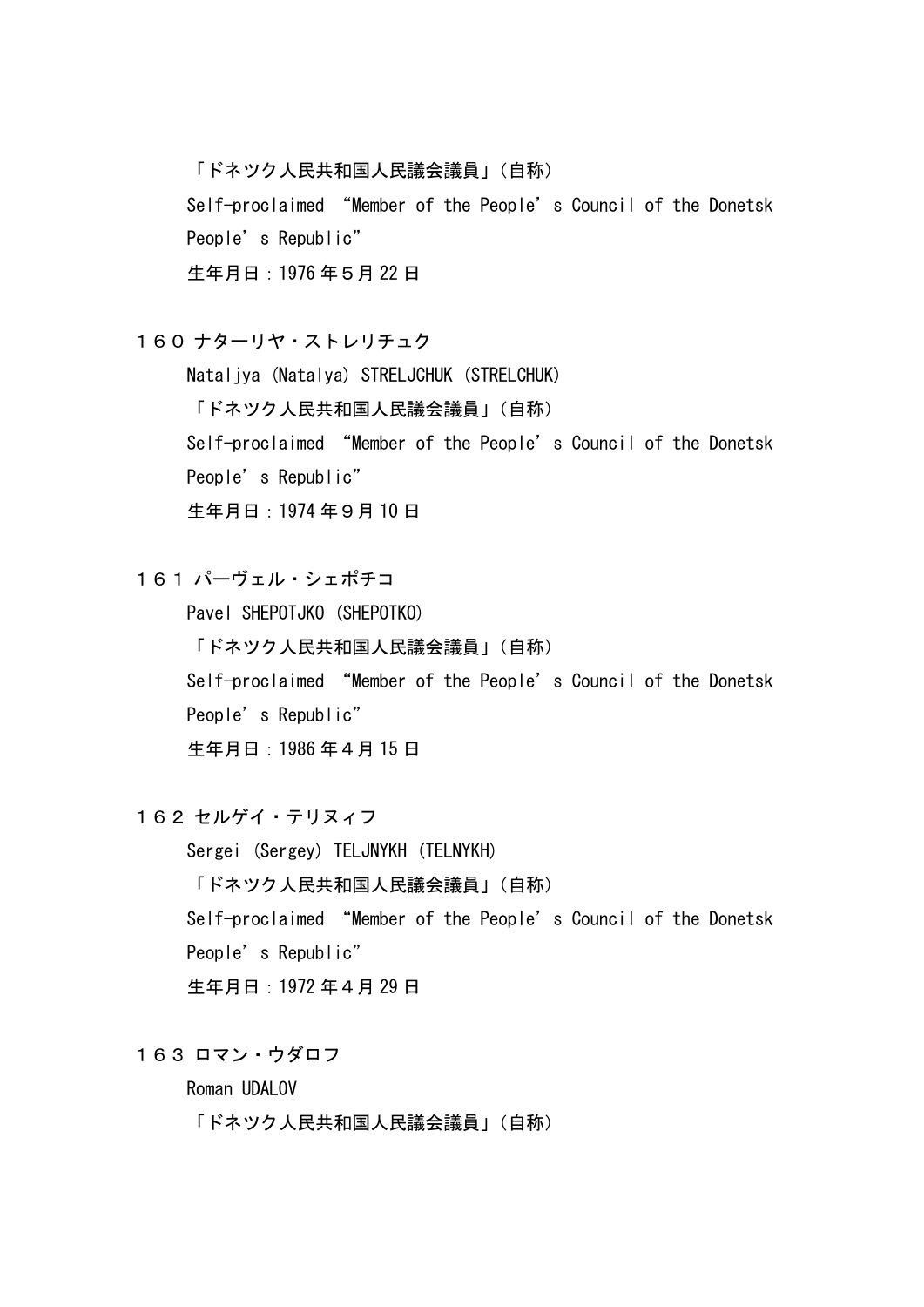Self-proclaimed "Member of the People's Council of the Donetsk People's Republic" 生年月日:1994 年5月 27 日

164 アレクサンドラ・ウサチェヴァ

Aleksandra (Alexandra) USACHEVA (USACHOVA)

「ドネツク人民共和国人民議会議員」(自称)

Self-proclaimed "Member of the People's Council of the Donetsk People's Republic"

生年月日:9月 28 日(year unknown)

165 ナターリヤ・ヴォルコヴァ

Nataljya (Natalya) VOLKOVA 「ドネツク人民共和国人民議会議員」(自称) Self-proclaimed "Member of the People's Council of the Donetsk People's Republic" 生年月日:1976 年 10 月 11 日

166 ユーリー・ザカブルク

Yurii (Yuri) ZAKABLUK

「ドネツク人民共和国人民議会議員」(自称)

Self-proclaimed "Member of the People's Council of the Donetsk People's Republic"

生年月日:1957 年8月 19 日

167 マリーナ・ジェイノヴァ

Marina ZHEINOVA (ZHEYNOVA)

「ドネツク人民共和国人民議会議員」(自称)

Self-proclaimed "Member of the People's Council of the Donetsk People's Republic"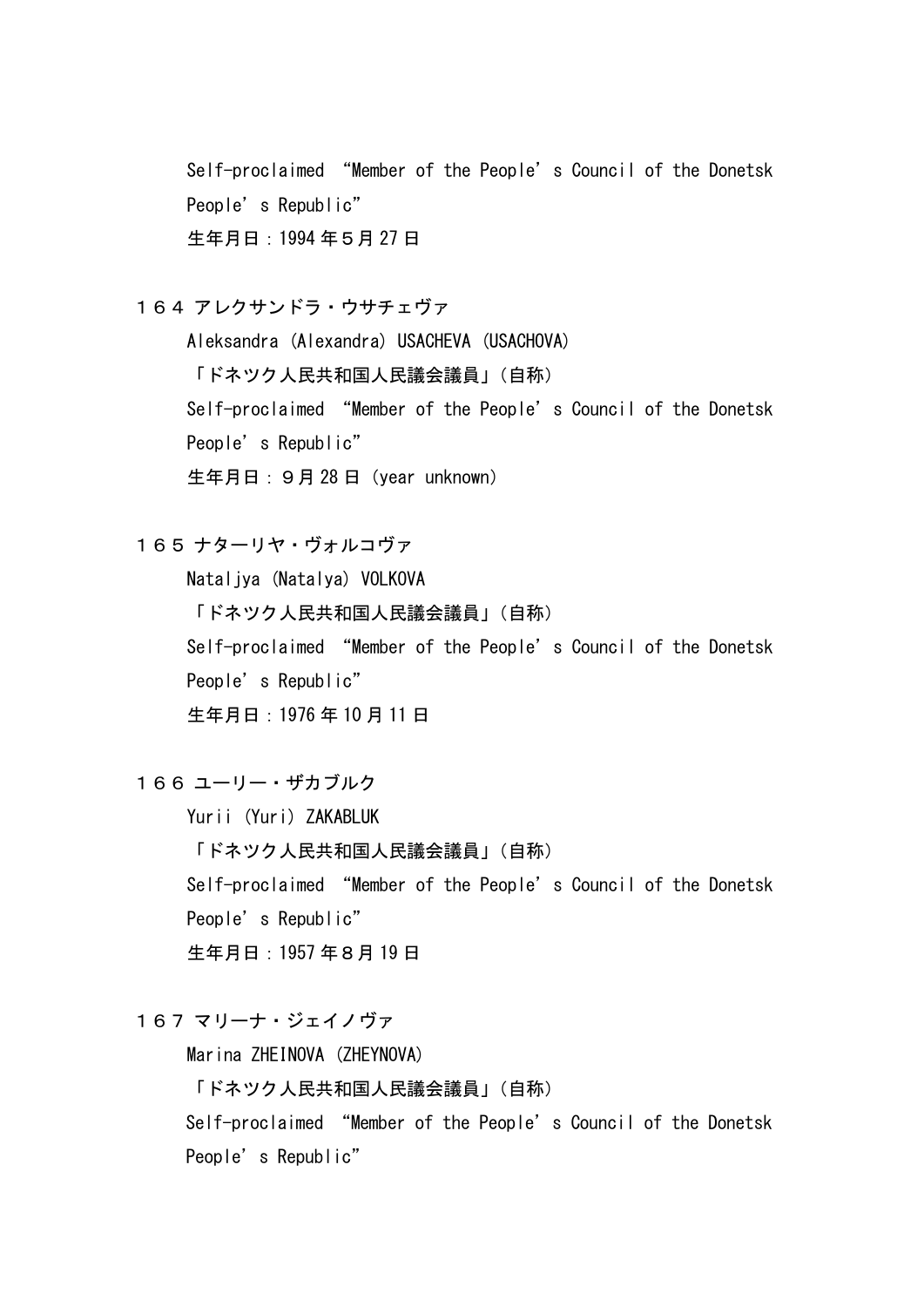生年月日:1985 年2月 15 日

168 アレクセイ・ジグリン

Aleksei ZHIGULIN

「ドネツク人民共和国人民議会議員」(自称)

Self-proclaimed "Member of the People's Council of the Donetsk People's Republic"

生年月日:1979 年1月 29 日

169 ミハイル・ジュコフ

Mikhail ZHUKOV

「ドネツク人民共和国人民議会議員」(自称) Self-proclaimed "Member of the People's Council of the Donetsk People's Republic" 生年月日:1978 年 11 月1日

170 タチヤーナ・ジュラヴリョヴァ

Tatiyana (Tatyana) ZHURAVLYOVA (ZHURAVLEVA)

「ドネツク人民共和国人民議会議員」(自称)

Self-proclaimed "Member of the People's Council of the Donetsk People's Republic"

生年月日:1967 年 12 月 19 日

## 171 アブドゥ・ハッサン

Abdu HASSAN

「ドネツク人民共和国人民議会議員」(自称)

Self-proclaimed "Member of the People's Council of the Donetsk

People's Republic"

生年月日:1994 年6月 12 日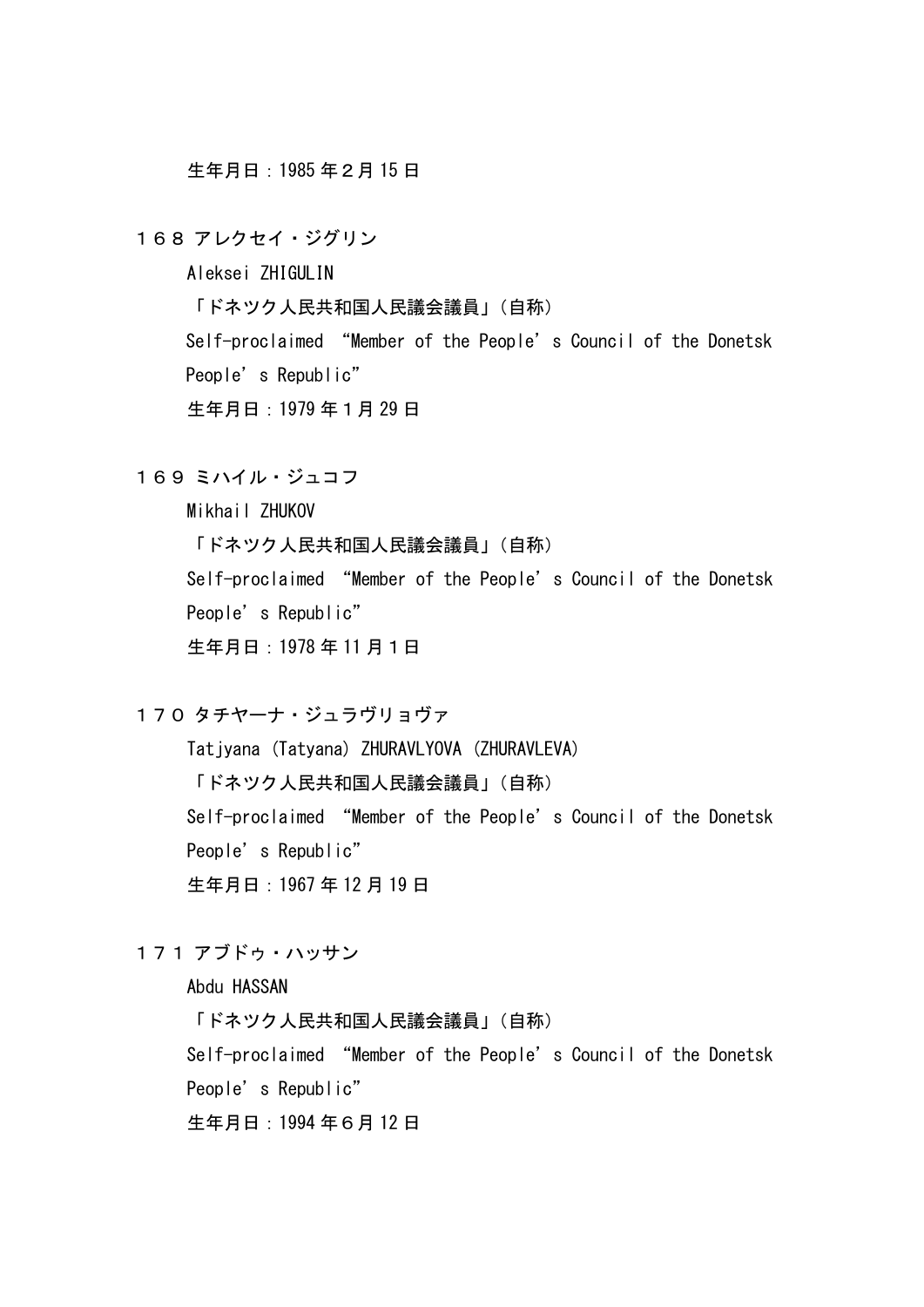172 セルゲイ・アブコフ

Sergei ABUKOV

「ドネツク人民共和国人民議会議員」(自称)

Self-proclaimed "Member of the People's Council of the Donetsk People's Republic"

生年月日:1971 年3月 17 日

173 ウラジーミル・アンドリエンコ

Vladimir ANDRIENKO 「ドネツク人民共和国人民議会議員」(自称) Self-proclaimed "Member of the People's Council of the Donetsk People's Republic" 生年月日:1957 年4月 27 日

174 アレクサンドル・アヴデエフ

Aleksandr (Alexander) AVDEEV 「ドネツク人民共和国人民議会議員」(自称) Self-proclaimed "Member of the People's Council of the Donetsk People's Republic" 生年月日:1958 年 12 月7日

175 オクサーナ・バベンコ

Oksana BABENKO

「ドネツク人民共和国人民議会議員」(自称)

Self-proclaimed "Member of the People's Council of the Donetsk People's Republic"

生年月日:1987 年6月3日

176 アンドレイ・バエフスキー

Andrei (Andrey) BAEVSKII (BAEVSKY)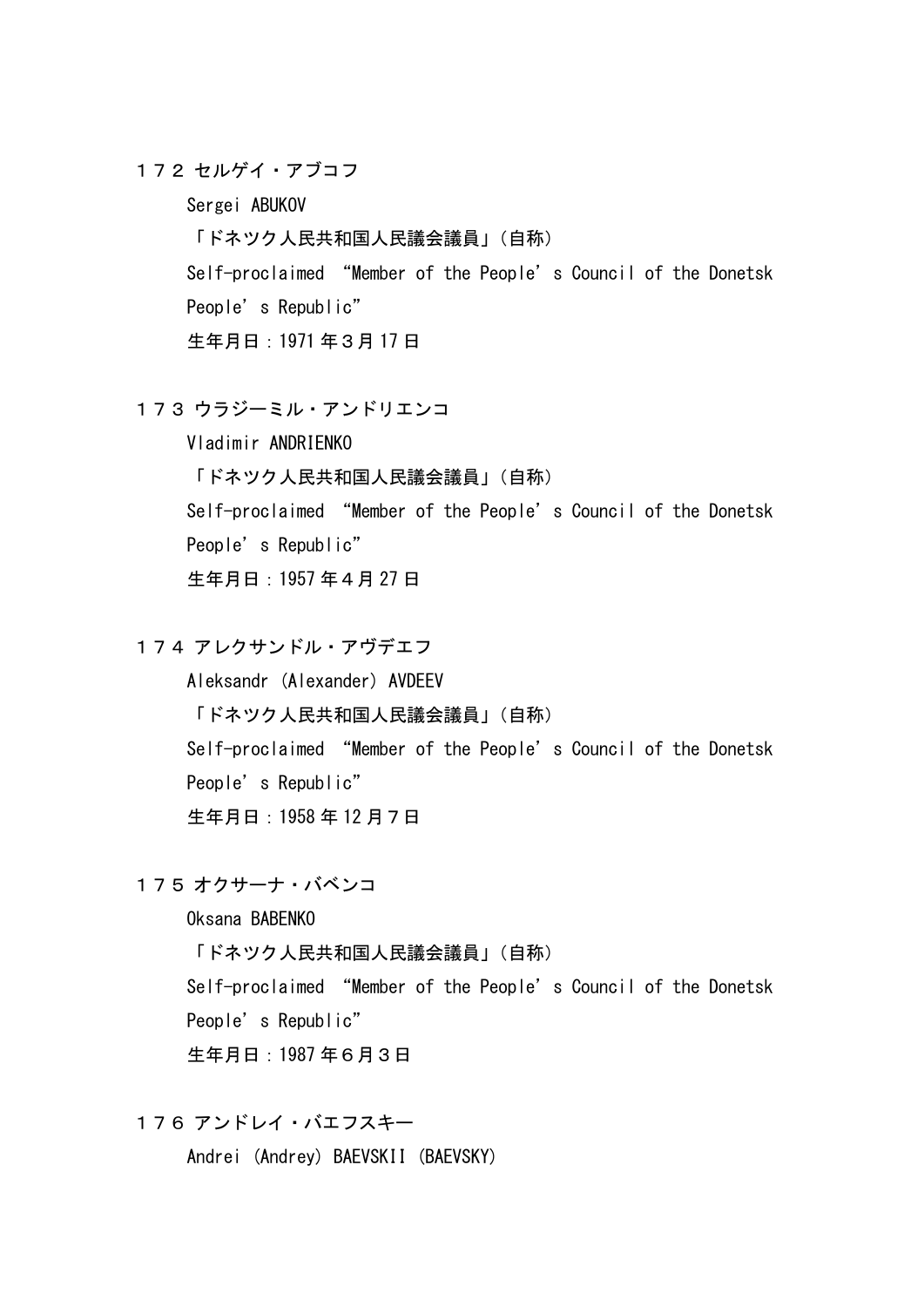「ドネツク人民共和国人民議会議員」(自称)

Self-proclaimed "Member of the People's Council of the Donetsk People's Republic"

生年月日:1972 年8月 19 日

177 アレクサンドル・バナフ

Aleksandr (Alexander) BANAKH

「ドネツク人民共和国人民議会議員」(自称)

Self-proclaimed "Member of the People's Council of the Donetsk

People's Republic"

生年月日:1985 年7月 23 日

178 リナト・ビリャロフ

Rinat BILYALOV

「ドネツク人民共和国人民議会議員」(自称)

Self-proclaimed "Member of the People's Council of the Donetsk People's Republic"

生年月日:1969 年 10 月 20 日

179 マリヤ・ボガトヴァ

Mariya (Maria) BOGATOVA 「ドネツク人民共和国人民議会議員」(自称) Self-proclaimed "Member of the People's Council of the Donetsk People's Republic" 生年月日:1997 年4月 21 日

180 アナトーリー・ボンダルチュク

Anatolii (Anatoly) BONDARCHUK

「ドネツク人民共和国人民議会議員」(自称)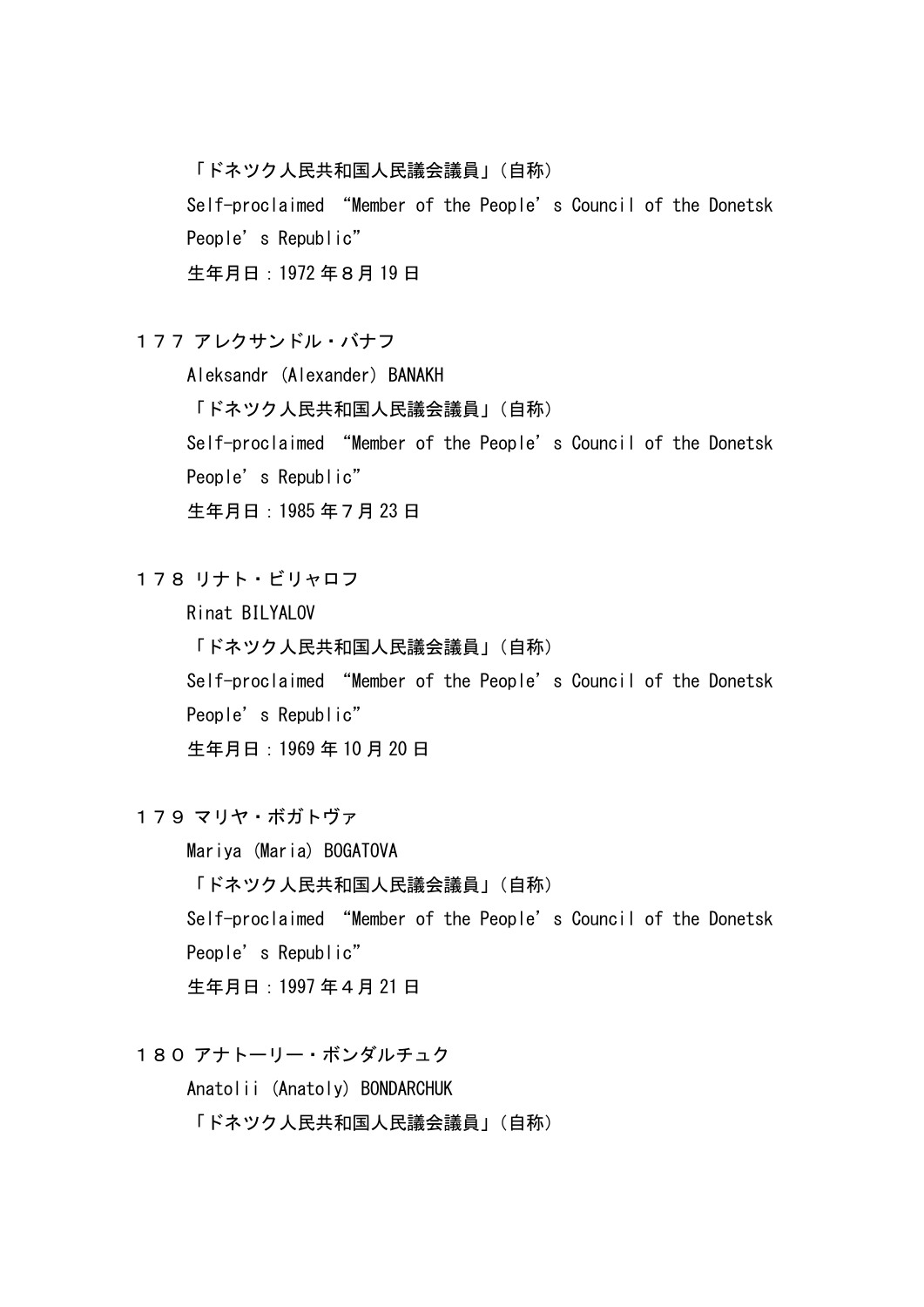Self-proclaimed "Member of the People's Council of the Donetsk People's Republic" 生年月日:1948 年6月1日

181 アレクサンドル・ボンダレンコ

Aleksandr (Alexander) BONDARENKO

「ドネツク人民共和国人民議会議員」(自称)

Self-proclaimed "Member of the People's Council of the Donetsk People's Republic"

生年月日:1983 年9月2日

182 アレクサンドル・ビィカドロフ

Aleksandr (Alexander) BYKADOROV 「ドネツク人民共和国人民議会議員」(自称) Self-proclaimed "Member of the People's Council of the Donetsk People's Republic" 生年月日:1985 年9月 28 日

183 ナターリヤ・チェカリョヴァ

Nataljya (Natalya) CHEKARYOVA (CHEKAREVA) 「ドネツク人民共和国人民議会議員」(自称) Self-proclaimed "Member of the People's Council of the Donetsk People's Republic" 生年月日:1969 年5月 13 日

184 セルゲイ・チュチン

Sergei (Sergey) CHUCHIN

「ドネツク人民共和国人民議会議員」(自称)

Self-proclaimed "Member of the People's Council of the Donetsk People's Republic"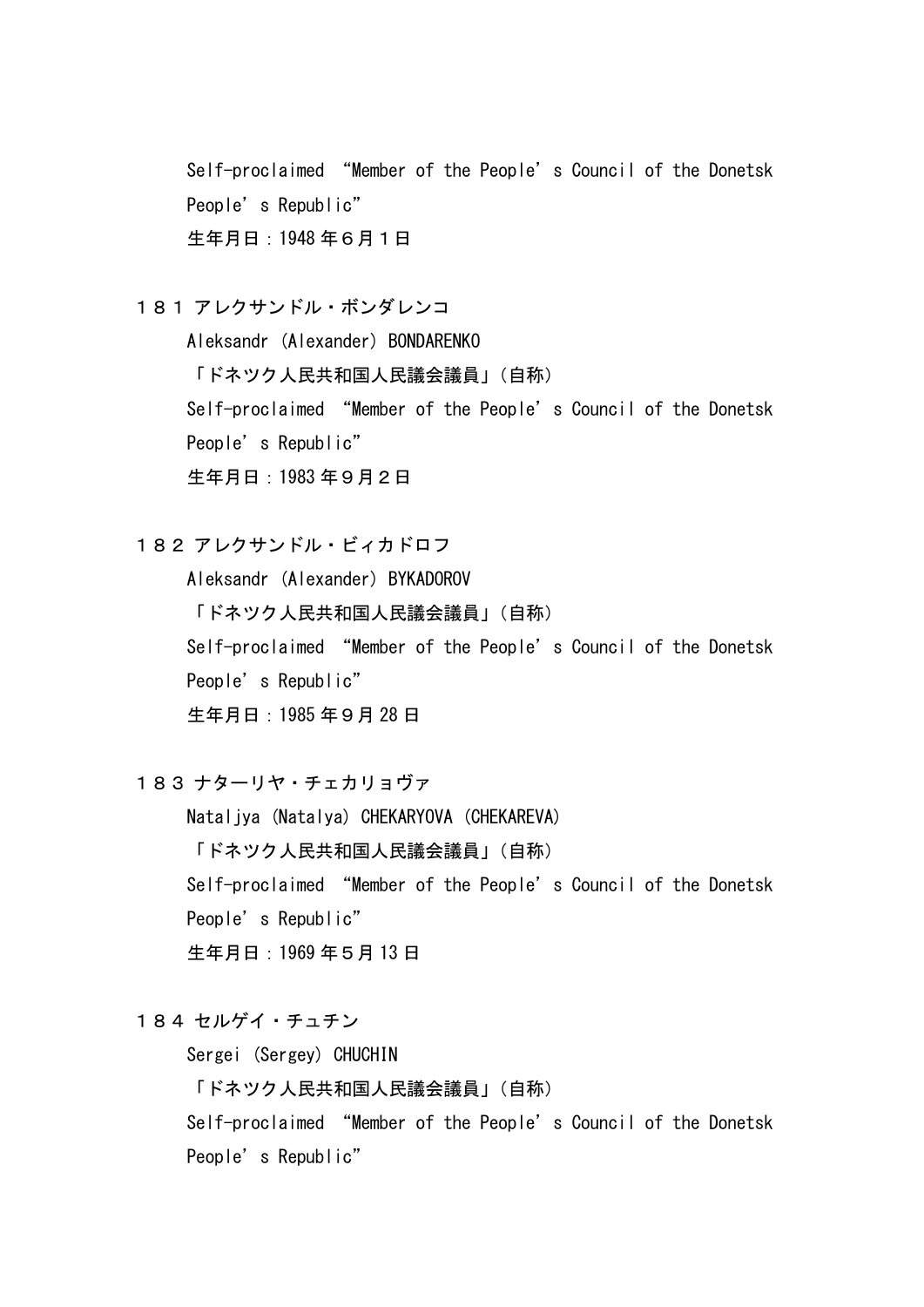生年月日:1959 年 12 月 11 日

185 ドミートリー・チュラゼ Dmitrii (Dmitry) CHURADZE 「ドネツク人民共和国人民議会議員」(自称) Self-proclaimed "Member of the People's Council of the Donetsk People's Republic" 生年月日:1974 年 10 月 24 日

186 ドミートリー・デゾルツェフ Dmitrii (Dmitry) DEZORTSEV 「ドネツク人民共和国人民議会議員」(自称) Self-proclaimed "Member of the People's Council of the Donetsk People's Republic" 生年月日:1966 年6月 19 日

187 イリーナ・ディアノヴァ

Irina DIANOVA

「ドネツク人民共和国人民議会議員」(自称) Self-proclaimed "Member of the People's Council of the Donetsk

People's Republic"

生年月日:1962 年 10 月 13 日

188 アレクセイ・ドロフェエフ

Aleksei (Alexey) DOROFEEV

「ドネツク人民共和国人民議会議員」(自称)

Self-proclaimed "Member of the People's Council of the Donetsk

People's Republic"

生年月日:1986 年 11 月 11 日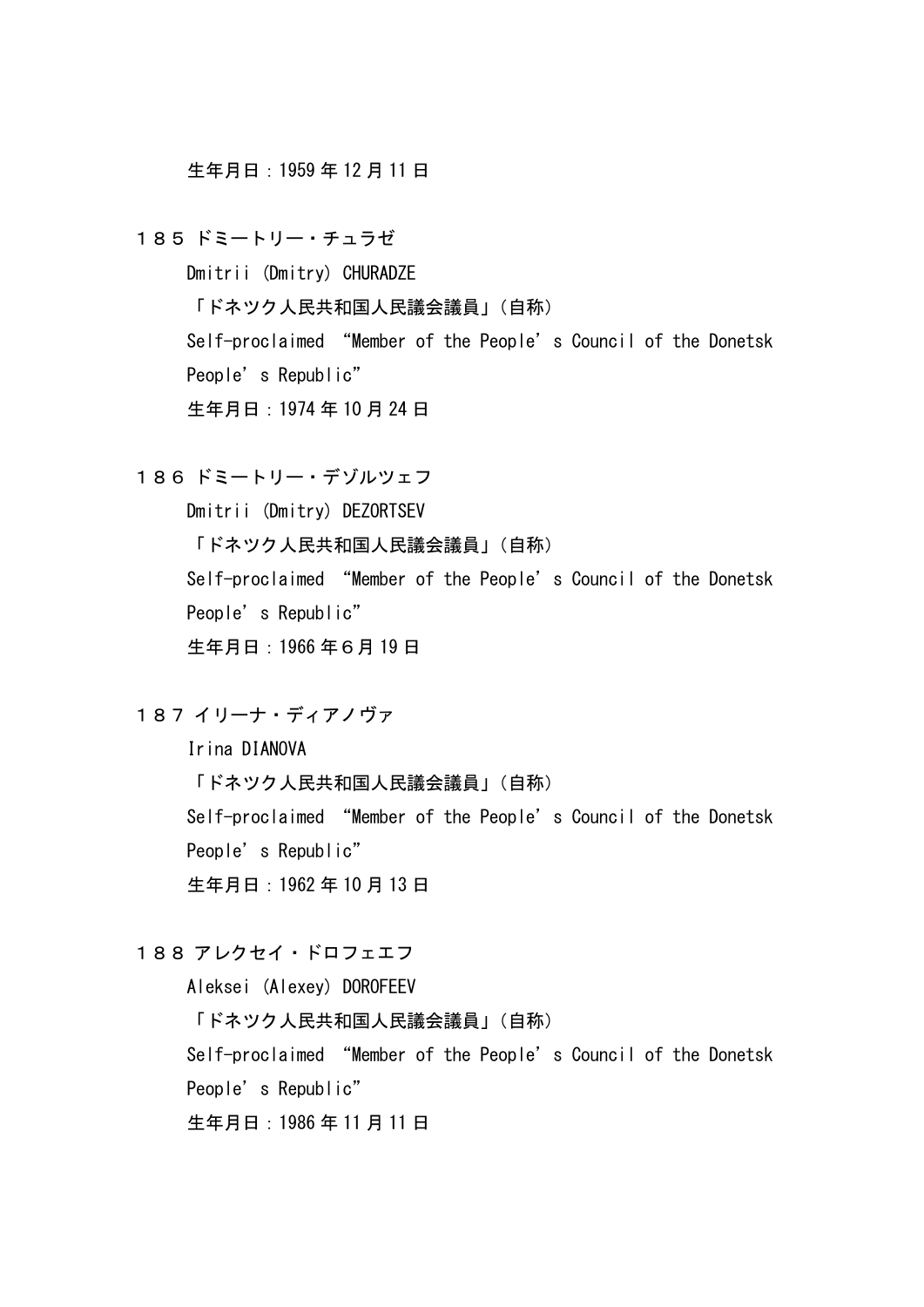189 ウラジーミル・ドゥボフカ

Vladimir DUBOVKA

「ドネツク人民共和国人民議会議員」(自称)

Self-proclaimed "Member of the People's Council of the Donetsk People's Republic"

生年月日:1982 年9月 14 日

190 アレクサンドル・ジャゴベツ

Aleksandr (Alexander) DYAGOVETS 「ドネツク人民共和国人民議会議員」(自称) Self-proclaimed "Member of the People's Council of the Donetsk People's Republic" 生年月日:1962 年1月 12 日

191 オリガ・グリャズノヴァ

Oljga (Olga) GRYAZNOVA 「ドネツク人民共和国人民議会議員」(自称) Self-proclaimed "Member of the People's Council of the Donetsk People's Republic" 生年月日:1983 年5月 16 日

192 ナターリヤ・グバレヴァ

Nataliya (Natalya) GUBAREVA 「ドネツク人民共和国人民議会議員」(自称) Self-proclaimed "Member of the People's Council of the Donetsk People's Republic" 生年月日:1981 年6月 23 日

193 エヴゲーニー・イリエンコ

Evgenii (Evgeny) ILJENKO (ILYENKO)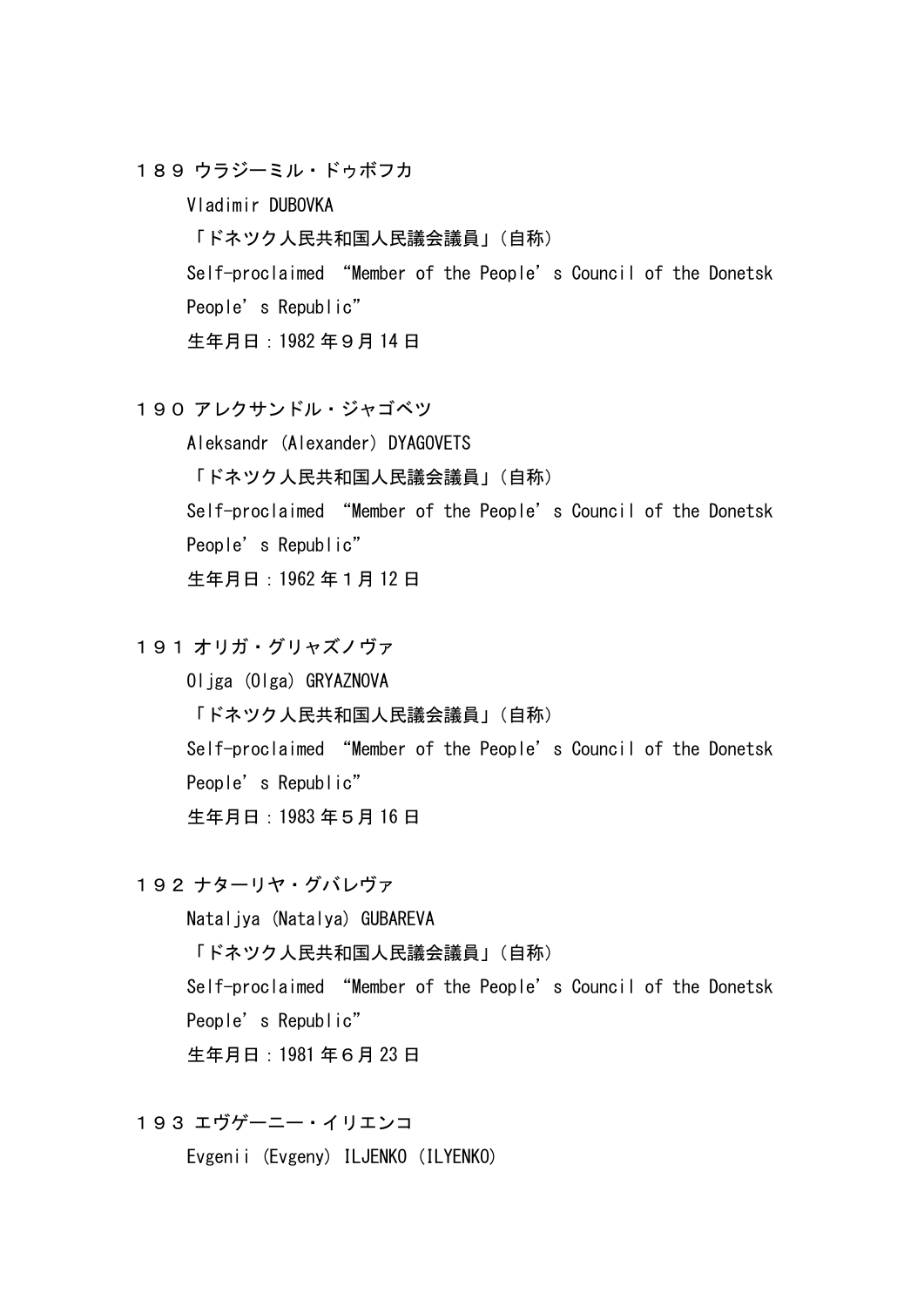「ドネツク人民共和国人民議会議員」(自称)

Self-proclaimed "Member of the People's Council of the Donetsk People's Republic"

生年月日:1995 年 11 月5日

194 ヴィクトル・イシェンコ

Viktor ISHCHENKO 「ドネツク人民共和国人民議会議員」(自称) Self-proclaimed "Member of the People's Council of the Donetsk People's Republic"

生年月日:1958 年9月 23 日

195 ゲルマン・カディノフ

German KADYROV

「ドネツク人民共和国人民議会議員」(自称)

Self-proclaimed "Member of the People's Council of the Donetsk People's Republic"

生年月日:1965 年 10 月 15 日

196 アレクサンドル・カミショフ

Aleksandr (Alexander) KAMISHOV (KAMYSHOV) 「ドネツク人民共和国人民議会議員」(自称) Self-proclaimed "Member of the People's Council of the Donetsk People's Republic" 生年月日:1987 年5月 24 日

197 マクシム・クニシュ

Maksim (Maxim) KNYSH 「ドネツク人民共和国人民議会議員」(自称)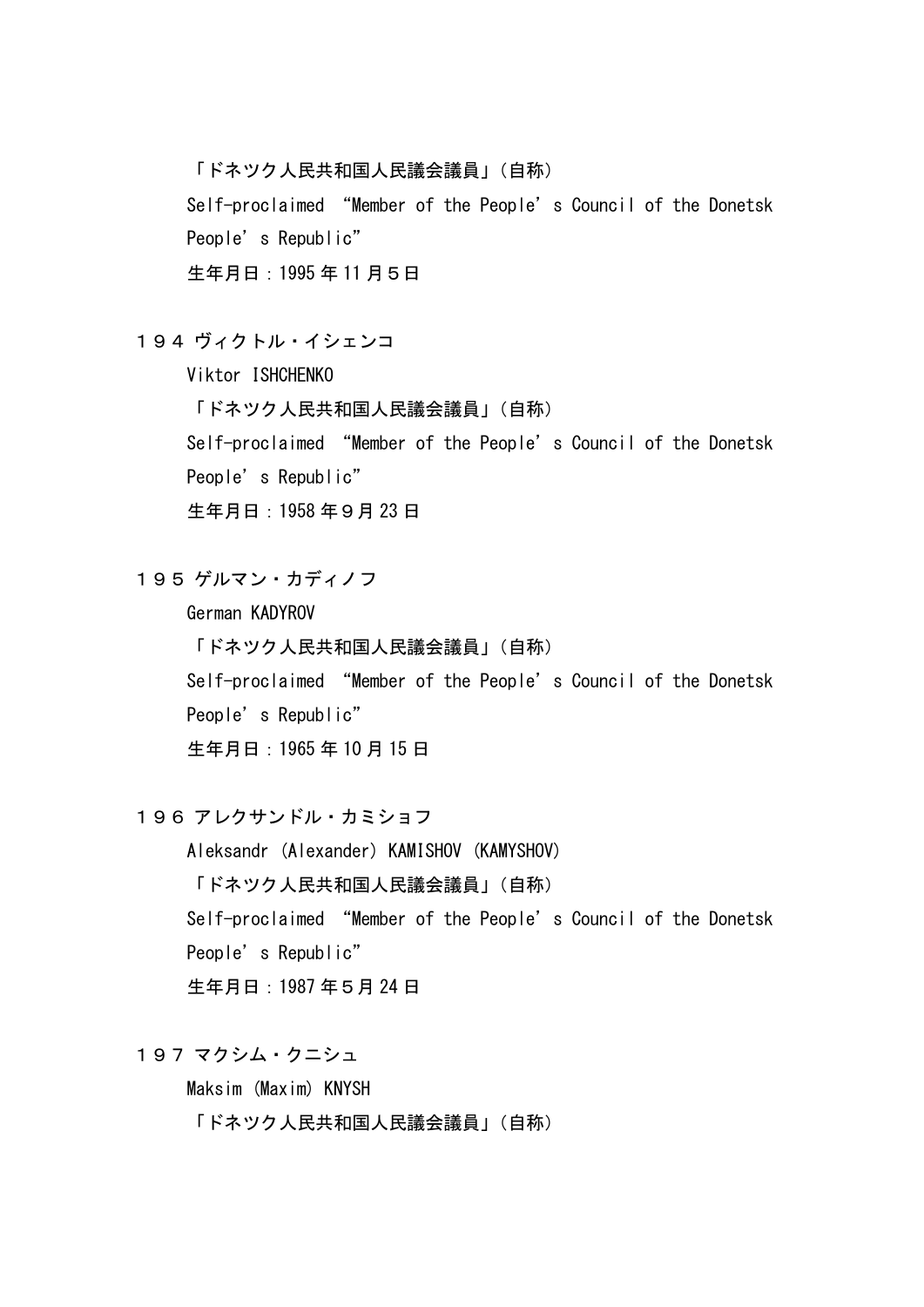Self-proclaimed "Member of the People's Council of the Donetsk People's Republic" 生年月日:1983 年5月 27 日

198 マクシム・コロリュク

Maksim (Maxim) KOROLYUK

「ドネツク人民共和国人民議会議員」(自称)

Self-proclaimed "Member of the People's Council of the Donetsk People's Republic"

生年月日:1982 年 12 月 22 日

199 イリーナ・コステンコ

Irina KOSTENKO 「ドネツク人民共和国人民議会議員」(自称) Self-proclaimed "Member of the People's Council of the Donetsk People's Republic" 生年月日:1974 年4月4日

200 ゲンナージー・コヴァリチュク

Gennadii (Gennady) KOVALJCHUK (KOVALCHUK) 「ドネツク人民共和国人民議会議員」(自称) Self-proclaimed "Member of the People's Council of the Donetsk People's Republic" 生年月日:1969 年9月 16 日

201 セルゲイ・コヴァリチュク

Sergei (Sergey) KOVALJCHUK (KOVALCHUK) 「ドネツク人民共和国人民議会議員」(自称) Self-proclaimed "Member of the People's Council of the Donetsk People's Republic"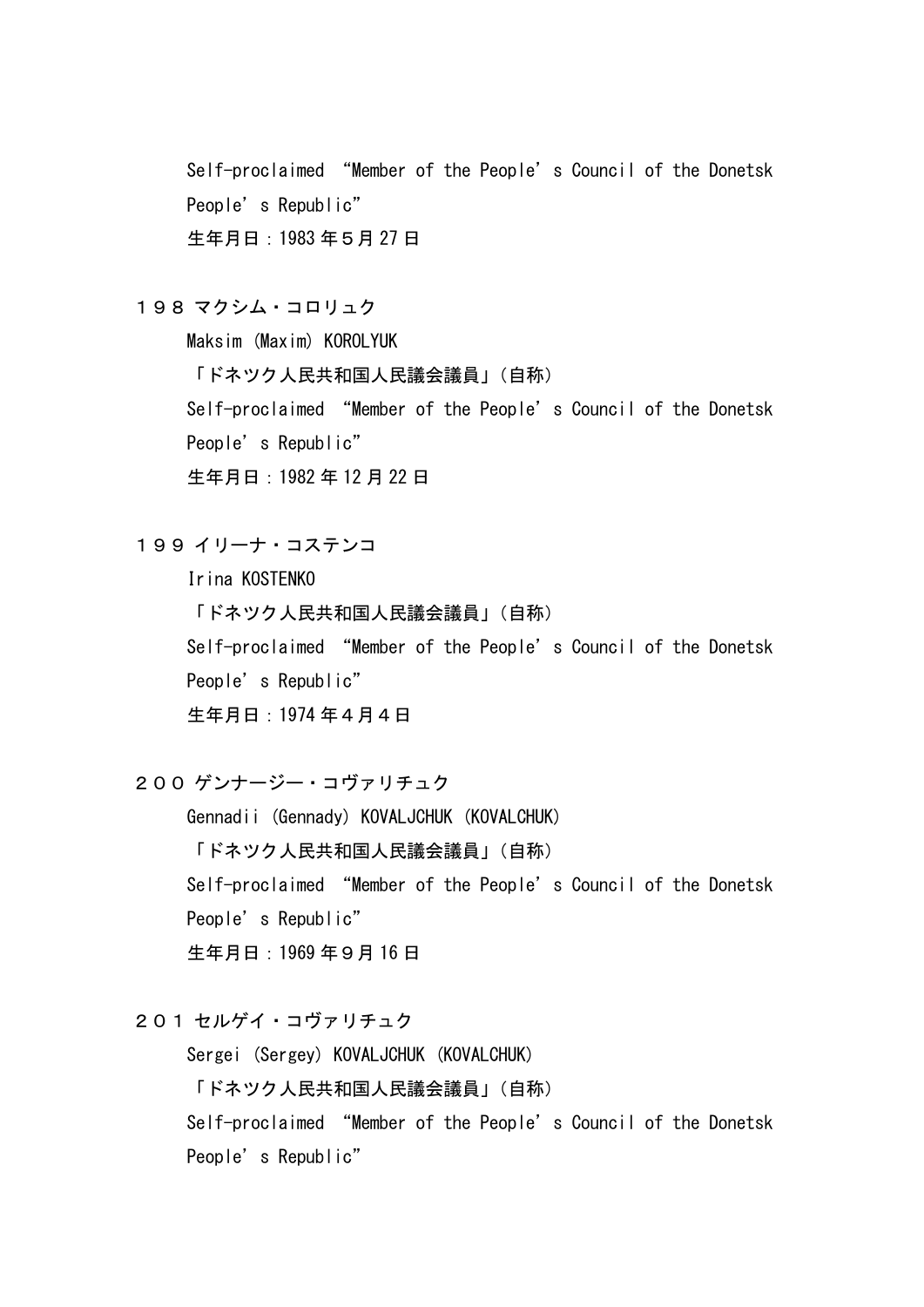### 生年月日:1966 年1月 27 日

202 アレクサンドル・コフティリン

Aleksandr (Alexander) KOVTYRIN 「ドネツク人民共和国人民議会議員」(自称) Self-proclaimed "Member of the People's Council of the Donetsk People's Republic" 生年月日:1977 年 10 月 10 日

203 オリガ・クラフツォヴァ

Oljga (Olga) KRAVTSOVA 「ドネツク人民共和国人民議会議員」(自称) Self-proclaimed "Member of the People's Council of the Donetsk People's Republic" 生年月日:1972 年2月 19 日

204 ユリヤ・クリュコヴァ

Yuliya (Julia) KRYUKOVA 「ドネツク人民共和国人民議会議員」(自称) Self-proclaimed "Member of the People's Council of the Donetsk People's Republic" 生年月日:1978 年5月 28 日

205 クラヴディヤ・クリバツカヤ

Klavdiya (Klavdia) KULYBATSKAYA (KULBATSKAYA)

「ドネツク人民共和国人民議会議員」(自称)

Self-proclaimed "Member of the People's Council of the Donetsk

People's Republic"

生年月日:1967 年3月 30 日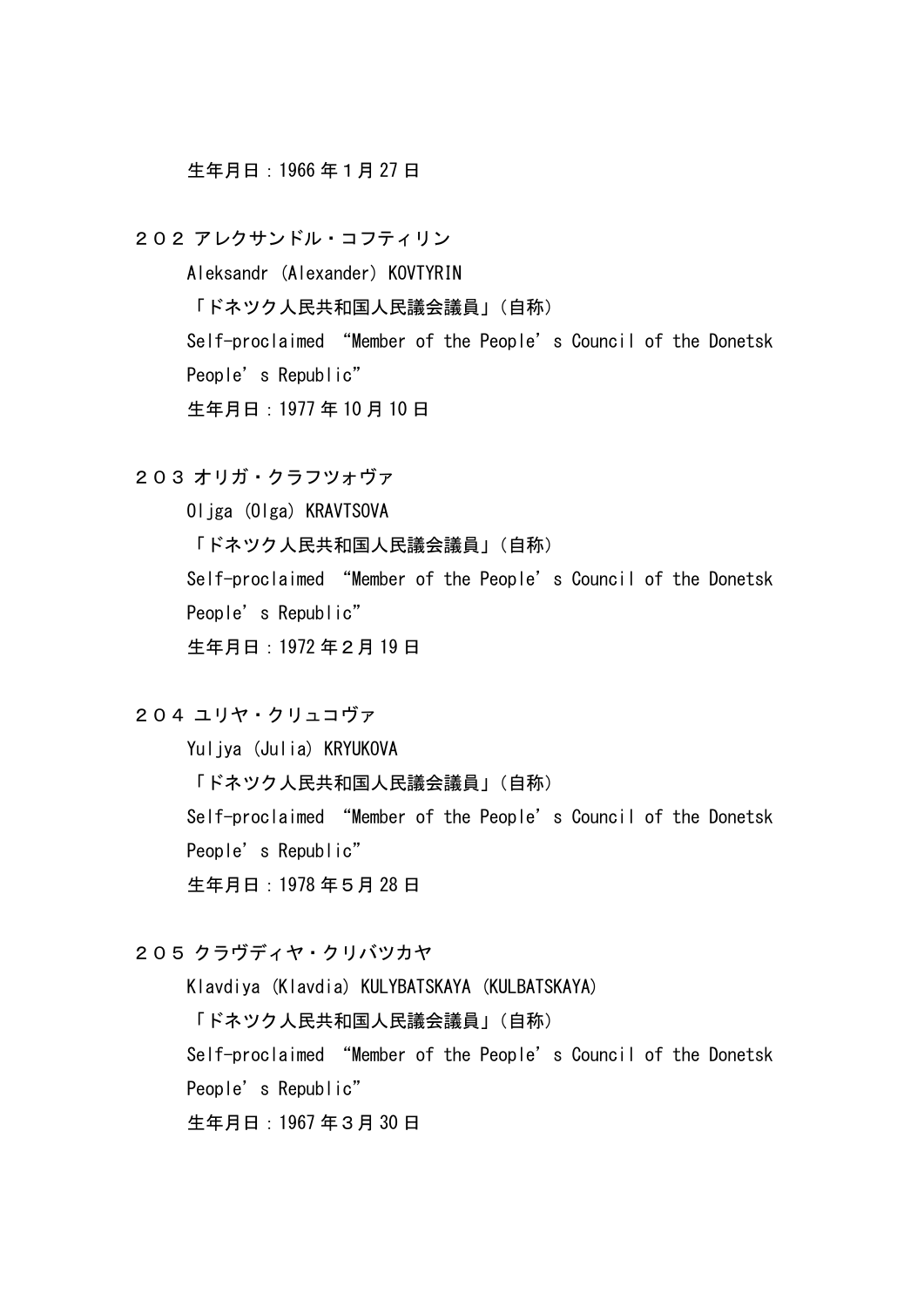206 コンスタンチン・クジミン

Konstantin KUZJMIN (KUZMIN)

「ドネツク人民共和国人民議会議員」(自称)

Self-proclaimed "Member of the People's Council of the Donetsk

People's Republic"

生年月日:1976 年 11 月 28 日

## 207 ユーリー・レオノフ

Yurii (Yury) LEONOV 「ドネツク人民共和国人民議会議員」(自称) Self-proclaimed "Member of the People's Council of the Donetsk People's Republic" 生年月日:1980 年4月1日

208 ロマン・レパ

Roman LEPA

「ドネツク人民共和国人民議会議員」(自称)

Self-proclaimed "Member of the People's Council of the Donetsk People's Republic"

生年月日:1974 年6月3日

209 ヤロスラフ・リソベイ

Yaroslav LISOBEY

「ドネツク人民共和国人民議会議員」(自称)

Self-proclaimed "Member of the People's Council of the Donetsk People's Republic"

生年月日:1988 年1月 24 日

210 イリーナ・アンドルフ

Irina ANDRUKH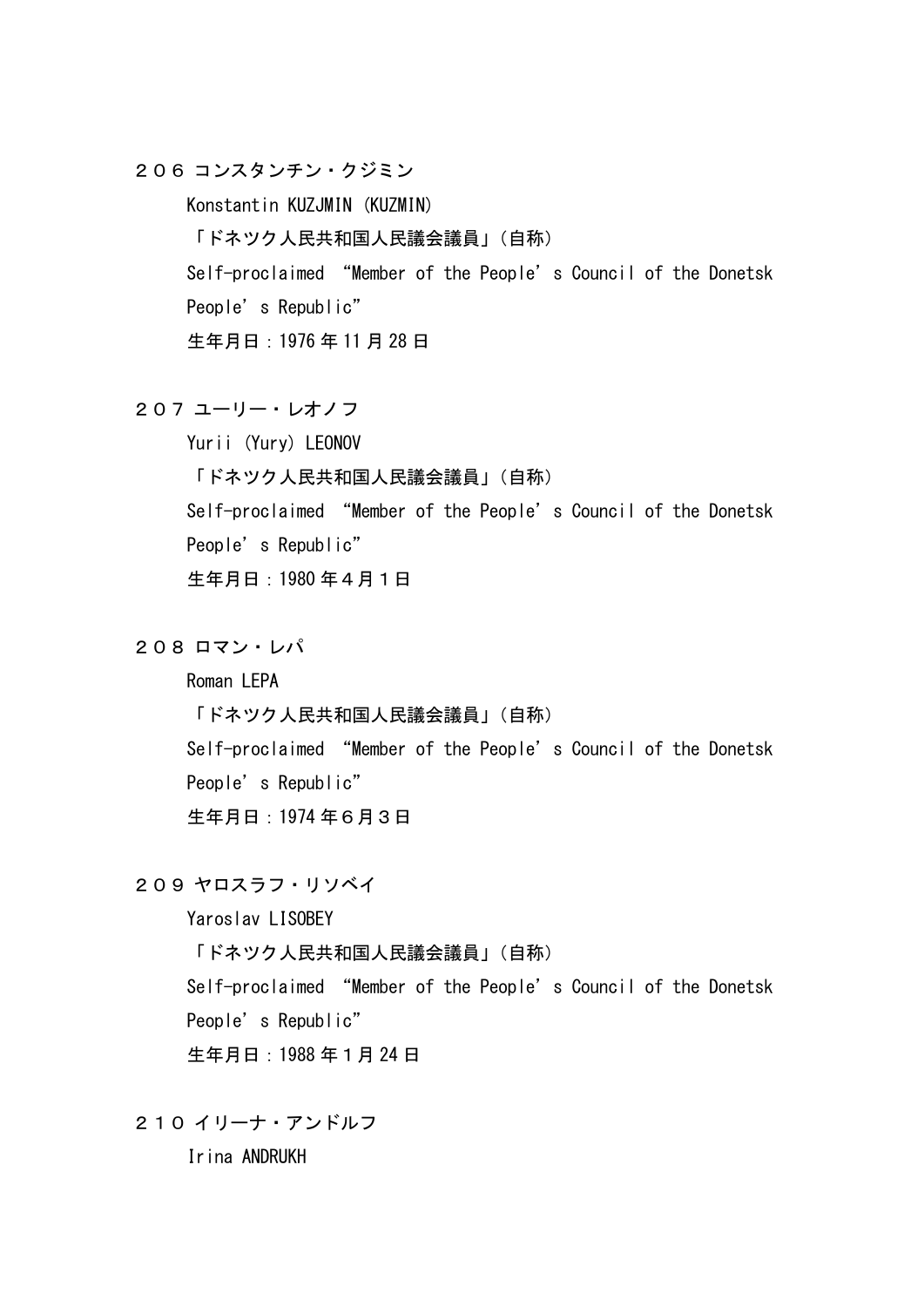「ルハンスク人民共和国人民議会議員」(自称)

Self-proclaimed "Member of the People's Council of the Luhansk People's Republic"

生年月日:1959 年9月 21 日

211 アレクセイ・ベレツキー

Aleksei BELETSKII (BELETSKY)

「ルハンスク人民共和国人民議会議員」(自称)

Self-proclaimed "Member of the People's Council of the Luhansk

People's Republic"

生年月日:1988 年7月 23 日

212 ゲンナージー・ブネエフ

Gennadii (Gennadiy) BUNEEV 「ルハンスク人民共和国人民議会議員」(自称) Self-proclaimed "Member of the People's Council of the Luhansk People's Republic" 生年月日:1958 年2月 11 日

213 オレグ・ダドノフ

Oleg DADONOV 「ルハンスク人民共和国人民議会議員」(自称) Self-proclaimed "Member of the People's Council of the Luhansk People's Republic" 生年月日:1968 年7月6日

214 ベーラ・デメシュコ

Bella DEMESHKO

「ルハンスク人民共和国人民議会議員」(自称)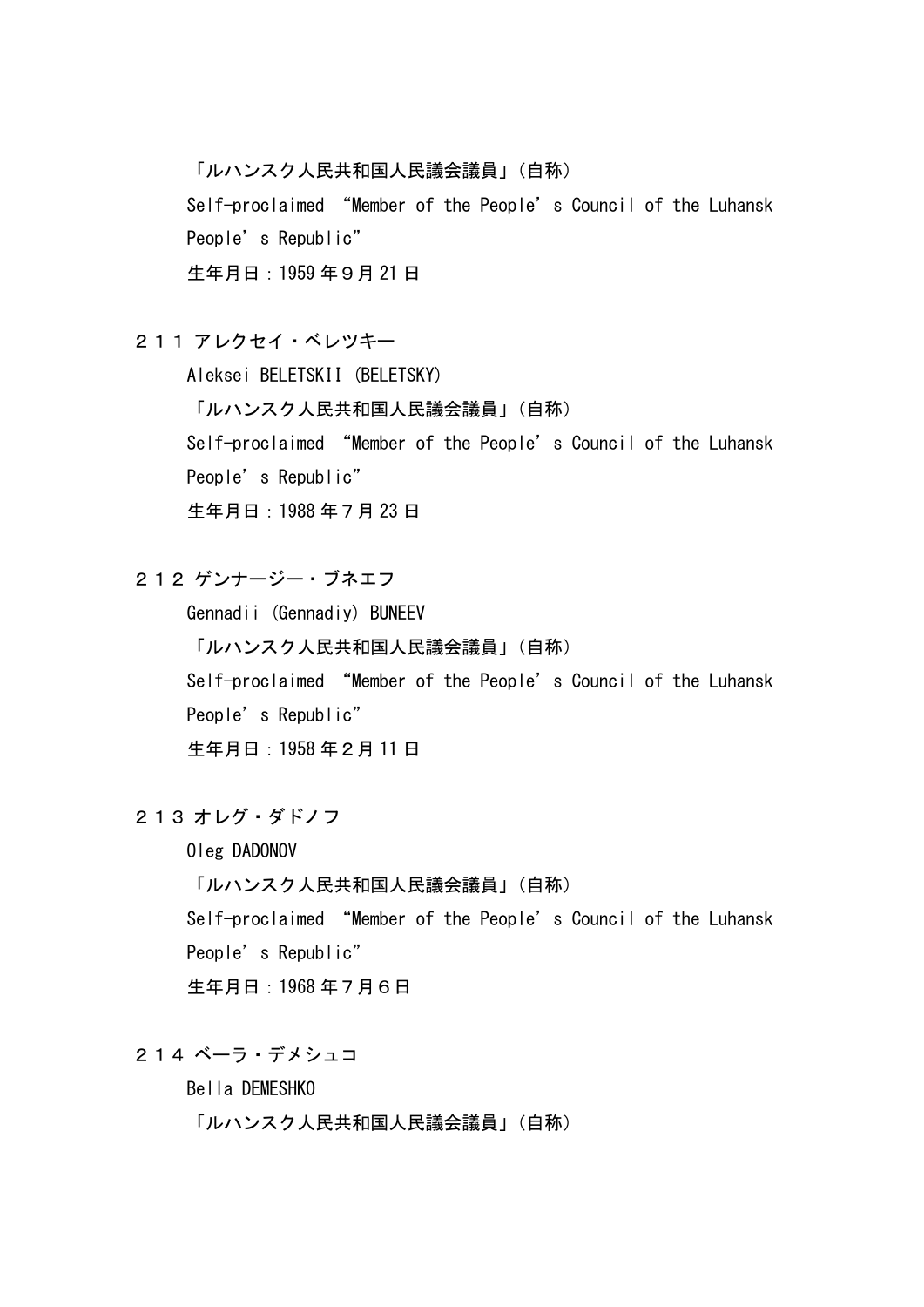Self-proclaimed "Member of the People's Council of the Luhansk People's Republic" 生年月日:1979 年2月 19 日

215 セルゲイ・ディデンコ

Sergei DIDENKO

「ルハンスク人民共和国人民議会議員」(自称)

Self-proclaimed "Member of the People's Council of the Luhansk People's Republic"

生年月日:1974 年6月 22 日

216 エレーナ・ファラホヴァ

Elena FARAKHOVA 「ルハンスク人民共和国人民議会議員」(自称) Self-proclaimed "Member of the People's Council of the Luhansk People's Republic" 生年月日:1984 年 12 月 31 日

217 ヴァレーリー・ガリンキン

Valerii (Valeriy) GALINKIN

「ルハンスク人民共和国人民議会議員」(自称)

Self-proclaimed "Member of the People's Council of the Luhansk People's Republic"

生年月日:1947 年8月1日

218 スヴェトラーナ・ギザイ

Svetlana GIZAI (GIZAY)

「ルハンスク人民共和国人民議会議員」(自称)

Self-proclaimed "Member of the People's Council of the Luhansk People's Republic"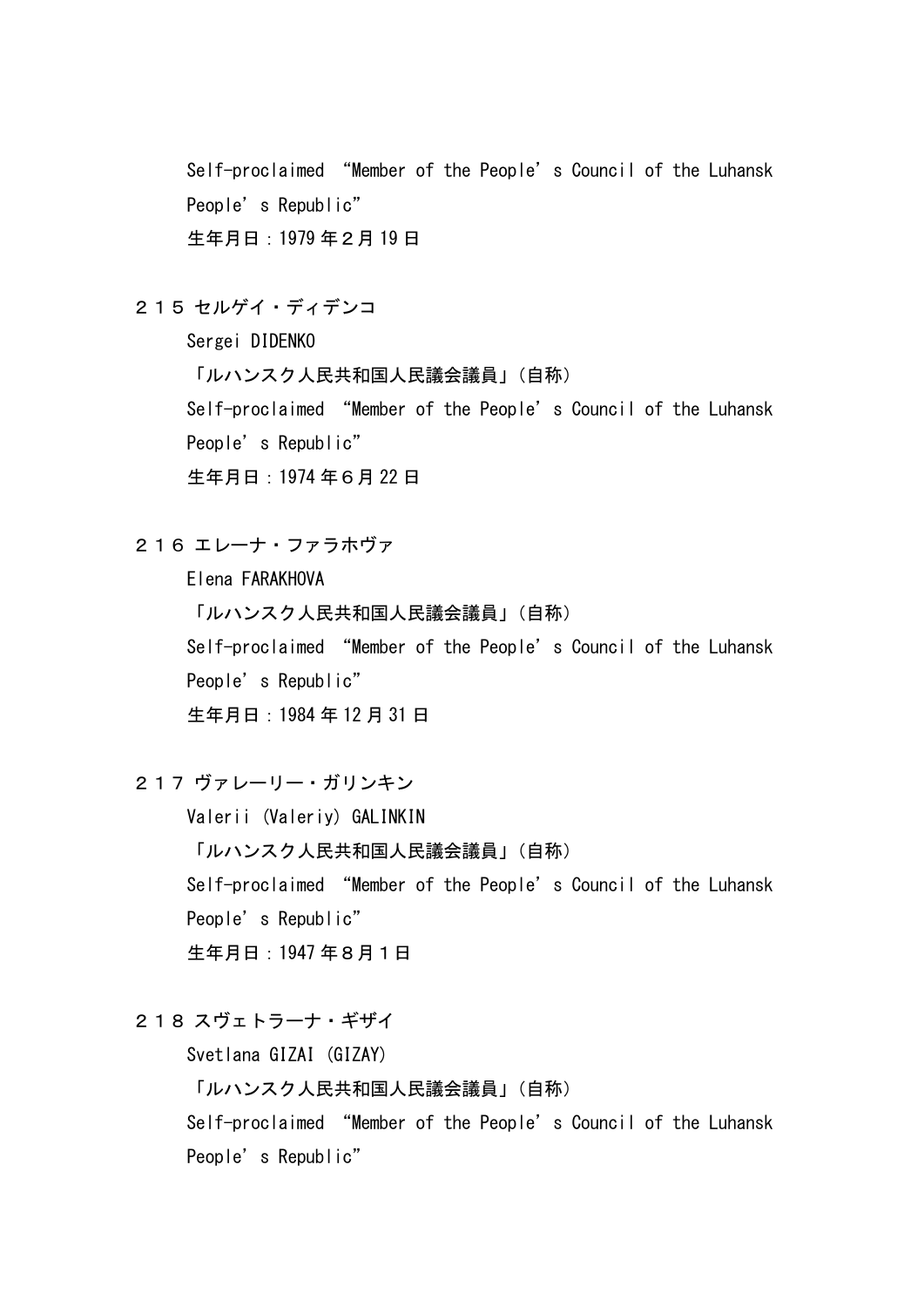生年月日:1965 年1月 24 日

219 ドミートリー・ゴルダ Dmitrii (Dmitry) GOLDA 「ルハンスク人民共和国人民議会議員」(自称) Self-proclaimed "Member of the People's Council of the Luhansk People's Republic" 生年月日:1984 年8月2日

220 ミハイル・ゴルボヴィチ

Mikhail GOLUBOVICH

「ルハンスク人民共和国人民議会議員」(自称)

Self-proclaimed "Member of the People's Council of the Luhansk People's Republic"

生年月日:1943 年 11 月 21 日

221 アンドレイ・グバレフ

Andrei GUBAREV

「ルハンスク人民共和国人民議会議員」(自称)

Self-proclaimed "Member of the People's Council of the Luhansk People's Republic"

生年月日:1974 年 10 月 22 日

## 222 スヴェトラーナ・フヴォロスチャン

Svetlana KHVOROSTYAN (KHVOROSTIAN)

「ルハンスク人民共和国人民議会議員」(自称)

Self-proclaimed "Member of the People's Council of the Luhansk

People's Republic"

生年月日:1990 年3月7日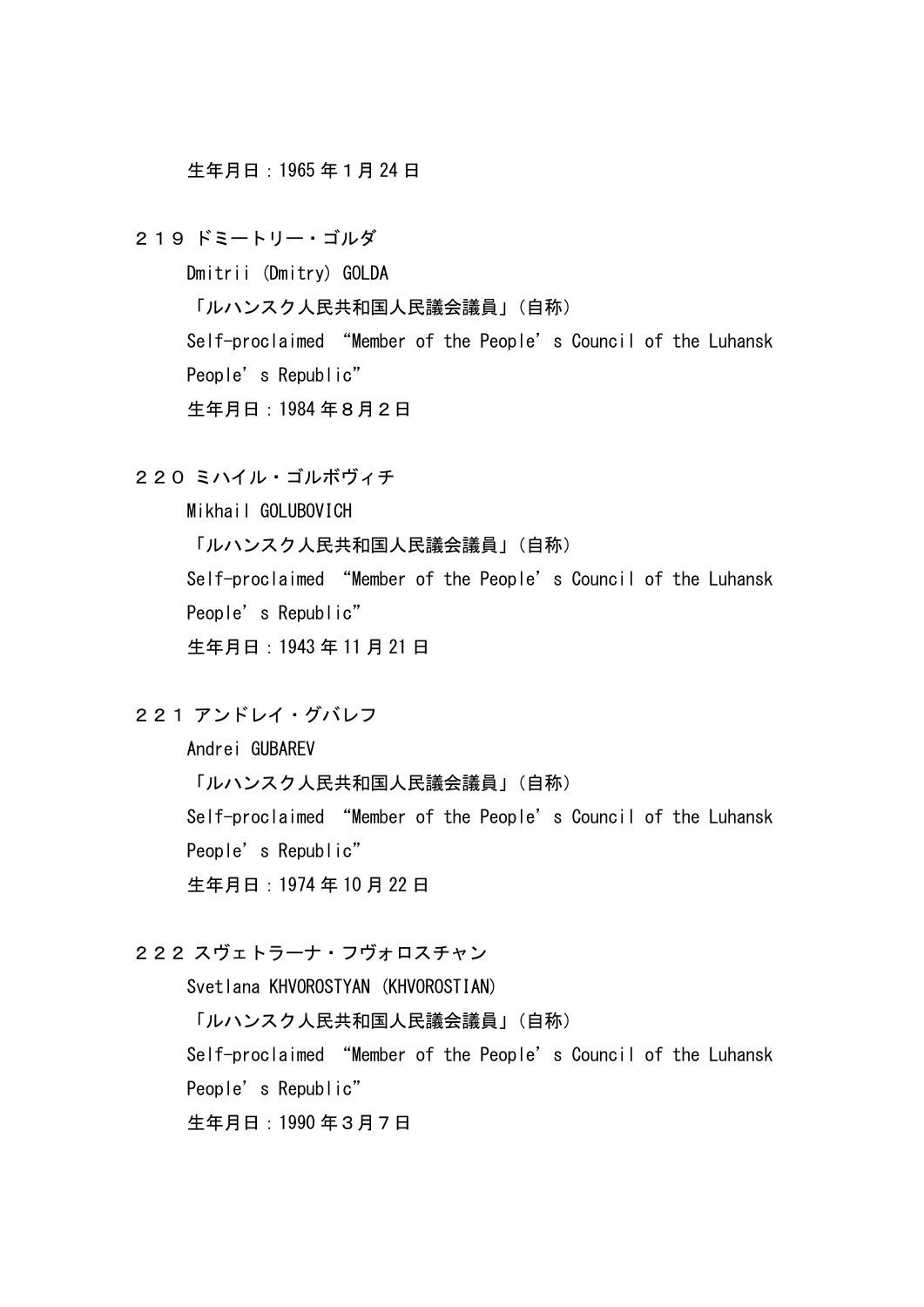223 ヴィターリー・キシュキノフ

Vitalii (Vitaliy) KISHKINOV 「ルハンスク人民共和国人民議会議員」(自称) Self-proclaimed "Member of the People's Council of the Luhansk People's Republic" 生年月日:1983 年1月7日

## 224 オリガ・コブツェヴァ

Oljga (Olga) KOBTSEVA 「ルハンスク人民共和国人民議会議員」(自称) Self-proclaimed "Member of the People's Council of the Luhansk People's Republic" 生年月日:1966 年9月6日

225 デニス・コレスニコフ

Denis KOLESNIKOV

「ルハンスク人民共和国人民議会議員」(自称)

Self-proclaimed "Member of the People's Council of the Luhansk People's Republic"

生年月日:1980 年6月1日

226 アレクサンドラ・コヴァレンコ

Aleksandra KOVALENKO

「ルハンスク人民共和国人民議会議員」(自称)

Self-proclaimed "Member of the People's Council of the Luhansk People's Republic"

生年月日:1988 年9月6日

227 アレクサンドル・クリエレンコ

Aleksandr KRIYERENKO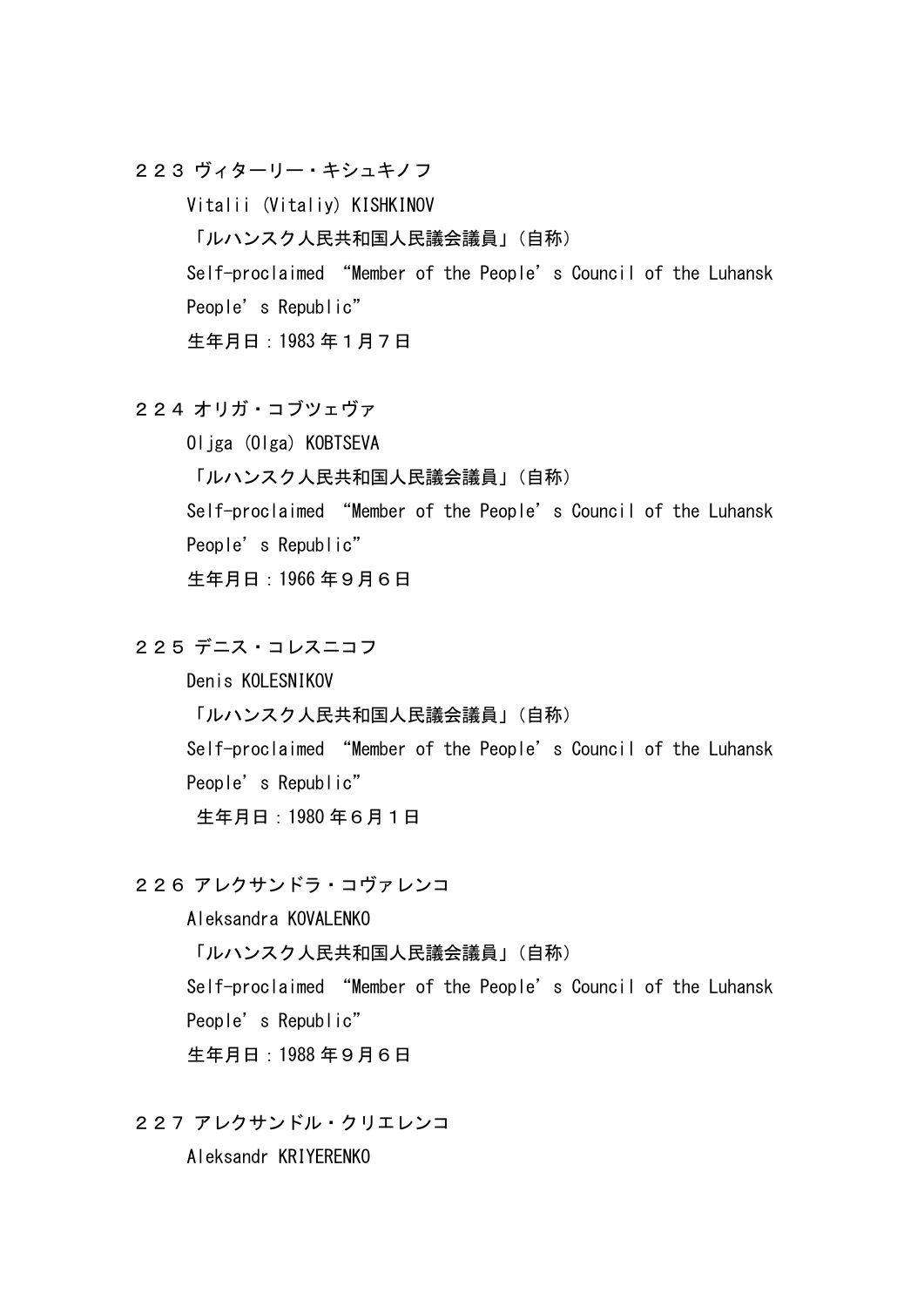「ルハンスク人民共和国人民議会議員」(自称)

Self-proclaimed "Member of the People's Council of the Luhansk People's Republic"

生年月日:1993 年 10 月 14 日

228 ドミートリー・クカルスキー

Dmitrii (Dmitry) KUKARSKII (KUKARSKY) 「ルハンスク人民共和国人民議会議員」(自称) Self-proclaimed "Member of the People's Council of the Luhansk People's Republic" 生年月日:1982 年1月 20 日

229 アンドレイ・リツォエフ

Andrei LITSOEV 「ルハンスク人民共和国人民議会議員」(自称) Self-proclaimed "Member of the People's Council of the Luhansk People's Republic" 生年月日:1967 年2月6日

230 ロマン・ルィセンコ

Roman LYSENKO 「ルハンスク人民共和国人民議会議員」(自称) Self-proclaimed "Member of the People's Council of the Luhansk People's Republic" 生年月日:1962 年8月 13 日

231 パーヴェル・マールィ

Pavel MALYI (MALY)

「ルハンスク人民共和国人民議会議員」(自称)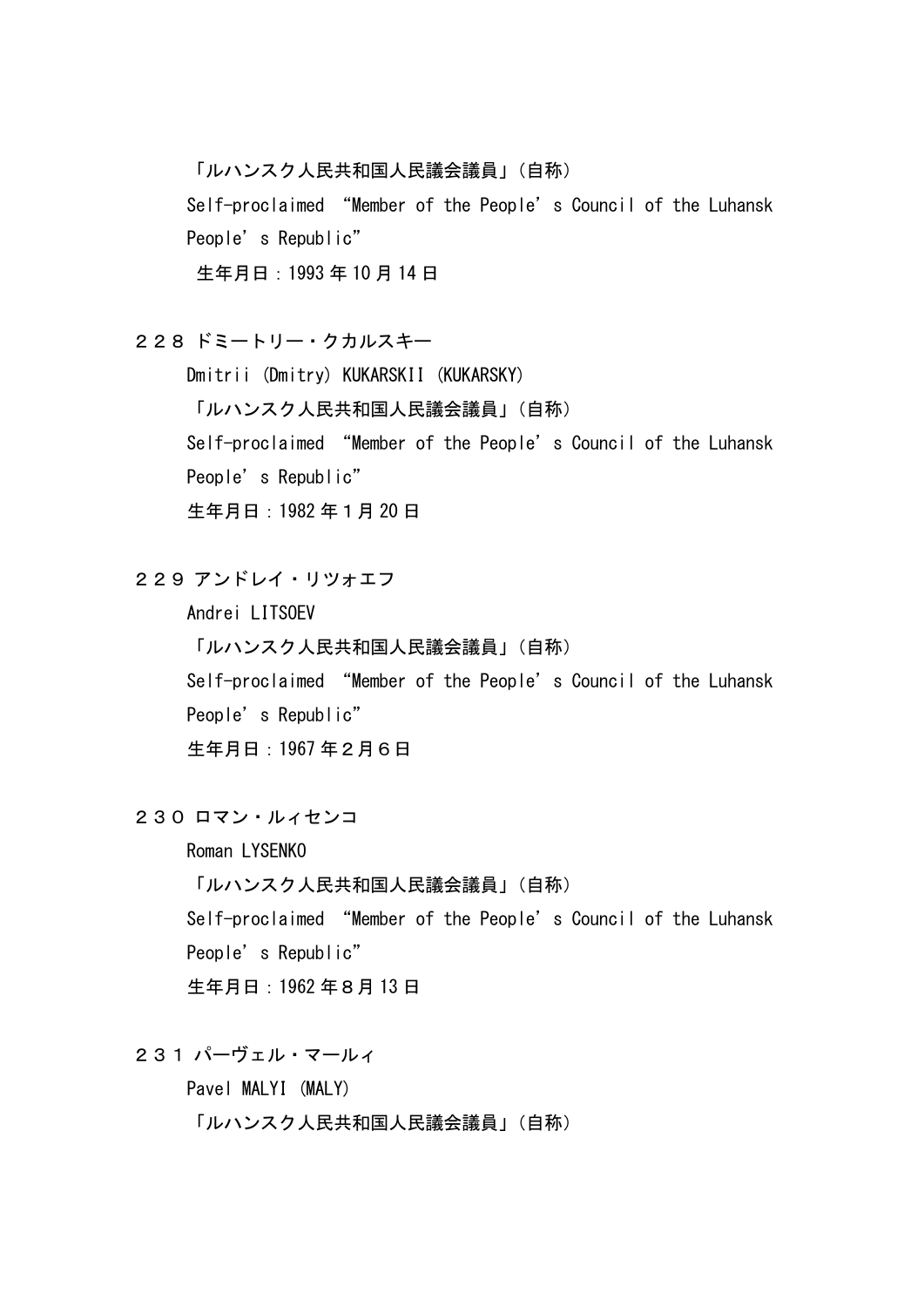Self-proclaimed "Member of the People's Council of the Luhansk People's Republic" 生年月日:1968 年 11 月5日

232 ルスラン・マルダノフ

Ruslan MARDANOV

「ルハンスク人民共和国人民議会議員」(自称)

Self-proclaimed "Member of the People's Council of the Luhansk People's Republic"

生年月日:1980 年9月 22 日

233 ジャンナ・マルフィナ

Zhanna MARFINA

「ルハンスク人民共和国人民議会議員」(自称)

Self-proclaimed "Member of the People's Council of the Luhansk

People's Republic"

生年月日:1974 年1月 31 日

234 アンナ・モシナ

Anna MOSINA

「ルハンスク人民共和国人民議会議員」(自称)

Self-proclaimed "Member of the People's Council of the Luhansk People's Republic"

生年月日:1957 年 10 月 27 日

# 235 ジナイダ・ナデン

Zinaida NADEN

「ルハンスク人民共和国人民議会議員」(自称)

Self-proclaimed "Member of the People's Council of the Luhansk People's Republic"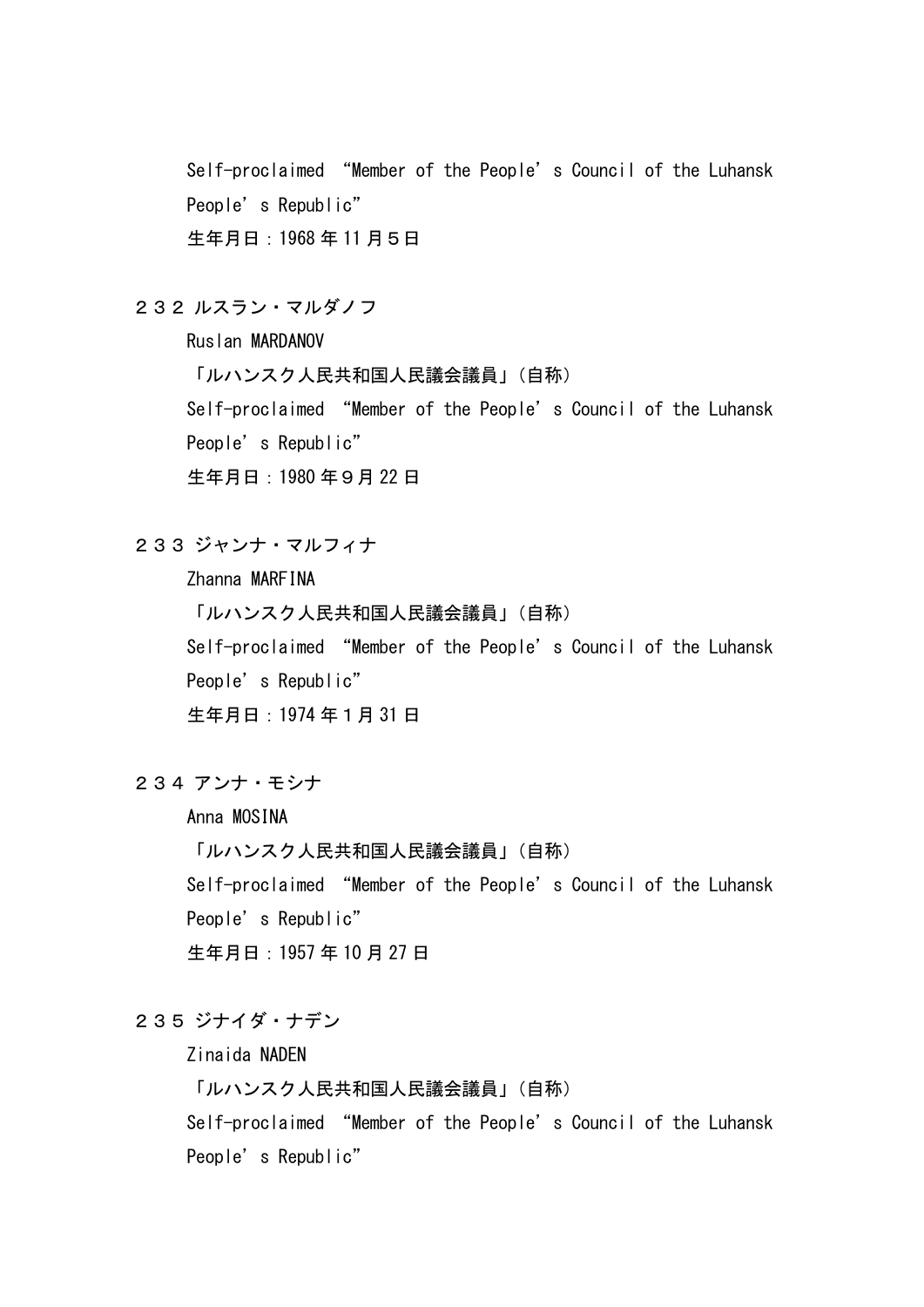生年月日:1947 年7月 22 日

236 パーヴェル・ピラヴォフ

Pavel PILAVOV

「ルハンスク人民共和国人民議会議員」(自称)

Self-proclaimed "Member of the People's Council of the Luhansk People's Republic"

生年月日:1969 年2月 17 日

237 アーラ・ポドティンナヤ

Alla PODTYNNAYA 「ルハンスク人民共和国人民議会議員」(自称) Self-proclaimed "Member of the People's Council of the Luhansk People's Republic" 生年月日:1953 年6月8日

238 ウラジーミル・ポリャコフ

Vladimir POLYAKOV

「ルハンスク人民共和国人民議会議員」(自称)

Self-proclaimed "Member of the People's Council of the Luhansk People's Republic"

生年月日:1987 年4月7日

239 オレグ・ポポフ

Oleg POPOV

「ルハンスク人民共和国人民議会議員」(自称)

Self-proclaimed "Member of the People's Council of the Luhansk

People's Republic"

生年月日:1972 年4月 16 日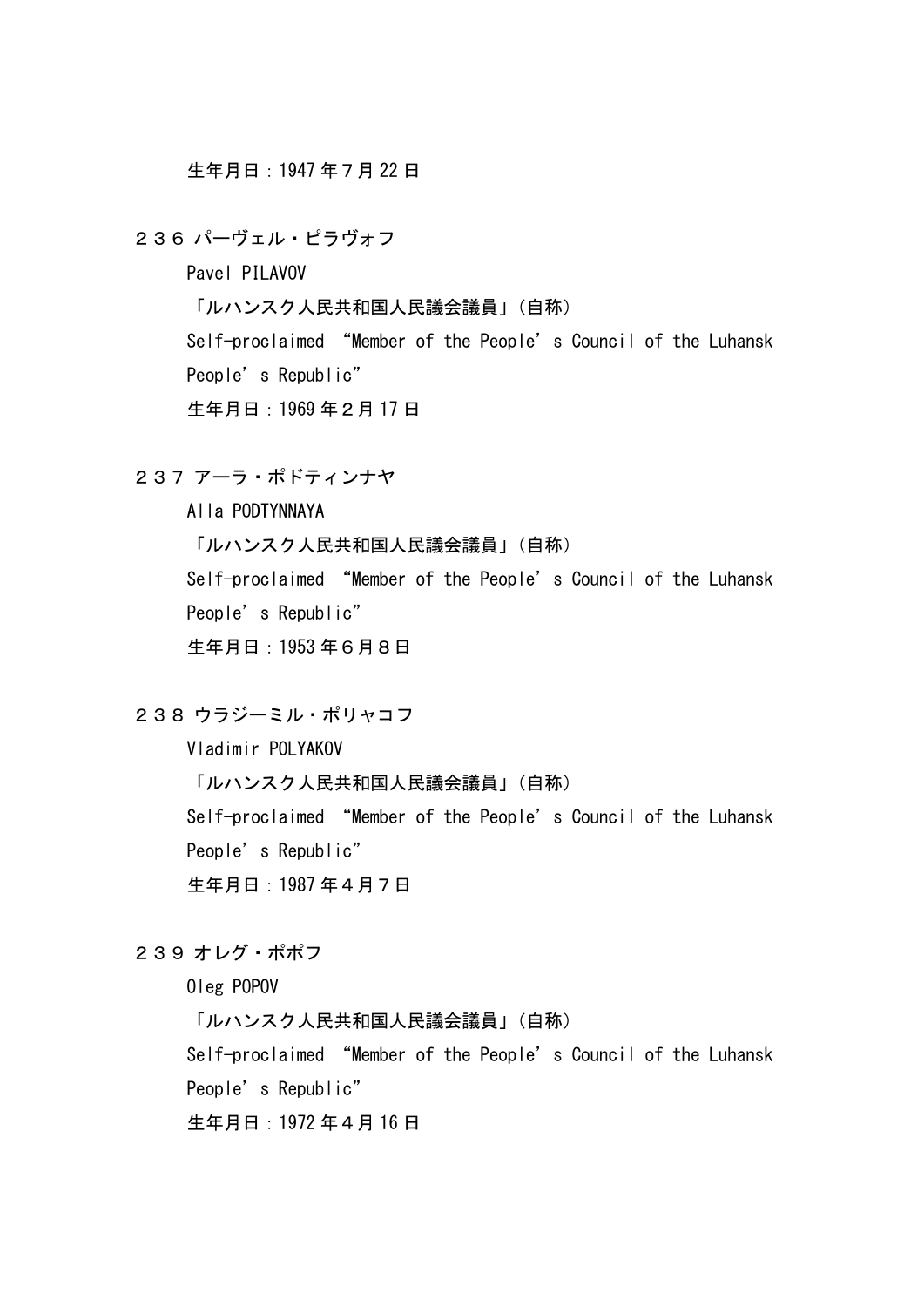240 エレーナ・ラフムコヴァ

Elena RAKHMUKOVA

「ルハンスク人民共和国人民議会議員」(自称)

Self-proclaimed "Member of the People's Council of the Luhansk

People's Republic"

生年月日:1956 年9月 25 日

241 イーゴリ・リャブシキン

Igorj (Igor) RYABUSHKIN 「ルハンスク人民共和国人民議会議員」(自称) Self-proclaimed "Member of the People's Council of the Luhansk People's Republic" 生年月日:1970 年5月5日

242 イワン・サナエフ

Ivan SANAEV (SANAYEV) 「ルハンスク人民共和国人民議会議員」(自称) Self-proclaimed "Member of the People's Council of the Luhansk People's Republic" 生年月日:1986 年6月 10 日

243 ウラジーミル・サンキン

Vladimir SANKIN 「ルハンスク人民共和国人民議会議員」(自称) Self-proclaimed "Member of the People's Council of the Luhansk People's Republic" 生年月日:1984 年6月7日

244 ナターリヤ・セルグン

Nataljya (Natalya) SERGUN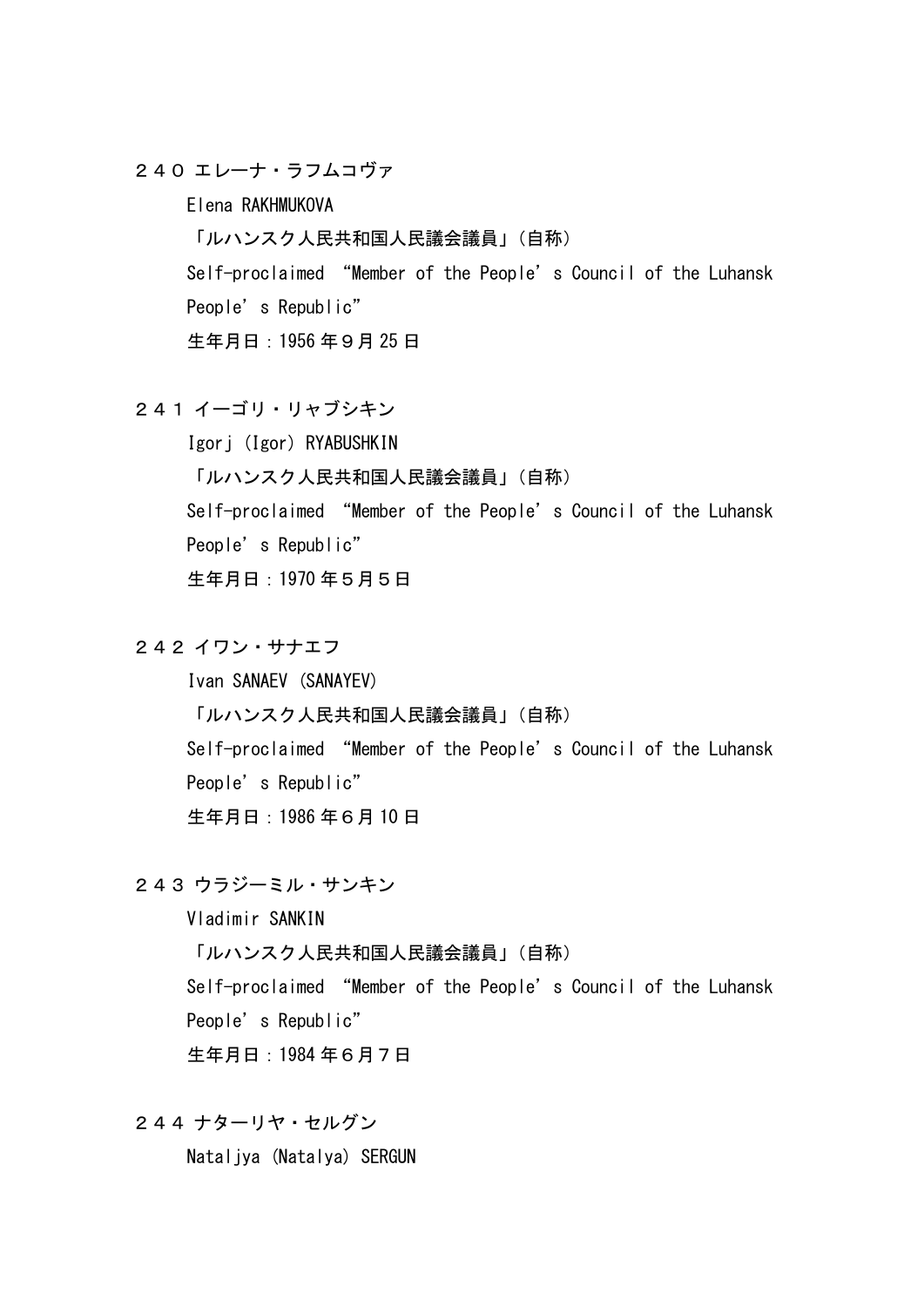「ルハンスク人民共和国人民議会議員」(自称)

Self-proclaimed "Member of the People's Council of the Luhansk People's Republic"

生年月日:1973 年9月 20 日

245 セルゲイ・セロフ

Sergei SEROV

「ルハンスク人民共和国人民議会議員」(自称)

Self-proclaimed "Member of the People's Council of the Luhansk

People's Republic"

生年月日:1967 年 12 月 13 日

246 コンスタンチン・スクルィプニク

Konstantin SKRYPNIK (SKRYPNYK) 「ルハンスク人民共和国人民議会議員」(自称) Self-proclaimed "Member of the People's Council of the Luhansk People's Republic" 生年月日:1974 年4月 15 日

247 ヴャチェスラフ・スヴェトロフ

Vyacheslav (Viacheslav) SVETLOV 「ルハンスク人民共和国人民議会議員」(自称) Self-proclaimed "Member of the People's Council of the Luhansk People's Republic" 生年月日:1970 年1月 27 日

248 アンドレイ・タンボフツェフ

Andrei TAMBOVTSEV 「ルハンスク人民共和国人民議会議員」(自称)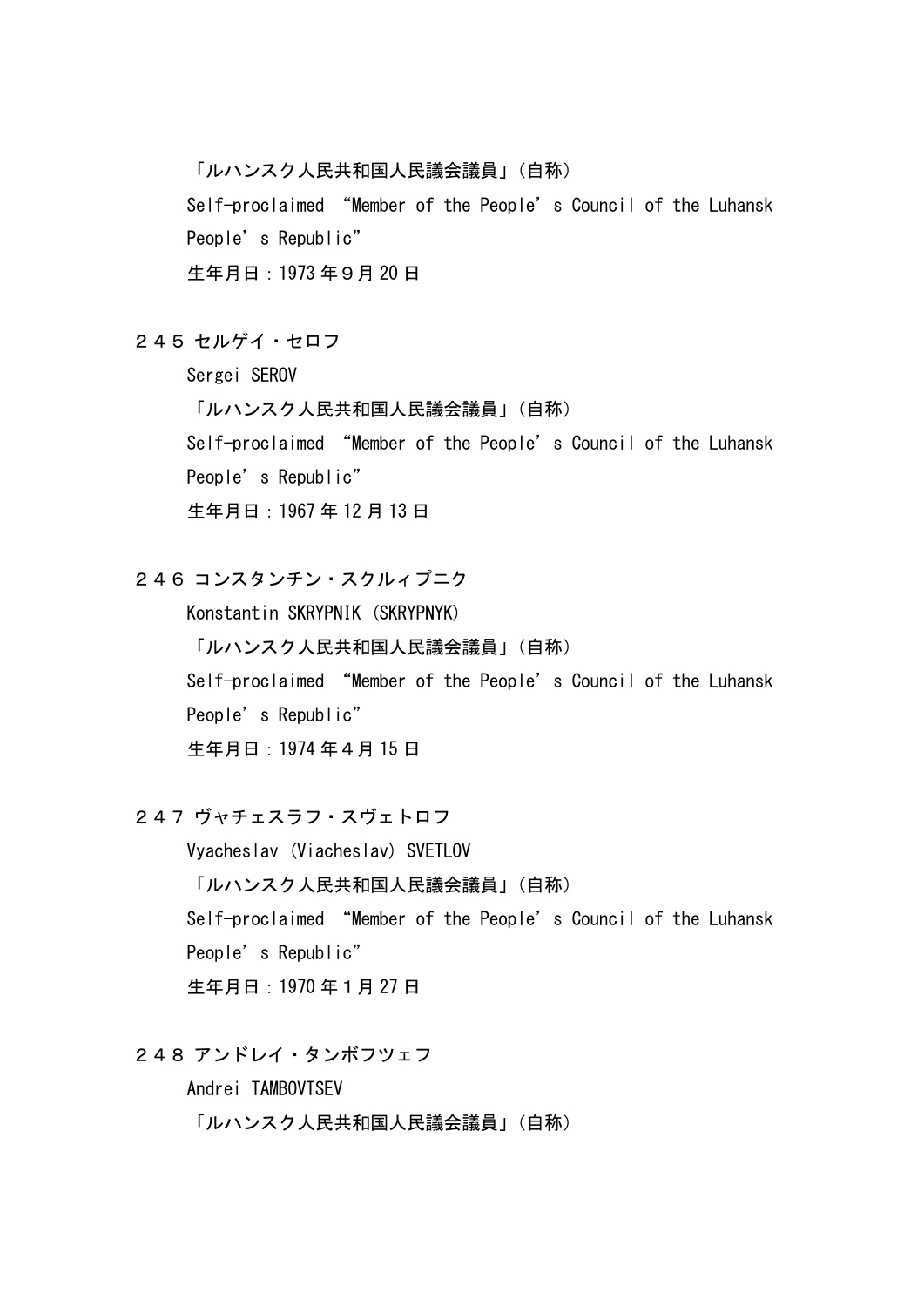Self-proclaimed "Member of the People's Council of the Luhansk People's Republic" 生年月日:1986 年8月6日

249 ユーリー・テリカノフ

Yurii (Yuriy) TELIKANOV 「ルハンスク人民共和国人民議会議員」(自称) Self-proclaimed "Member of the People's Council of the Luhansk People's Republic" 生年月日:1955 年5月 10 日

250 マクシム・ウヴァロフ

Maksim UVAROV 「ルハンスク人民共和国人民議会議員」(自称) Self-proclaimed "Member of the People's Council of the Luhansk People's Republic" 生年月日:1980 年8月 14 日

251 アレクサンドル・エルモレンコ

Aleksandr ERMOLENKO (YERMOLENKO) 「ルハンスク人民共和国人民議会議員」(自称) Self-proclaimed "Member of the People's Council of the Luhansk People's Republic" 生年月日:1985 年 12 月 20 日

### 252 ユーリー・ユロフ

Yurii (Yuriy) YUROV

「ルハンスク人民共和国人民議会議員」(自称)

Self-proclaimed "Member of the People's Council of the Luhansk People's Republic"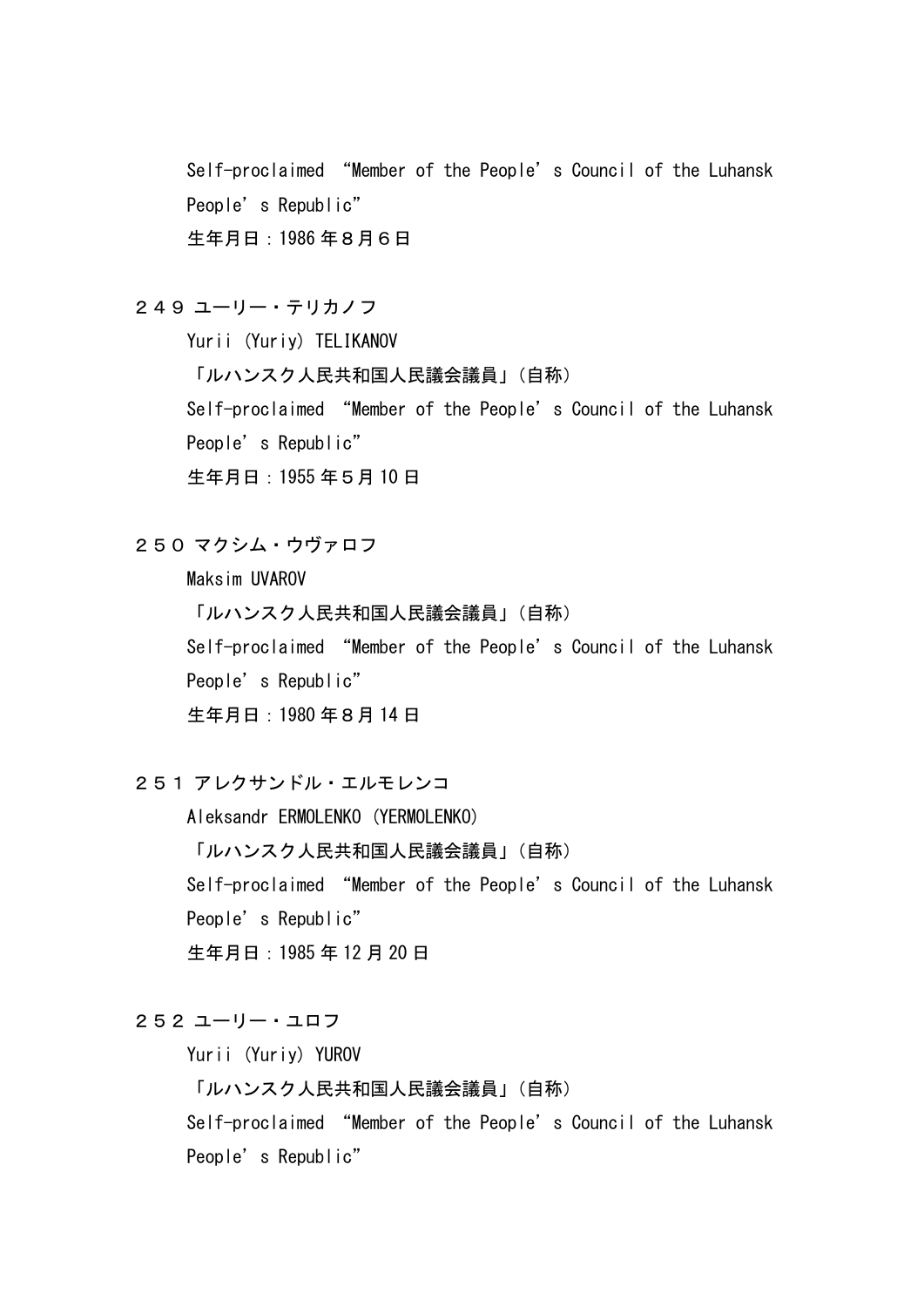生年月日:1969 年6月 17 日

253 ネリ・ザディラカ

Nelli ZADIRAKA

「ルハンスク人民共和国人民議会議員」(自称)

Self-proclaimed "Member of the People's Council of the Luhansk People's Republic" 生年月日:1949 年8月 24 日

#### 団体

1 チョルノモルネフチガス(チョルノモルネフテガス)社 PJSC CHERNOMORNEFTEGAZ (本社) 住所:Prospekt Kirova(Kirova Avenue)/Pereulok Sovnarkomovskii(Sovnarkomovskiy Lane) 52/1, Simfelopol, Crimea 電話番号:+38-065-27-73458

2 フェオドシア社

FEODOSIIA(Feodosiia Enterprise on Supply of Oil Products/Feodosia) 住所:Ulitsa Geologicheskaya(Geologicheskaia Street) 2, Feodosiia(Feodosia), Crimea 電話番号: +38-065-62-71683 / 57422 / 57433

3 「ルハンスク人民共和国」(自称)

Self-proclaimed "Luhansk(Lugansk) People's Republic" 所在地:Square Geroev Velikoy Otechestvennoy Voyny 3, Luhansk, Ukraine 電話番号:+380-642-58-58-88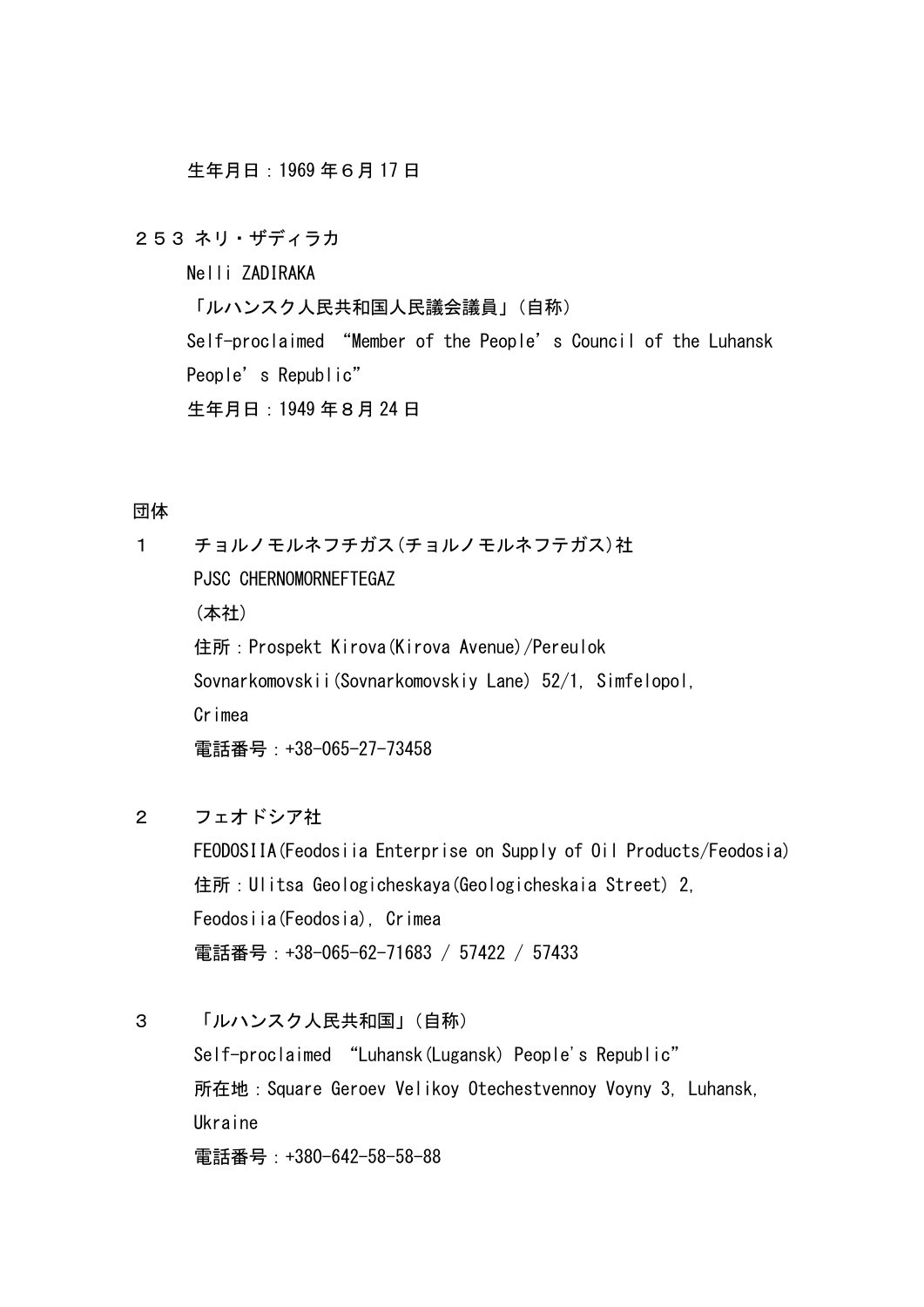- 4 「ドネツク人民共和国」(自称) Self-proclaimed "Donetsk People's Republic" 所在地:83000, Pushkin Boulevard 34,Donetsk, Ukraine 電話番号:+380-99-954-05-63, +380-99-415-60-90
- 5 「ノヴォロシア連邦」(自称) Self-proclaimed "Federal State of Novorossiya"
- 6 「大ドン軍」(自称) Self-proclaimed "International Union of Public Associations 'Great Don Army' " 住所:346465 October (C) District, Street Shosseynaya 1, Rostov Region, Russia 電話番号: +7-908-178-65-57
- 7 「ソボル」(自称) Self-proclaimed "Sobol" 住所: Kiev Street 4 (area bus station 'Central'), Simferopol, Crimea 電話番号:+380-652-602-393
- 8 「ルハンスク親衛隊」(自称) Self-proclaimed "Luhansk(Lugansk) Guard"
- 9 「南東部軍」(自称) Self-proclaimed "Army of the Southeast"
- 10 「ドンバス人民軍」(自称) Self-proclaimed "Donbass(Donbas) People's Militia"